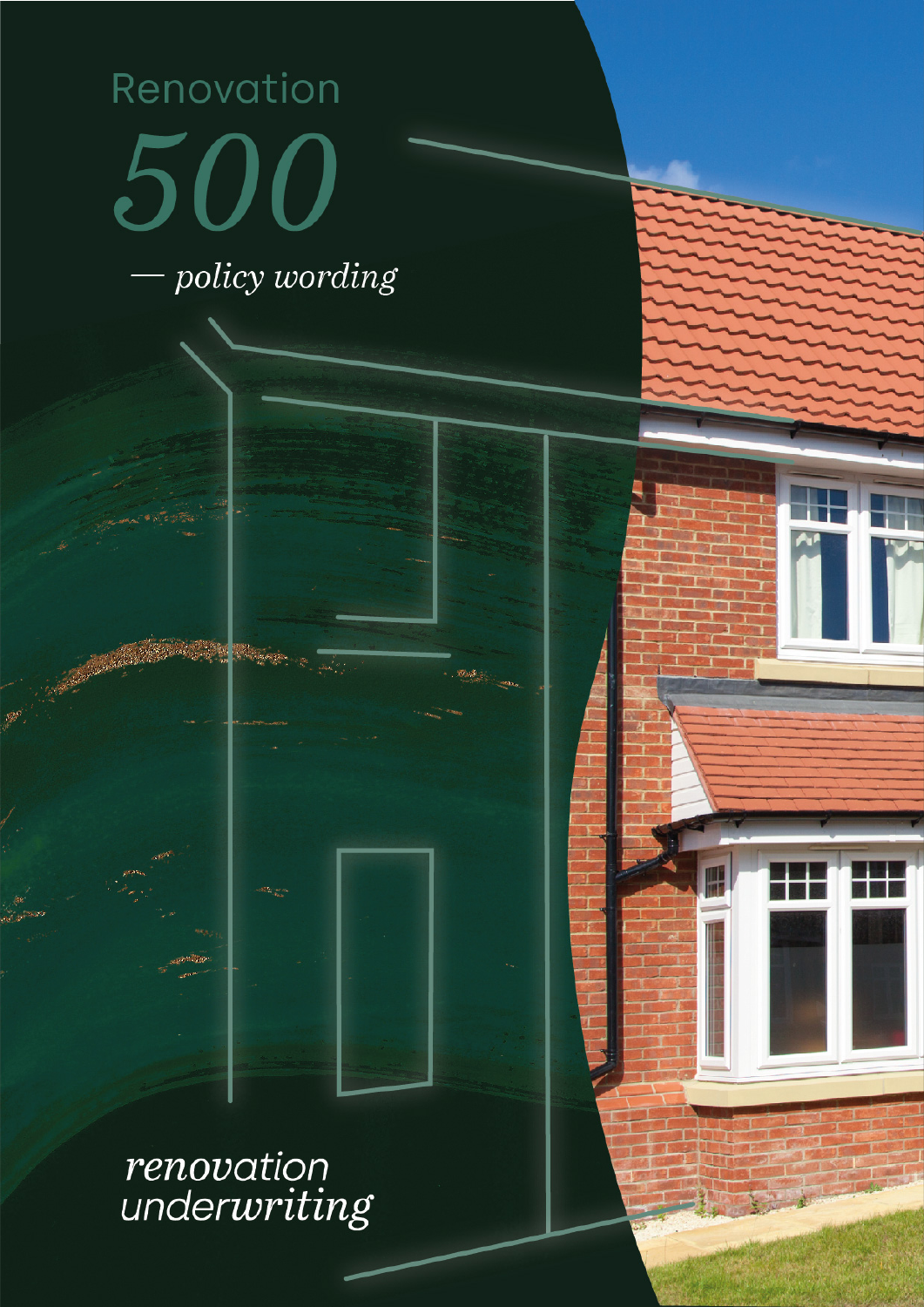### **Contents**

|                                                                 | Page |
|-----------------------------------------------------------------|------|
| Your contract with us                                           | 3    |
| Introduction                                                    | 4    |
| How your insurance cover works                                  | 5    |
| Customer service                                                | 9    |
| How to make a claim                                             | 10   |
| Other important conditions                                      | 10   |
| General definitions (applying to all Sections)                  | 11   |
| Section 1 - contract works and existing structures<br>▬         | 16   |
| Section 2 - owned plant<br>П                                    | 21   |
| Section 3 - hired in plant                                      | 23   |
| Section 4 - property owners' liability<br>П                     | 25   |
| Section 5 - non negligent liability<br>П                        | 28   |
| Section 6 - advanced loss of rent & future interest payments 30 |      |
| <b>General Additional Covers</b>                                | 33   |
| General Conditions (applying to all Sections)<br>■              | 34   |
| General Exclusions<br>(applying to all Sections)                | 44   |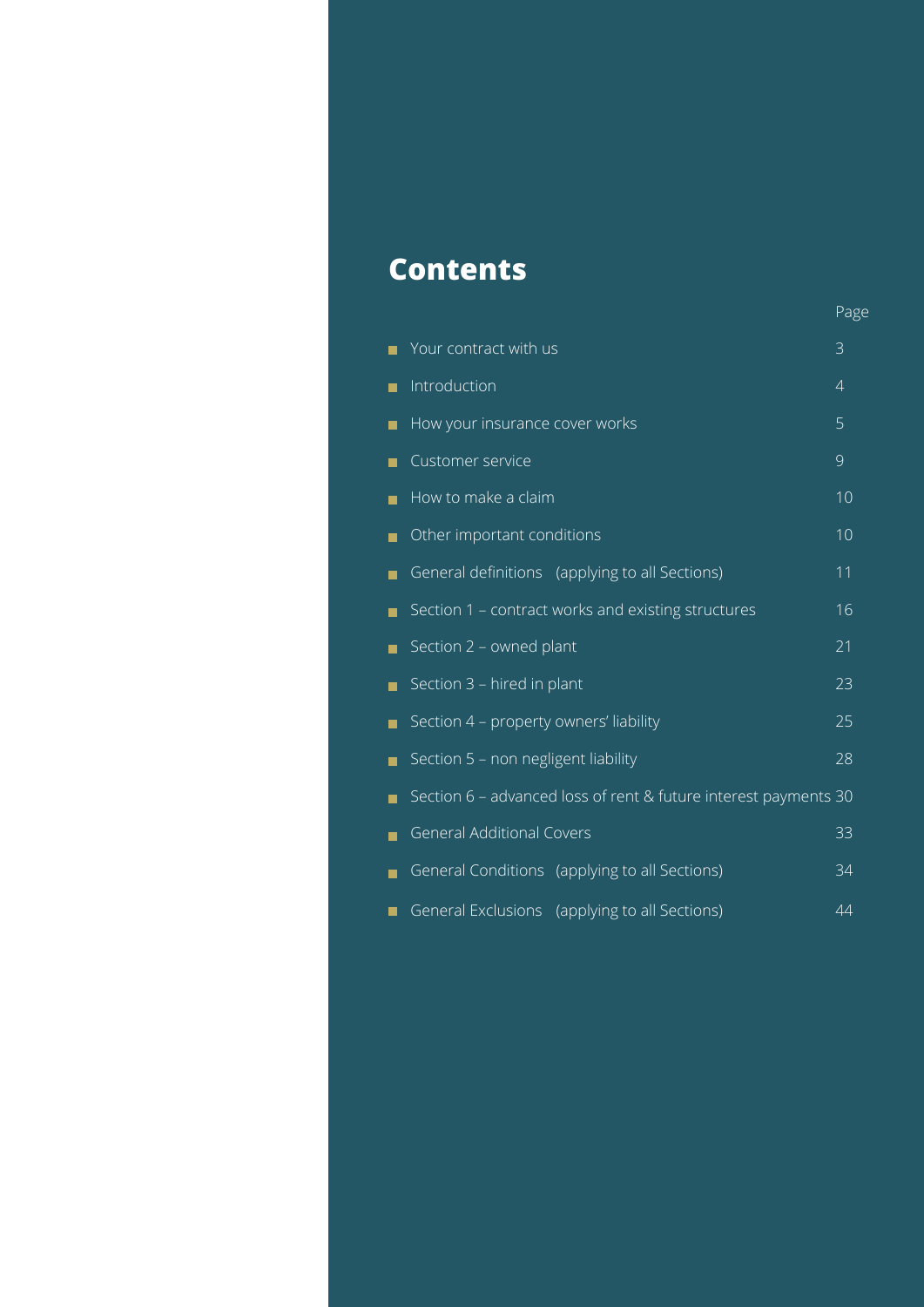### **Your contract with us**

Thank **you** for buying this **policy** which is underwritten by HSB Engineering Insurance Limited (**HSBEIL**). **We** are pleased that **you** have chosen **HSBEIL** to provide insurance to meet **your** construction needs and **we** will work hard to ensure that **you** are happy with the cover and service **you** receive.

**Your policy** is a legal contract between **you** and **us**. **Your policy**, **schedule** and any **endorsements** make one document and must be read together. Please keep them all safely together.

The information **you** gave to **us** on the proposal form and/or any supplementary information was used to determine whether **we** accepted **your** insurance and could affect **your** claim if not accurate and complete: see 'Your responsibility to give us correct information' under 'Important Information' .

In return for **your** payment of the premium shown in **your schedule**, and for **your** compliance with the terms and conditions shown in **your policy**, **we** will provide insurance for:

- (a) **your insured property** shown in **your schedule**
- (b) the sections of the **policy** wording to the extent shown in **your schedule** (c) the **period of insurance** shown in **your schedule**.

For HSB Engineering Insurance Limited:

Oliball

Stephen Worrall Stephen Morris

Stephen Mog

Managing Director **Managing Director** Underwriting Director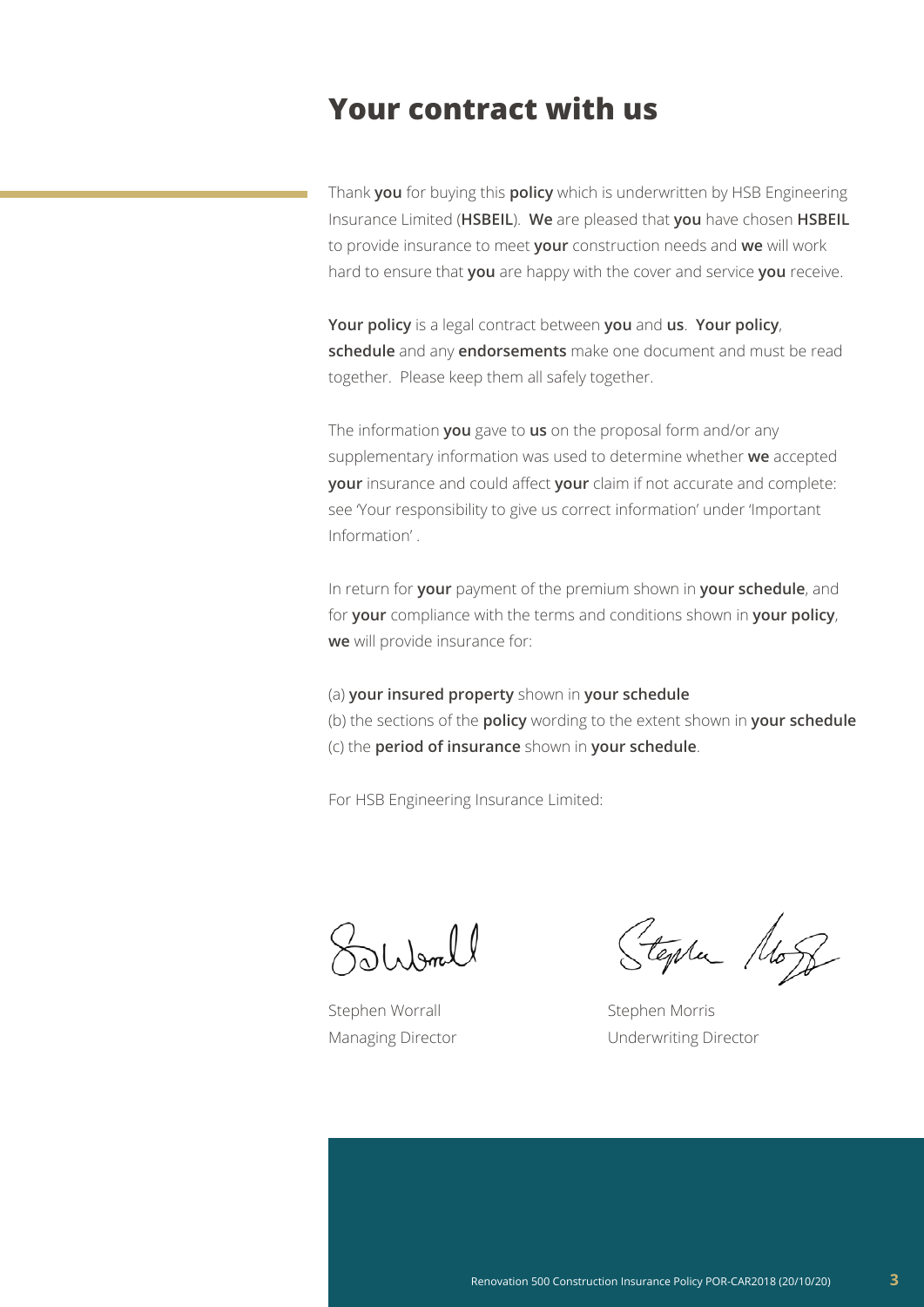### **Introduction**

### **Headings and interpretation**

### Throughout **your policy**:

- (a) words or phrases which appear in **bold** text will have the same meanings as shown in the **policy** definitions on pages 14 to 19.
- (b) headings used are for convenience only and shall have no effect upon the interpretation of **your policy**.
- (c) words which appear in the singular include the plural, where required by context, and vice versa.
- (d) verbs which appear in the present tense include the past tense, where required by context, and vice versa;
- (e) any words following the terms 'including', 'include', 'in particular', 'for example' or any similar expressions are examples and shall not limit the interpretation of the words or terms preceding those terms.

### **Arrangement of your policy**

### **Thank you for choosing Renovation Underwriting Limited – Renovation 500 Insurance.**

This **policy** is administered by Renovation Underwriting Limited (registered in England: 11182758) an appointed representative of Porterhouse Brokers LLP (registered in England: OC354547), Registered Office 17 Church Street, St Neots, Cambridgeshire, PE19 2BU. Renovation Underwriting Limited is registered and regulated by the Financial Conduct Authority (FCA) No: 804656 and Porterhouse Brokers LLP is registered and regulated by the Financial Conduct Authority (FCA) register number 524999.

If required this information can be confirmed by visiting the FCA website [www.fca.org.uk](http://www.fca.org.uk) or by contacting the FCA on 0800 111 6768.

### **Your insurer**

The insurance provided to **you** by this **policy** is underwritten by HSB Engineering Insurance Limited (HSBEIL), registered in England and Wales: 02396114, New London House, 6 London Street, London EC3R 7LP. Registered as a branch in Ireland: 906020.

HSBEIL is authorised by the Prudential Regulation Authority and regulated by the Financial Conduct Authority and the Prudential Regulation Authority.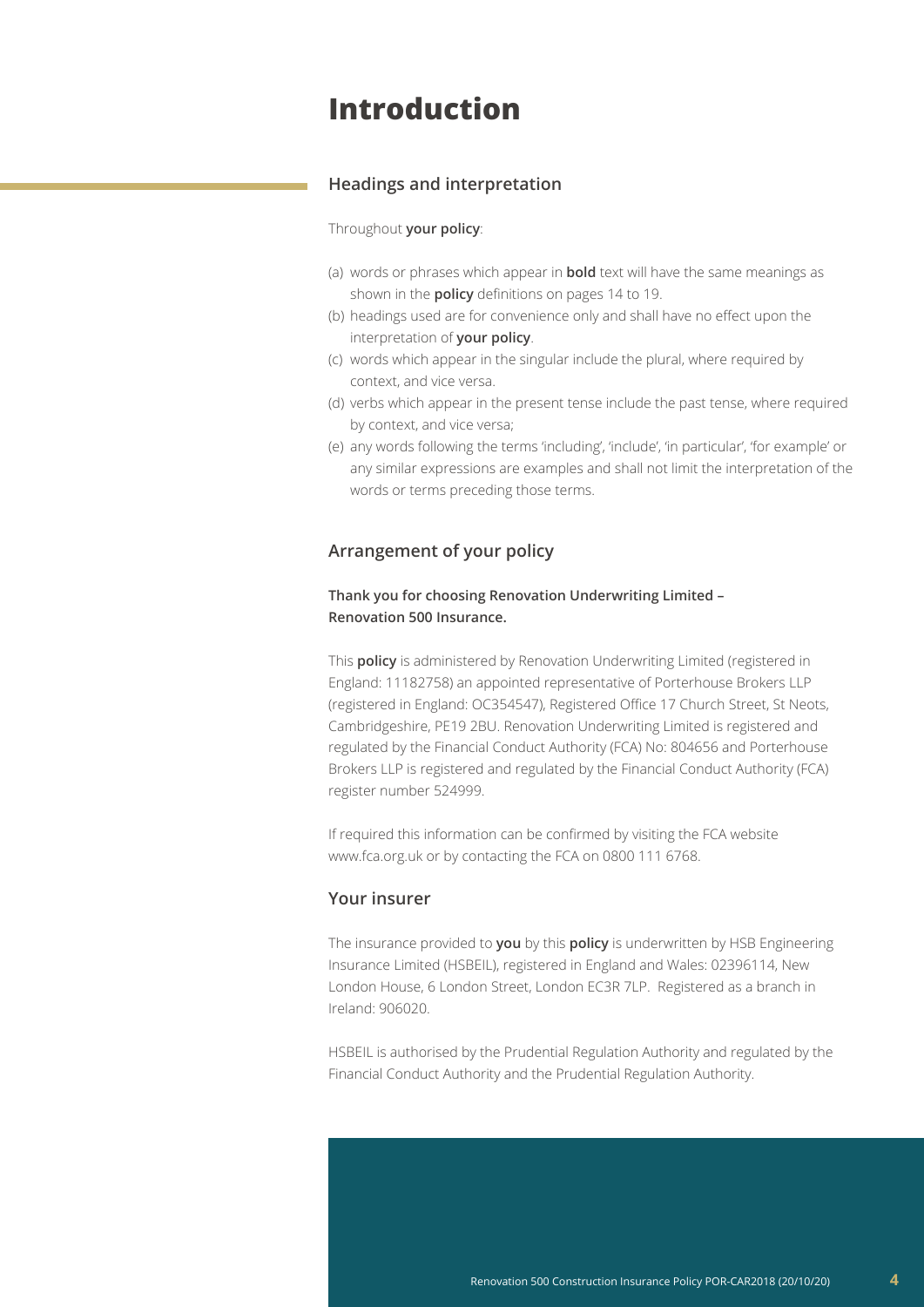### **How your insurance cover works**

This **policy** and its **schedule** is a contract of insurance between **you** and the **insurer**. Renovation Underwriting Limited as part of Porterhouse Brokers LLP has arranged this **policy** to provide insurance cover to protect **you** against risks which **you** may be exposed to during the carrying out of the restoration and renovation building works. In addition to being insured for physical loss or damage to **your** building whilst it is undergoing work, insurance may also be provided to protect **you** against other forms of risk such as legal liability for accidental injury to persons (other than employees).

This document, together with **your schedule**, and any **endorsements** shown in **your schedule**, contain the information **you** need to know about **your** insurance. **Your policy** contains important information such as the terms of **your** insurance and how to contact **us**. **Your schedule** and **endorsements** show which sections of the **policy** wording apply, the financial limits to the cover and the premium. Please keep **your schedule** with the **policy** wording. Renovation Underwriting Limited will arrange for a new **schedule** to be sent to **you** whenever **you** or **we** make a change to **your** insurance and each year before renewal so **you** can check that the cover still meets **your** needs.

**Your policy** provides cover against specified events and, in common with other insurances, only covers **you** for the events actually specified. **Your policy** is valuable, please read it carefully to make sure it meets **your** needs and that **you** understand the terms, excl**us**ions and conditions. If there is anything **you** need to change or do not understand please contact the person who arranged **your policy**/ Renovation Underwriting Limited, alternatively **you** may contact **us**.

### **The laws that apply to this contract**

Under the laws of the United Kingdom (England, Scotland, Wales and Northern Ireland) both **parties** may choose the law which applies to **your policy** to the extent permitted by those laws. However, unless the **parties** have otherwise agreed in writing, the law which applies to this contract is the law which applies to the part of the United Kingdom where the **insured location** affected by **your** claim is situated.

If an **insured location** is situated in the Channel Islands or the Isle of Man the respective law of each will apply.

The **parties** also agree that all disputes between them in connection with **your policy** will take place in the courts of the part of the United Kingdom where the **insured location** is situated. If an **insured location** is situated in either the Channel Islands or the Isle of Man the respective courts of each will be used.

Unless otherwise agreed in writing, the language of **your policy**, and all communications relating to it, will be in English.

### **Duration of your policy**

Unless **we** have agreed to provide cover during the **rectification period your policy** will end on the earlier of the following dates:

- (a) expiry of the **construction period** stated in the **schedule**, or
- (b) issue of a certificate of completion or taking over certificate, or,
- (c) achievement of **practical completion**, or,
- (d) being taken into use,

However, if there is a requirement under the **contract**:

(i) resting upon the contractor, for cover to remain in force for a further 14 days, this will be provided by **your policy**

(ii) for a more limited form of cover for rectification of defects following the end of the **construction period** this will be provided by Additional Cover 2 under Section 1 of **your policy**.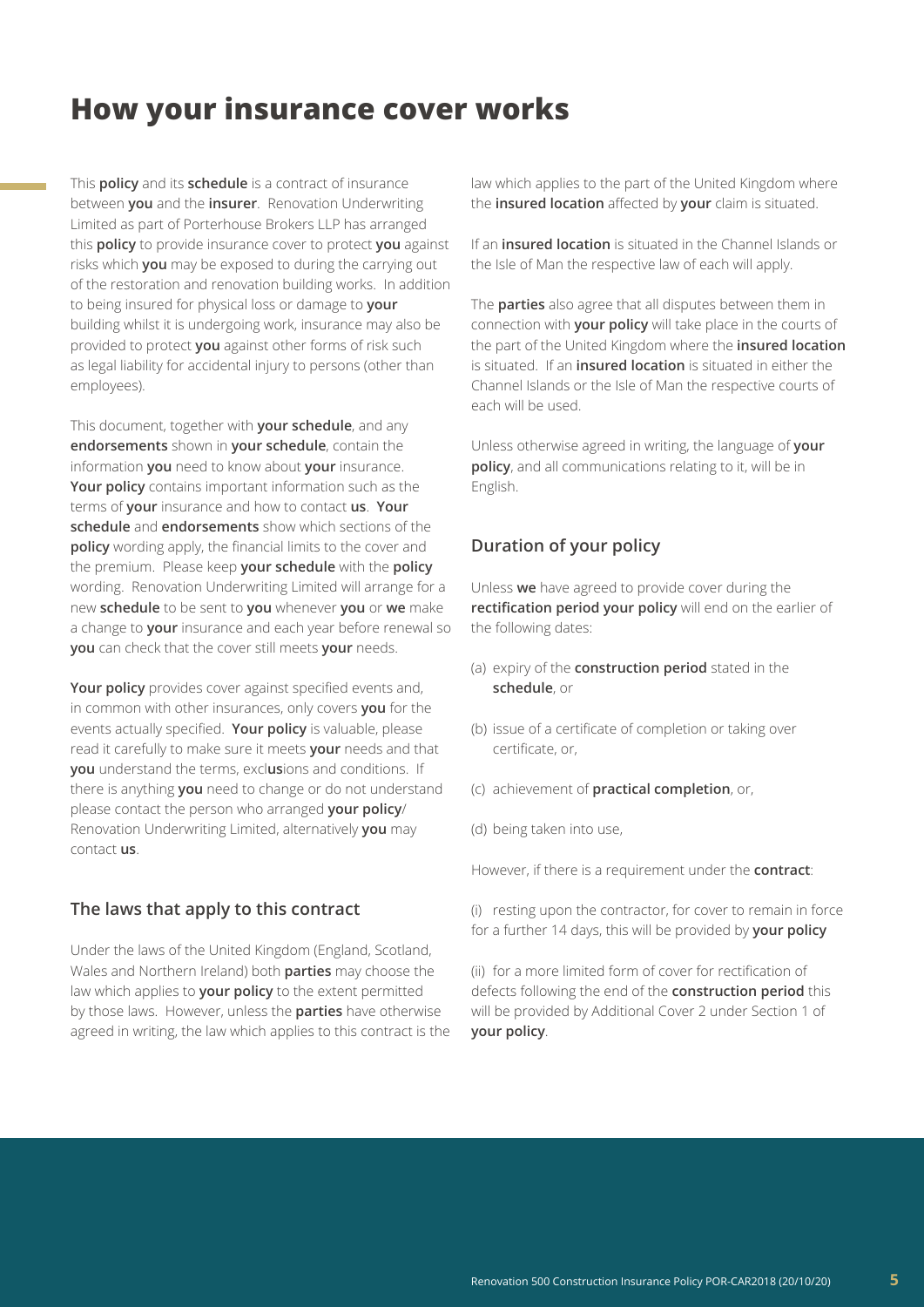### **How your insurance cover works (continued)**

### **Non standard construction and open trench works**

Unless agreed otherwise, and stated in the **schedule**, please note that General Exclusions 18 and 19 respectively exclude:

### (a) **insured property** which is not of **standard construction**.

(b) damage from any open trench work at a depth of 5.5 metres or more below the normal ground level surrounding the **site**.

In the event that **we** have agreed to remove or amend the Exclusion(s) and provide cover for non **standard construction** and / or work at a depth of 5 metres or more, an **endorsement** detailing the change(s) will be shown in **your schedule**.

### **Your responsibility to give us correct information**

**You** are responsible for ensuring all information relating to **your policy** is complete and accurate and that **you** have not withheld any important facts. In issuing **your policy we** have relied on the information **you** gave **us**. **You**, or anyone acting for **you**, must tell **us** about any change in circumstance which occurs before or during the **period of insurance** which may affect **your policy**. **We** may then change the terms of **your policy**. **You**, or anyone acting for **you**, should contact **us** if **you** are not sure what to tell **us**.

If **you**, or anyone acting for **you**, have not told **us** about, or have misrepresented any important facts which affected **our** decision to provide **your policy** or the terms of **your policy**, **we** may treat **your policy** as though it never existed. Alternatively, **we** may change the terms of **your policy** and not pay **your** claim or part of **your** claim. If **we** treat **your policy** as if it never existed **we** are entitled to recover all claims already paid under **your policy**. If **we** treat **your policy** as if it never existed on the grounds of fraud **we** are also entitled to keep the premium.

If **you**, or anyone acting for **you**, make a claim under **your policy** knowing any part of that claim is false or fraudulently exaggerated, **we** will not pay the claim and **we** may treat **your policy** as if it ceased to exist from the date of the fraud. **We** may also cancel any other policies **you** have with **us**.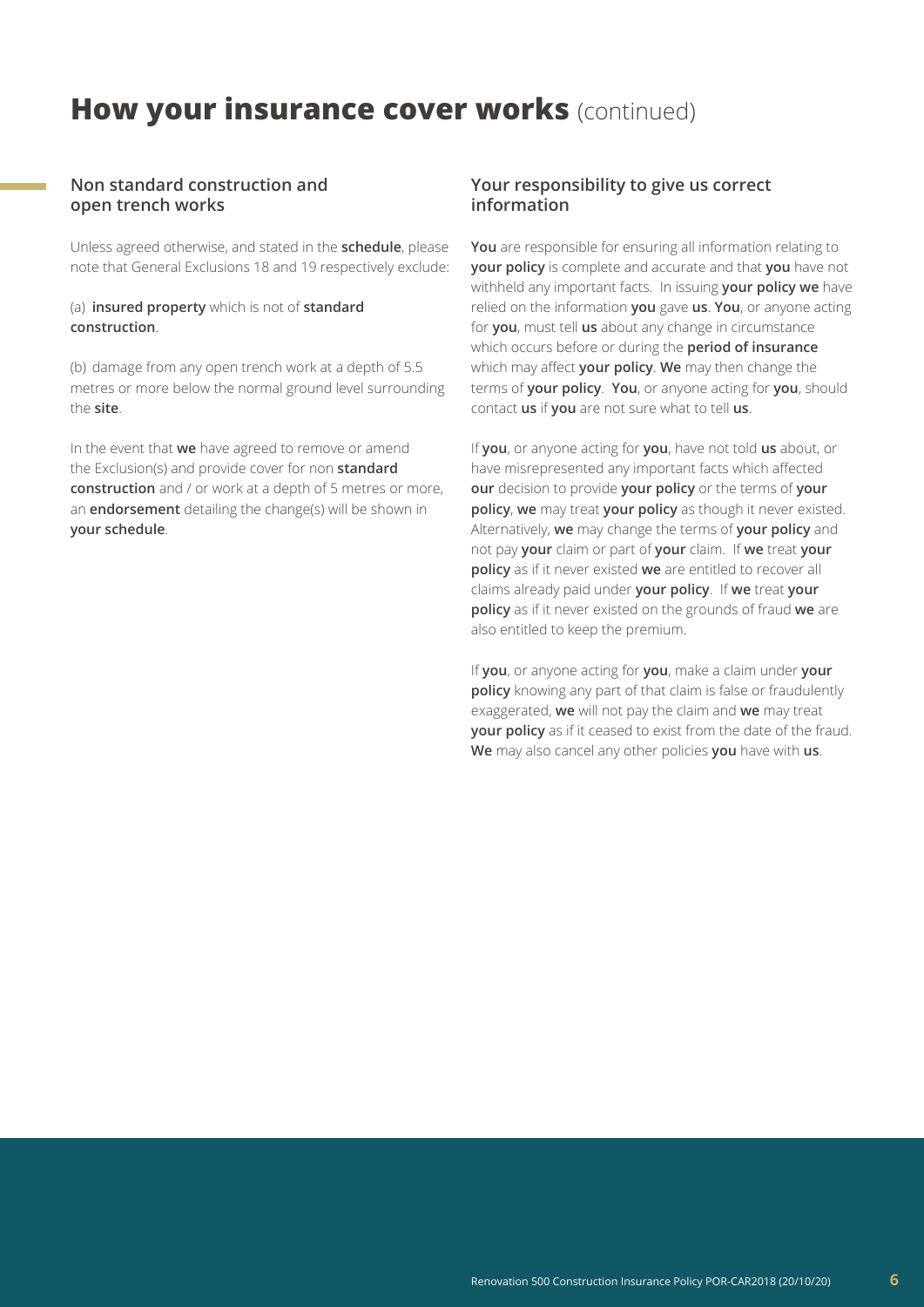### **How your insurance cover works (continued)**

### **Your rights to cancel your insurance**

### **Cooling off period**

At the start of **your** insurance, **you** have 14 days to check **you** are happy with the insurance cover **you** have bought. If the cover does not meet **your** needs, **you** may cancel **your policy** by telling **us** in writing and returning the **policy** documents. This 14 day period starts on the day **you** receive **your policy** documents or the date **your policy** starts whichever is the later. **You** cannot cancel if **you** have made a claim. If **you** do cancel within 14 days, **we** will refund all of the premium **you** have paid.

### **More than 14 days**

The premium payable for this **policy** is a minimum & deposit premium, and is not time sensitive. As such, there is no automatic entitlement to a refund of premium following early cancellation of the **policy** outside of the 14 day cooling off period.

### **Our rights to cancel your insurance**

**We** may cancel **your policy**, if there are serious grounds to do so such as:

(a) non-payment of premium

(b) non- compliance with '**Your** responsibility to give **us** correct information'

(c) failure to supply requested documentation

(d) non-compliance with 'Our right to survey' Condition detailed below

(e) non-compliance with General Condition 2 – '**Your** duty to prevent loss or damage'

(f) fraud

Where **we** cancel **we** will provide 14 days prior written notice to **your** Registered Address unless **we** are required to cancel earlier. **We** will refund a percentage of the premium calculated on a daily pro-rata basis equivalent to the period of cover left unused, providing no claims have been made. If a claim has been made, or there has been an incident which may give rise to a claim, no refund of premium will be given and all premiums will be due.

If **we** cancel **your policy** on the grounds of fraud, cancellation may be immediate and **we** may keep any premium **you** have paid. **We** may also inform the Police and any other relevant organisations of the circumstances.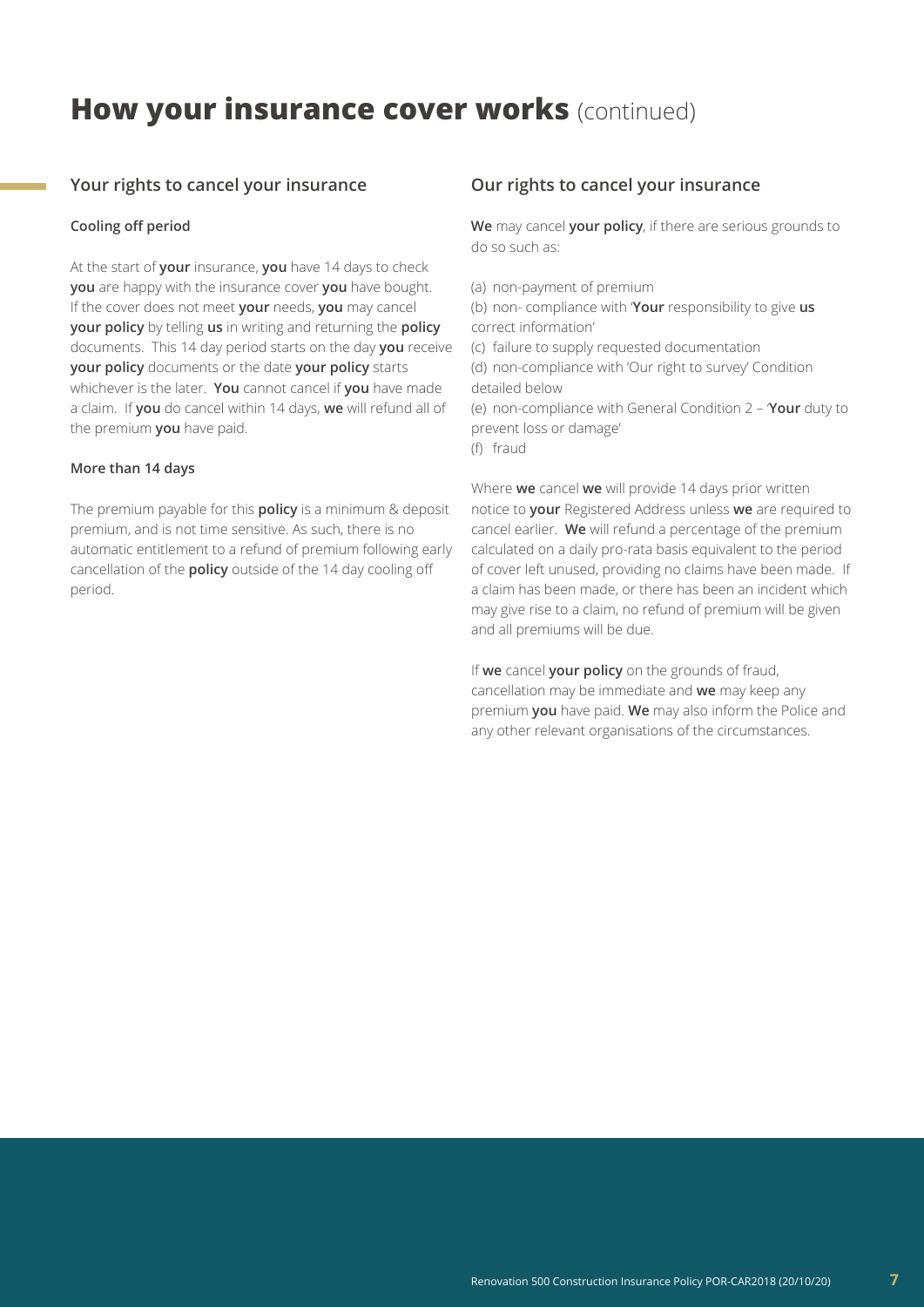### **How your insurance cover works (continued)**

### **Our right to survey**

It is a Condition of the **policy** that **we** reserve the right to have access to and/or survey the **insured property** / **site** during the **period of insurance**.

If **we** do wish to survey the **insured property / site we** will contact **you** to arrange a mutually convenient date and time with **you**.

**We** will provide insurance in accordance with the terms described in **your** current **schedule** from the start of the detailed **period of insurance** until the date that Renovation Underwriting Limited confirm the results of the survey.

If **you** do not allow **us** access to survey or the results of the survey reveal the risk is detrimentally different from the risk **you** told **us** about when **we** agreed **your insurance**, **we** may:

- a) **require you to** carry out specified risk improvements detailed in the survey report within specific time frames; and
- b) amend the terms of **your insurance**; or c) cancel **your policy**.

**We** will also advise **you** in writing of any other risk improvements that **we** recommend to help **you** reduce the risk of loss or damage, liability or financial loss.

### **Contract (Rights of Third Parties) Act 1999**

A person who is not party to this insurance has no right under the Contracts (Rights of Third Parties) Act 1999 to enforce any term of this contract but this does not affect any right or remedy of any third party which exists or which is available apart from the Act.

### **Our regulators**

**HSBEIL** is authorised by the Prudential Regulation Authority (PRA) and regulated by the Financial Conduct Authority (FCA) and the PRA. The FCA's web**site** includes a register of all regulated firms.

**FCA** contact details are: Telephone: +44 (0) 800 111 6768 Website: [www.fca.org.uk](http://www.fca.org.uk)

### **What happens if we cannot meet our liabilities**

#### **Financial Services Compensation Scheme**

If **we** (HSBEIL) cannot meet **our** liabilities, **you** may be able to claim from the Financial Services Compensation Scheme (FSCS).

There are different levels of compensation depending on what kind of insurance **you** have:

(a) Compulsory insurances are covered for 100% of the claim (b) Non compulsory insurances are covered for 90% of the claim

Further information about compensation scheme arrangements is available from the Financial Services Compensation Scheme web**site** at [www.fscs.org.uk](http://www.fscs.org.uk) or by contacting them at:

Financial Services Compensation Scheme 10th Floor Beaufort House 15 St Botolph Street London EC3A 7QU Telephone: 0800 678 1100 Email: [enquiries@fscs.org.uk](mailto:enquiries%40fscs.org.uk?subject=)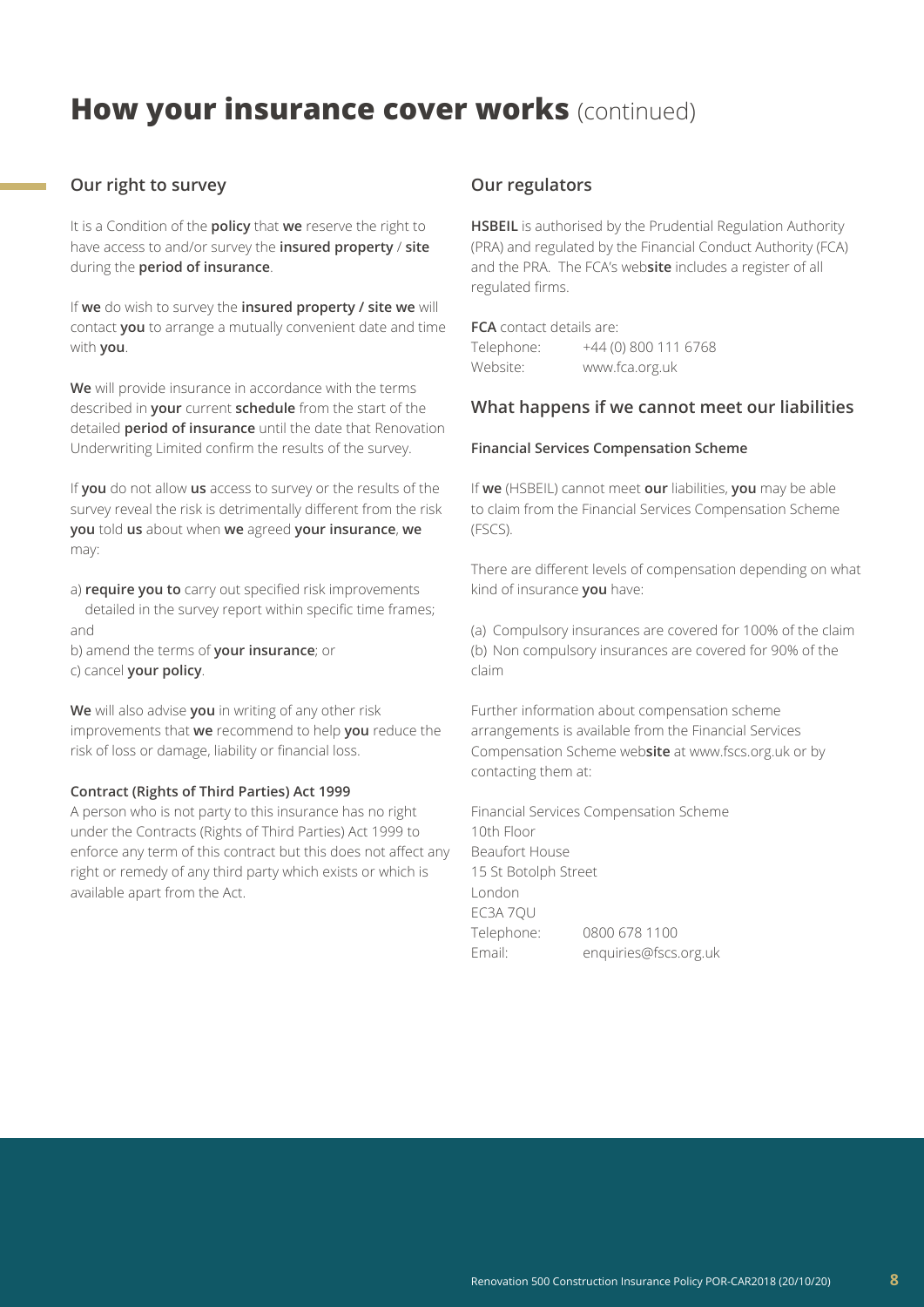### **Customer service**

### **What to do if you are not satisfied**

### **Service from Renovation Underwriting Limited**

Renovation Underwriting Limited always aim to provide the highest level of service. However, if a mistake is made Renovation Underwriting Limited will endeavour to put it right promptly.

Renovation Underwriting Limited will always acknowledge receipt of **your** complaint within five working days and will attempt to resolve the problem within four (4) weeks. If not, Renovation Underwriting Limited will let **you** know when an answer may be expected.

If **your** complaint has not been resolved within eight weeks Renovation Underwriting Limited will provide **you** with information about the Financial Ombudsman Service (details provided below) who are able to offer a free and independent service for resolving disputes about most financial matters and issues.

Should **you** wish to make a complaint please contact:

Renovation Underwriting Limited 17 Church Street St Neots Cambridgeshire PE19 2BU Telephone: 0333 358 0006. Email: [matthew.dover@renovationunderwriting.com](mailto:matthew.dover%40renovationunderwriting.com?subject=)

If **your** complaint is about the service Renovation Underwriting Limited have provided, **you** wiil be informed about who is dealing with **your** complaint. The person to whom the complaint is passed will be fully trained to deal with matters in an objective, fair and reasonable manner.

### **Service from your insurance intermediary**

If **your** complaint relates to the service provided by **your** insurance intermediary (broker)/the person who arranged **your policy** for **you**, Renovation Underwriting Limited will pass the details on to them and will monitor the progress of their investigations.

### **Service from your insurer**

Any complaints that **we** (**your insurer**) are required to resolve will be passed on to **us** by Renovation Underwriting Limited who will advise **you** that this has happened and and **we** will let **you** and Renovation Underwriting Limited know the progress of **our** investigations.

Should **you** wish to contact **us you** may do so directly at the following address:

The Customer Relations Leader HSB Engineering Insurance Limited Chancery Place 50 Brown Street Manchester M2 2JT Telephone:  $+44(0)3301003433$ E-mail: [complaints@hsbeil.com](mailto:complaints%40hsbeil.com?subject=)

### **How we use your personal information**

**We** are the controller of any personal information (for example, names, addresses, telephone numbers, job titles or dates of birth) **you** provide to **us**, or which is processed in connection with **your policy**. **We** collect and process information about **you** that **we** consider to be necessary in order to make decisions about the cover **we** provide to **you**, any claims **you** make, or to detect and prevent fraud. Any calls **you** make to **our** customer service, customer relations or claims teams may be monitored and recorded, this is to improve **our** services, and to detect and prevent fraud.

**We** may share **your** information with, and obtain information about **you** from, companies within the Munich Re Group, other insurers, brokers, loss adjusters, credit reference agencies, fraud prevention agencies or other third parties who provide services on **our** behalf.

For further details on how **your** information is used and **your** rights in relation to **your** information, please see **our** Privacy statement at [https://www.munichre.com/HSBEIL.](https://www.munichre.com/HSBEIL)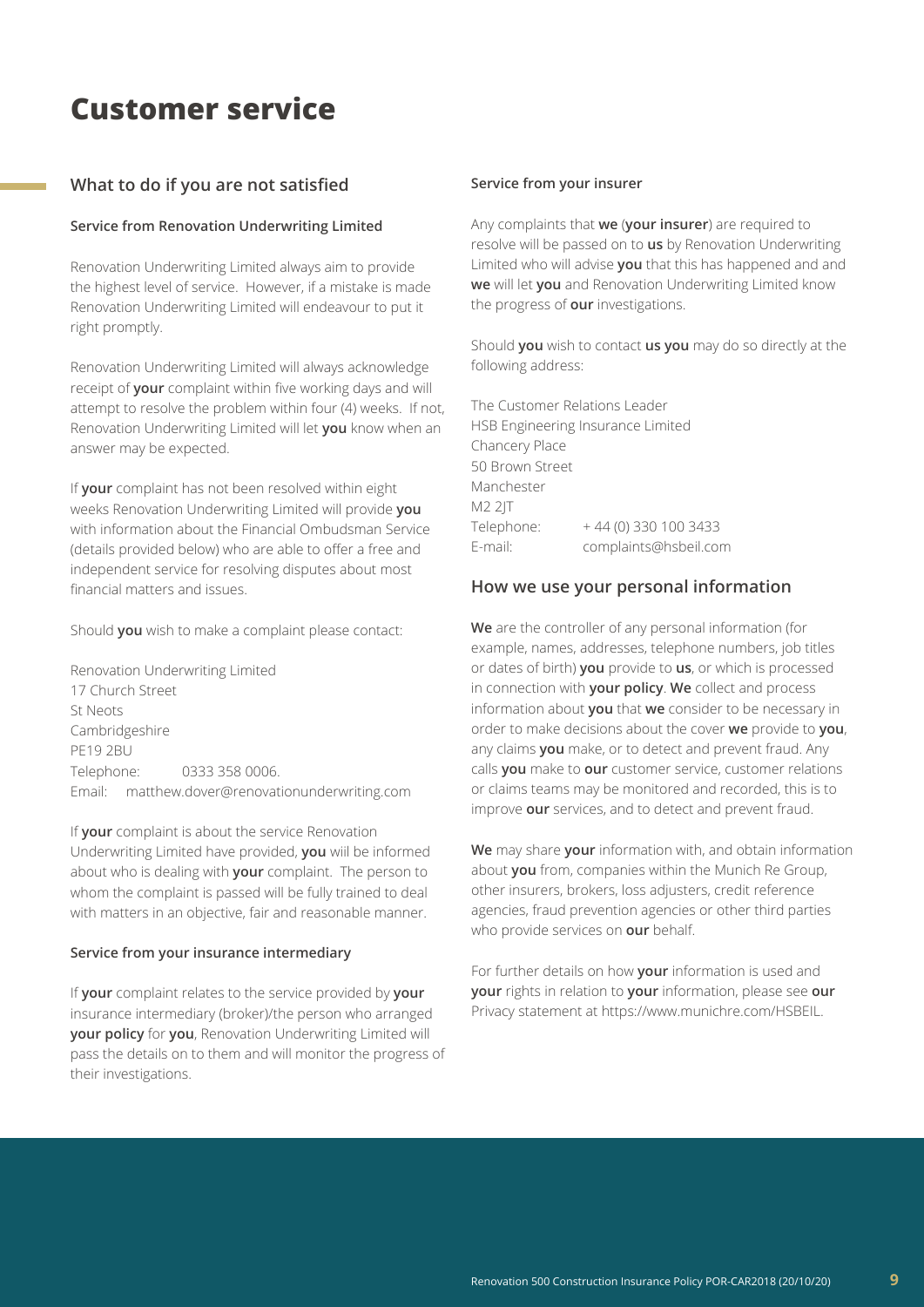### **How to make a claim**

Check **your schedule** and this **policy** wording which detail what is covered and what is not covered. If **you** have any questions, please contact Renovation Underwriting Limited or **your** insurance intemediary/the person who arranged **your policy**.

Upon discovery of an incident which may give rise to a claim please telephone Renovation Underwriting Limited or **your** insurance intemediary/the person who arranged **your policy**.

When making a claim, it is very important that **you** comply with all of the requirements of **your policy**, particularly General Condition 4 – 'Claim notification and requirements'. Failure to do so may mean that **your** claim, or a part of **your** claim, will not be paid.

**You**, or anyone acting for **you**, must not make any admission of liability or pay, or agree to pay, any money on our behalf to anyone without our consent.

Following an occurrence which results, or which may result in a claim under **your policy**, **you**, or anyone acting for **you**, must take the following steps:

**You** or anyone acting for **you**, can notify Renovation Underwriting Limited by telephone on0333 358 0006.

In the unlikely event that contact cannot be made as detailed above, the **insurer** can be contacted directly at the following address:

Claims Department HSB Engineering Insurance Limited Chancery Place 50 Brown Street Manchester M2 2JT Telephone: + 44 (0) 330 100 3432 E-mail: [new.loss@hsbeil.com](mailto:new.loss%40hsbeil.com%20?subject=)

In the event that a claim is advised to **us**; **you** will need to present details of **your policy** (and its **schedule** upon which **your policy** number can be found) and suitable proofs of identity.

Regardless of who **you** advise a claim to, it is important to note the following:

- (a) Inform the Police if **your insured property** is lost, stolen or maliciously damaged and obtain a crime reference number.
- (b) Take photographs of the results of the incident whilst making any necessary and reasonable temporary repairs as soon as possible so as to prevent further loss damage or liability. Please ensure **you** retain the bills or receipts as they may form part of **your** claim.
- (c) **We** must have the chance to inspect any physical loss or damage or the site and circumstances surrounding any **injury** before **you** carry out any permanent repairs or remedial measures.
- (d) **We** may arrange for a claims inspector or loss adjustor to discuss **your** claim with **you** or Renovation Underwriting Limited or **your** insurance intermediary.
- (e) **You** may be asked to complete a claim form which can also be obtained by request from Renovation Underwriting Limited or the person who arranged **your policy**.

### **Arbitration in the event of claims settlement dispute**

If **we** have accepted liability in respect of a claim, but there is a disagreement over the amount to be paid, the dispute can be referred to an arbitrator who will be appointed by both parties in accordance with the statutory provisions applicable.

### **Other important conditions**

Please also ensure that read the General Conditions of **your policy** on pages 33 to 38 carefully as they further explain **your** and **our** rights and obligations under this contract of insurance.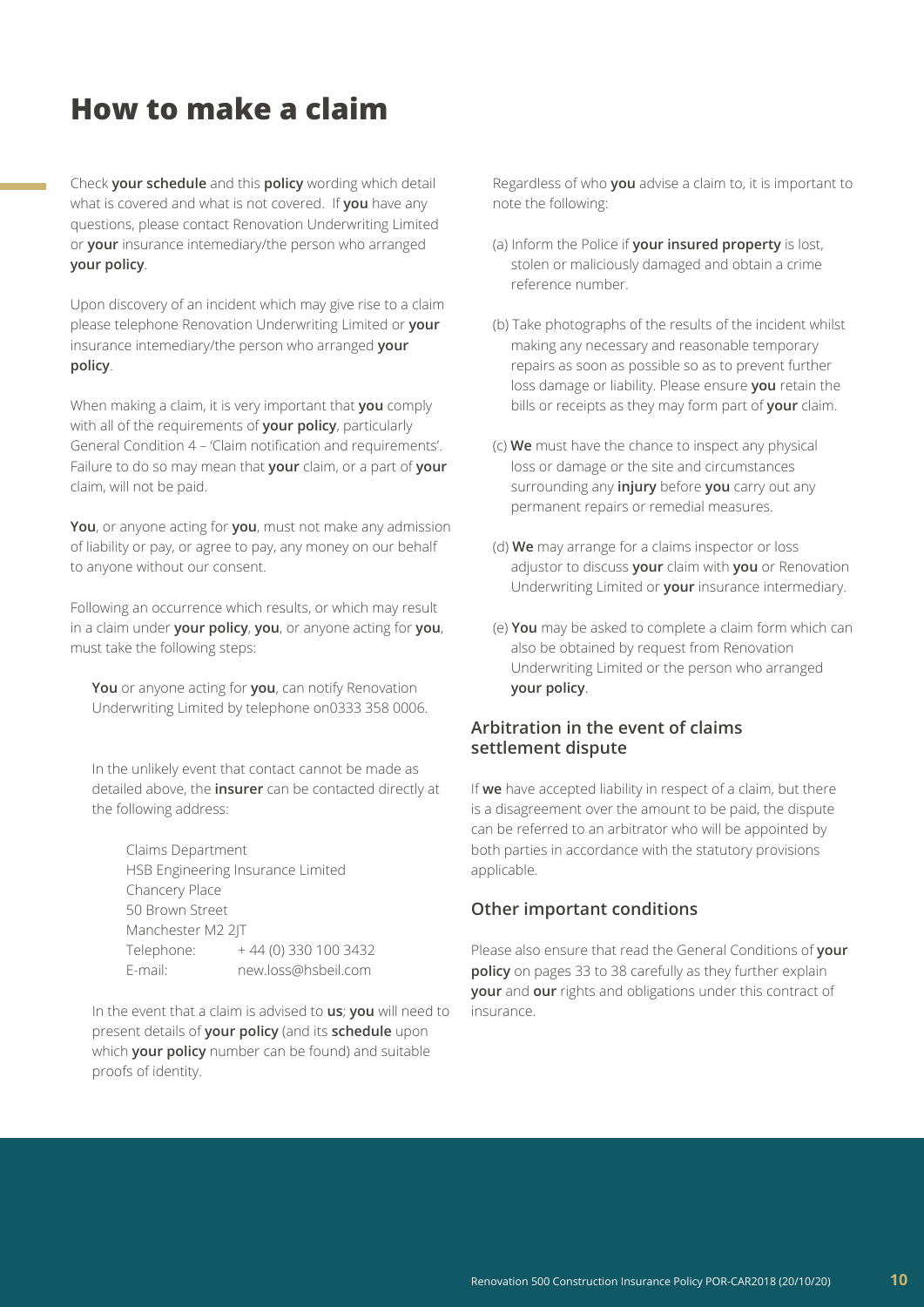## **General definitions**

Certain words and terms within this **policy** are defined and have a specific meaning. These words and terms, as defined below, shall have the same meaning wherever they appear in the **policy**. All defined terms within the **policy** are **bold** so that they can be easily identified.

As required by the context of the sentence(s) or paragraph(s) in which they are present throughout this **policy** definitions shall be read to:

- (a) be plural where singular or singular where plural;
- (b) include any gender where gender is referred to;
- (c) appear in current past or future tense;

and, any words following the terms 'including', 'include', 'in particular', 'for example' or any similar expressions are examples and shall not limit the interpretation of the words or terms preceding those terms.

### **additional loan interest**

charges incurred by **you** during the **indemnity period** on capital borrowed in order to continue to finance the **project** including an amount equivalent to the actual cost incurred by **you** in respect of the acquisition cost of raising or extending such loans.

### **anticipated date of commencement of commercial operations**

the date stated in the **schedule** and detailed in the **contract** when commercial operation of the **business** is planned to commence.

### **anticipated rental income**

the amount of **rental income** that would have been achieved during the **indemnity period** if the insured physical loss or damage had not occurred.

The **anticipated rental income** shall be calculated based on a professional valuation of the likely **rental income** that would have been achieved during the **indemnity period**, with adjustments being made to account for trends and other circumstances affecting the **anticipated rental income** during the **indemnity period**, so that the sum shall represent as accurately as possible the **anticipated rental** 

**income** that would have been received if the physical loss or damage had not occurred.

#### **asbestos**

crocidolite, amosite, chrysotile, fibrous actinolite, anthophyllite or fibrous tremolite or any mixture containing any of those materials.

#### **asbestos containing materials**

any material containing **asbestos** or **asbestos dust**.

#### **asbestos dust**

fibres or particles of **asbestos**.

### **average (underinsurance)**

if at the time of any physical loss or damage to **insured property**, it is found that the original value declared to **us** and stated as the **sum insured** (due allowance being made for any escalation percentage provided under the paragraphs headed 'How Much We Will Pay' of **your policy** Sections) is less than the value of the **insured property** at the time of such physical loss or damage, then **you** shall be considered as **your** own insurer for the difference and shall accordingly bear a rateable proportion of the cost of the physical loss or damage.

### **business**

the completed **project**, the subject of this insurance.

#### **construction period**

the period during which **contract works** are physically undertaken by the contractor and/or sub contractors, including if insured, the **testing and commission period** but prior to commencement of any **rectification period**.

The **construction period** shall end upon:

- (a) expiry of the period stated in the **schedule**, or (b) issue of a certificate of completion or taking over certificate, or,
- (c) achievement of **practical completion**, or
- (d) being taken into use,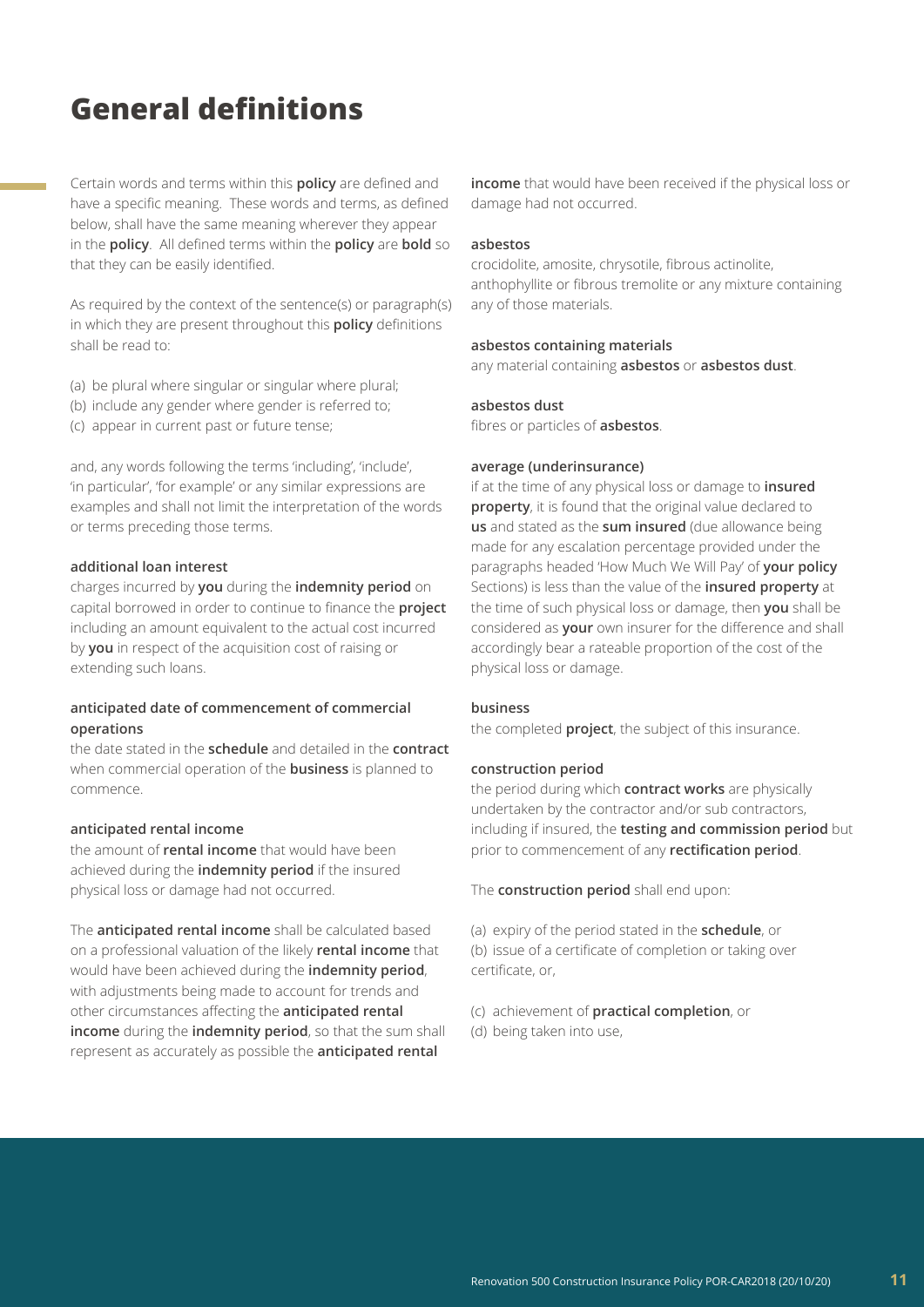whichever is the earlier and for a further 14 day period solely where the contractor is required to insure under the terms of the **contract**.

#### **contract**

the conditions of contract declared to **us** and under which the **contract works** are undertaken.

#### **contract works**

the specified scope of permanent works described in the **schedule** and undertaken in performance of the **contract** and including **temporary works**, **site materials**, and **free issue materials**.

### **denial of service attack**

any actions or instructions constructed or generated with the ability to damage, interfere with, or otherwise affect the availability of networks, network services, network connectivity, or information systems.

#### **employer**

the party on whose behalf the **contract works** are undertaken and whose name is detailed in the **policy schedule** as the **policy**holder.

### **endorsements**

a written change to **your policy** which is included on **your schedule**

#### **excess**

The amount for which **you** are responsible as the first part of any agreed claim as stated in the **schedule** and as excluded by General Exclusion 1.

#### **existing structures**

the structure of the buildings which existed on the **site** prior to commencement of the **contract** including **your** fixtures and fittings, foundations, yards, paths, roads, hoardings and walls around, and pertaining to the building, or other property which has been declared to **us** as being those structures which are being renovated, refurbished, extended or worked upon as part of the **contract works**, or other property which **we** have agreed to provide cover for and which is described in the **schedule**.

### **existing structures** does **not** include:

(a) unless **you** have legal responsibility for them;

(i) telephone, gas, water and electricty meters, pipes, cables and the like;

(ii) drains, sewers or water courses and any cost in cleaning or making good;

- (b) gates or fences
- (c) moveable property in the open.

### **franchise**

the amount shown in the **schedule** in place of the **excess**.

### **free issue materials**

unfixed materials and goods supplied by **you** for incorporation into the **contract works** and for which **you** are responsible, but which have not been included in the final valuation of the **contract works**, the total value of which must be included in any declaration made in respect of Condition 11 Premium Adjustment Clause of this **policy**.

### **hacking**

unauthorised access to any computer, or other equipment, or component, or system, or item which processes, stores, transmits, retrieves or receives data, whether such equipment belongs to **you** or not.

#### **heave**

upward movement of the ground beneath the **site** as a result of the soil expanding.

### **hired in plant**

(a) mechanical, electrical, or manually powered implements; (b) materials containment, preparation and handling equipment;

- (c) scaffolding, staging, ladders and similar equipment;
- (d) **site** huts and cabins;

or similar contractor's plant and equipment hired in by **you**, or **hired in plant** specifically described in the **schedule** against Section 3 – Hired In Plant.

**hired in plant** does not include any contractor's plant or equipment on a hire purchase, lease agreement, or which is on free loan to **you**.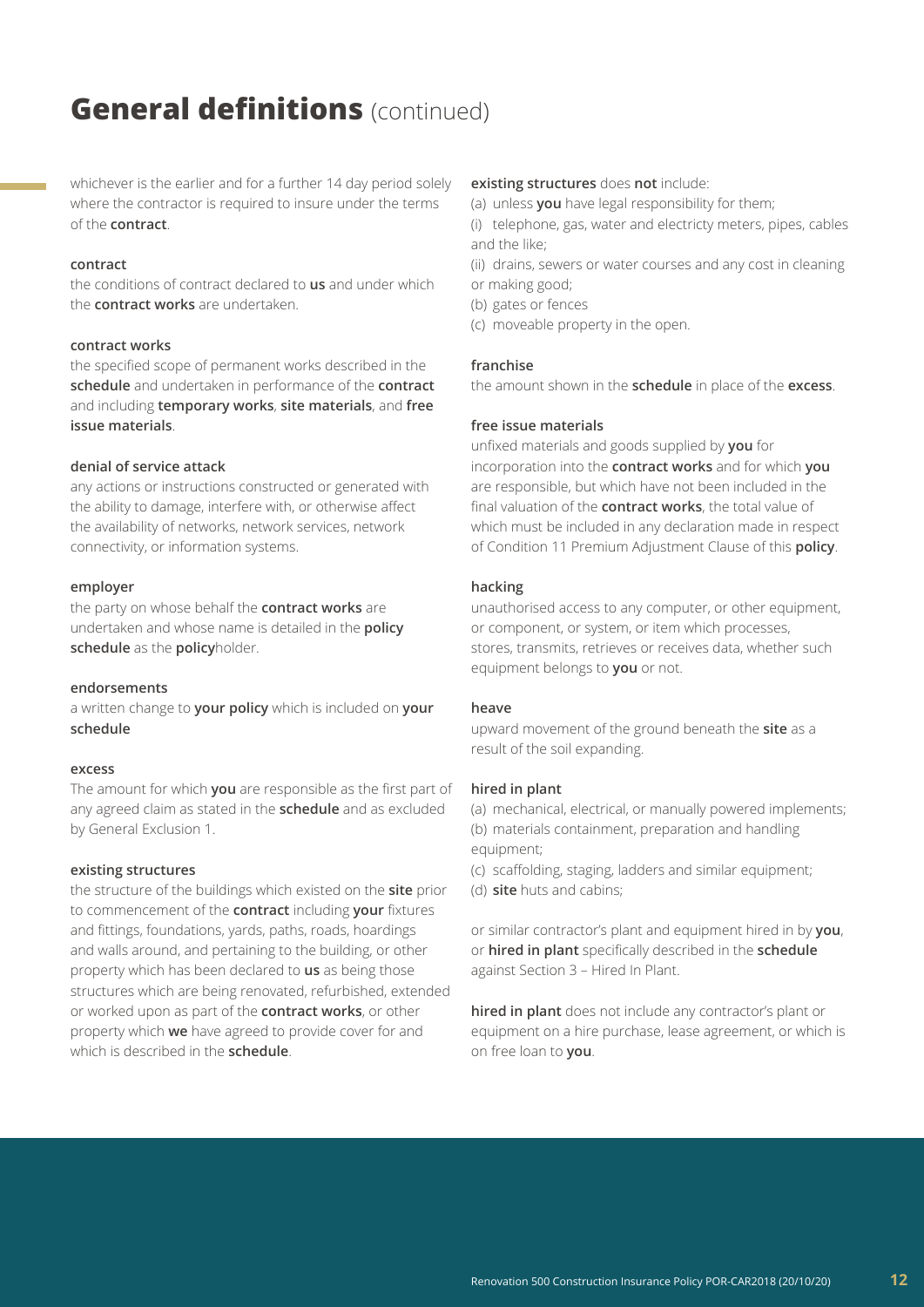### **household contents**

household contents as defined within the **endorsement** which forms part of **your schedule** and which includes a description of contents and applies only when stated in the **schedule** as being insured.

### **injury**

bodily injury, mental injury, death, disease, illness, wrongful arrest or false imprisonment.

### **indemnity period**

the period during which the results of the **business** are affected due to the physical loss or damage beginning with:

(a) the date which, but for the physical loss or damage, the **business** would have reached the **anticipated date of commencement of commercial operations**, and, (b) ending not later than the **maximum indemnity period**.

### **insured property**

the property insured by this **policy** which when stated in the **schedule**, shall include:

- (a) **contract works**,
- (b) **free issue materials**,
- (c) **existing structures**,
- (d) **owned plant**,
- (e) **hired in plant**,
- (f) **household contents**.

**insured property** does not include prototype experimental untried or unproven works or machinery.

### **interbank lending rate**

the prevailing BBA LIBOR (British Banking Association London Interbank Offered Rate) for a Pound Sterling (GBP) 12 months loan at the date of the physical loss or damage.

### **interest on tied capital**

payments that **you** have lost during the **indemnity period** in consequence of using **your** own funds to finance the **project**.

### **landslip**

downward movement of sloping ground.

### **market value**

the estimated amount that **your insured property** should sell for, fair wear and tear excepted, had that sale been achieved prior to the occurrence of insured physical loss or damage, in an equitable sales transaction where each party involved in the sale has acted knowledgeably, prudently and without compulsion.

### **maximum indemnity period**

the number of months stated in the **schedule**.

### **original estimated contract price**

the estimated or quoted value of the **contract works** prior to commencement including any other cost in connection with the **contract**.

### **other insured parties**

parties other than **you** who are stated in the **schedule**:

(a) and are required by the terms of the contract to be, or, (b) whose interest **we** have specifically agreed to include in the **policy** as

joint named insured to **your policy**.

#### **owned plant**

(a) mechanical, electrical, or manually powered implements; (b) materials containment, preparation and handling

equipment;

- (c) scaffolding, staging, ladders and similar equipment;
- (d) **site** huts and cabins;

or similar contractor's plant and equipment owned by **you**, or **owned plant** specifically described in the **schedule** against Section 2 – **owned plant**.

### **period of insurance**

the period of time stated in the **schedule**, which commences at the same time as the **construction period** and shall either;

- (a) expire at the same time as **construction period** ,or,
- (b) if insured, on completion of the **rectification period**.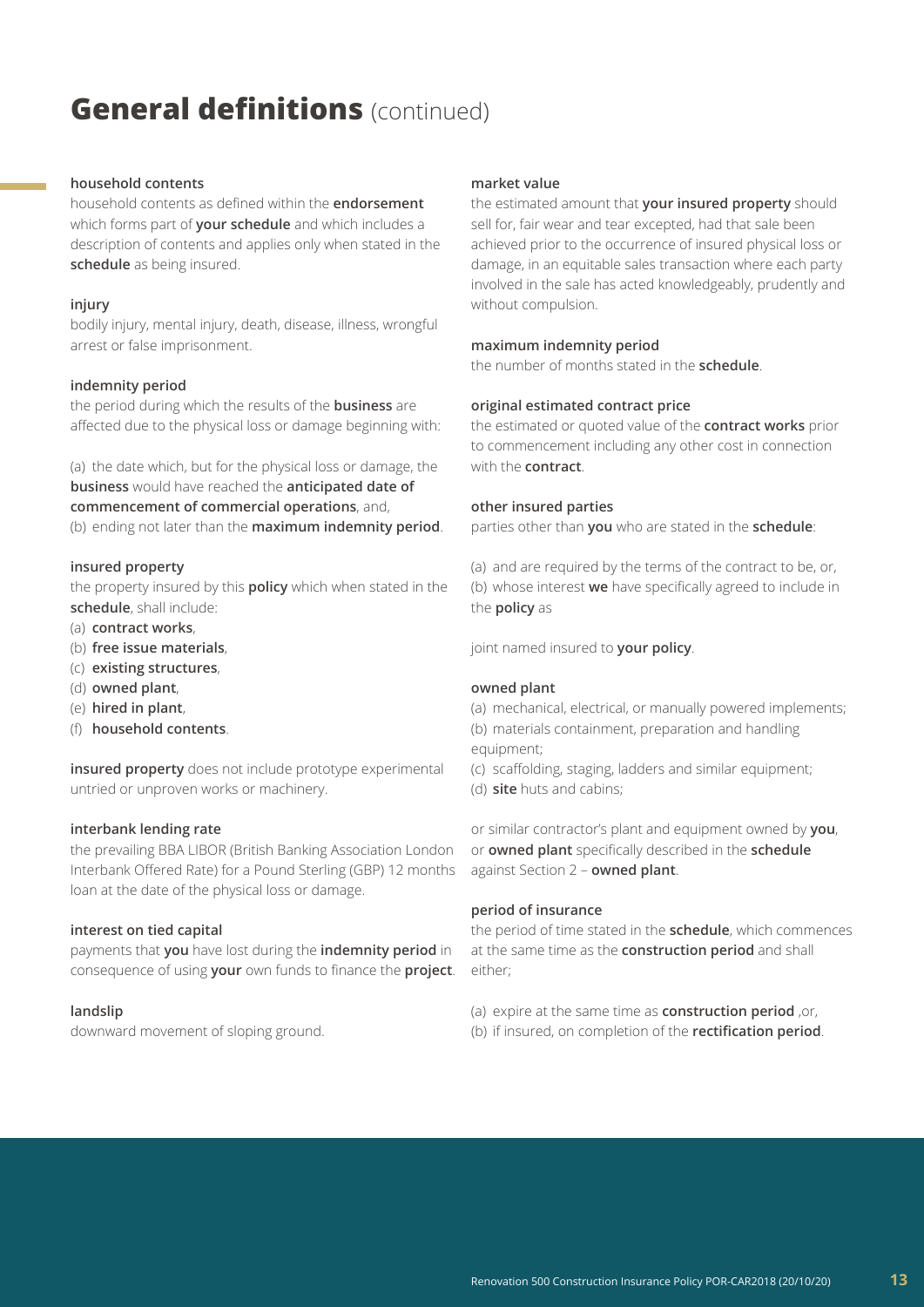### **person employed**

any person under a contract of service or apprenticeship with **you** and shall include any of the following persons whilst working for **you** in connection with the **contract works**:

(a) any contractor, subcontractor, or any servant or agent of **yours** or of the contractors or subcontractors or **other insured parties**;

(b) any labour master or labour only subcontractor or person supplied by him;

(c) any self employed person;

(d) any person who is borrowed by or hired to **you** including persons on secondment from overseas countries;

(e) any trainee or person undergoing work experience;

(f) prospective employees being assessed by **you** as to their suitability for employment;

(g) any voluntary helper.

### **policy**

this document (also at times referred to as the **contract**) including **your schedule** and any **endorsement(s)**.

### **practical completion**

when in the architect's or contract administrator's opinion, completion of the **contract works** is achieved such that, regardless of any minor rectification works to be addressed during the **rectification period**, the **project** is ready for human habitation.

### **project**

items (a), (b) and (c) of **insured property**.

### **rebuild cost**

the cost of rebuilding or repairing the existing structure that has suffered physical loss or damage to the same condition prevailing at the time of the occurrence of the physical loss or damage.

#### **rectification period**

the period stated in the **schedule** (also sometimes referred to as the maintenance period or the defects liability period) that is detailed under the terms of the **contract** where the contractor is contractually obliged to rectify or remedy any defects in the permanent works.

The **rectification period** will commence immediately following the **construction period** and shall not exceed a period of 12 months, or the period detailed in the **contract** if less.

### **rental income**

the money paid, or payable to **you** for rental of the **business**.

#### **schedule**

the document that forms part of the **policy** and which contains **your** details, the **sum(s) insured and sub limits** and the Sections of cover that are or are not insured.

#### **settlement**

downward movement as a result of the soil being compressed by the weight of the **site** within ten years of construction.

### **site**

the location where the **contract works** are undertaken within the enclosed area or formal boundary that immediately surrounds **your** property.

#### **site materials**

those defined within the **contract** document, or in the absence of such a definition shall mean all unfixed materials.

### **standard construction**

constructed of brick, stone or concrete and roofed with slates, tiles, asphalt, metal or concrete and not:

(a) roofed in whole or in part with thatch

(b) of timber framed construction (other than normal roof trusses, supports and beams) or otherwise constructed or insulated with combustible material.

### **sub limit**

the amount(s) stated in the **schedule** being the maximum amount **we** will pay, irrespective of the number of parties insured by the **policy**.

### **subsidence**

downward movement of the ground beneath the **site** other than by settlement.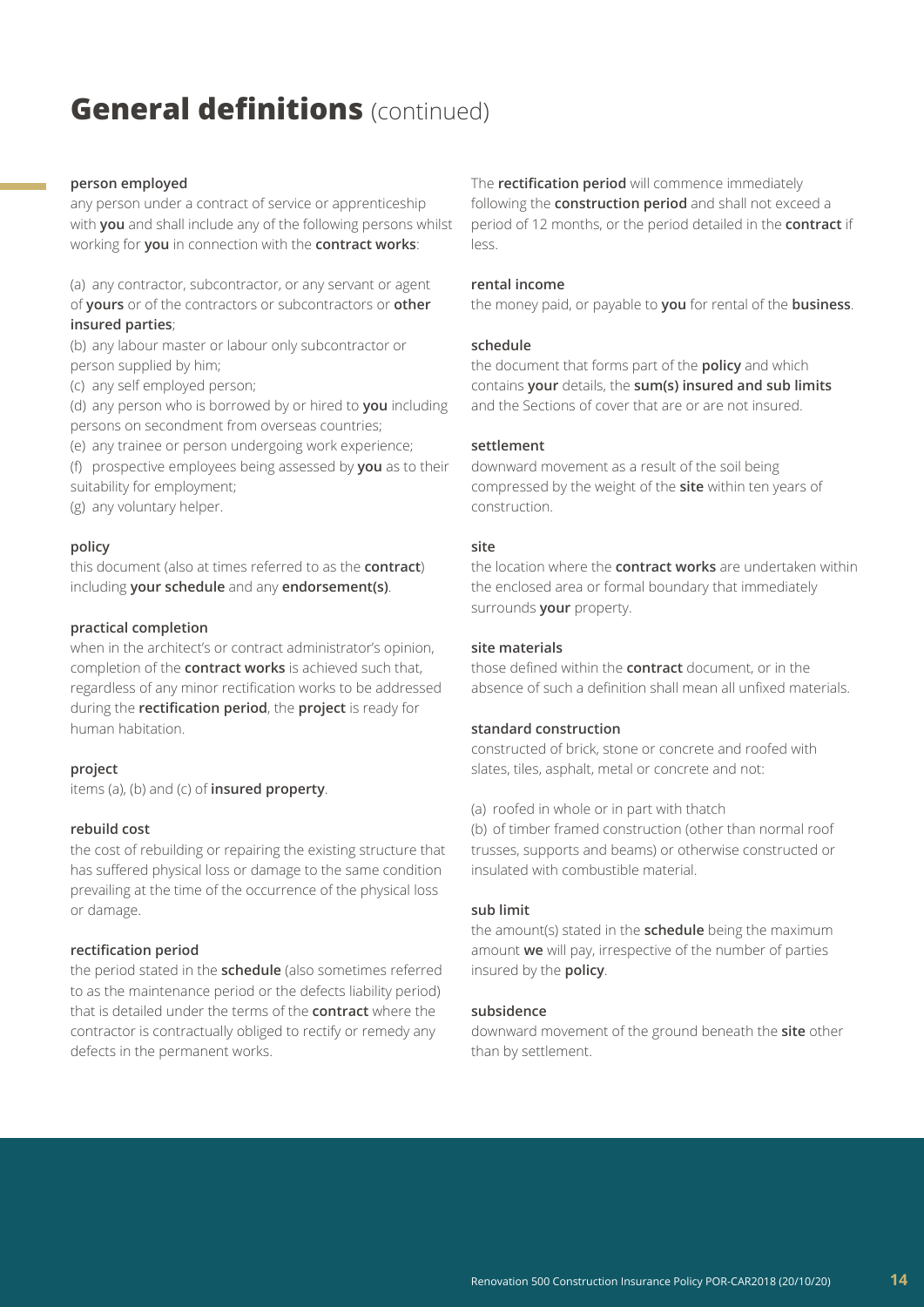### **sum insured**

the amount(s) stated in the **schedule** being the total amount **we** will pay, irrespective of the number of parties insured by the **policy**.

#### **temporary works**

structures and their materials that are necessary for access to or support of the works and will:

(a) be removed from the **contract site** on or before the date of **practical completion** of the **contract works**.

(b) not normally be used again in connection with other **contracts**.

### **territorial limits**

United Kingdom, the Channel Islands, and the Isle of Man.

### **testing and commissioning period**

the period commencing for each item of **insured property** with the application of the first test-load or the first introduction of fuel, feedstock or process materials or when supply to a system commences and shall last for the duration stated in the **schedule** or until the item has passed its tests, whichever is the earlier.

### **time exclusion**

the period of time stated in the **schedule** beginning with the **anticipated date** of **commencement of commercial operations** of the **project** had the physical loss or damage not occurred and during which **we** shall not be liable for Financial Loss or any other costs or expenses.

#### **transit**

the carriage of the **insured property** within the **territorial limits** to or from the **site** including loading on to and unloading from the conveyance used but excluding any **transit** by sea or air.

#### **virus or similar mechanism**

any program, code, programming instruction, or any set of instructions intentionally constructed with the ability to damage, interfere with, or otherwise adversely affect computer programs, data files or operations, whether involving self-replication or not.

#### **we**/**us**/**our**/**insurer**

HSB Engineering Insurance Limited.

#### **you/your**

the **policy**holder named in the **schedule**.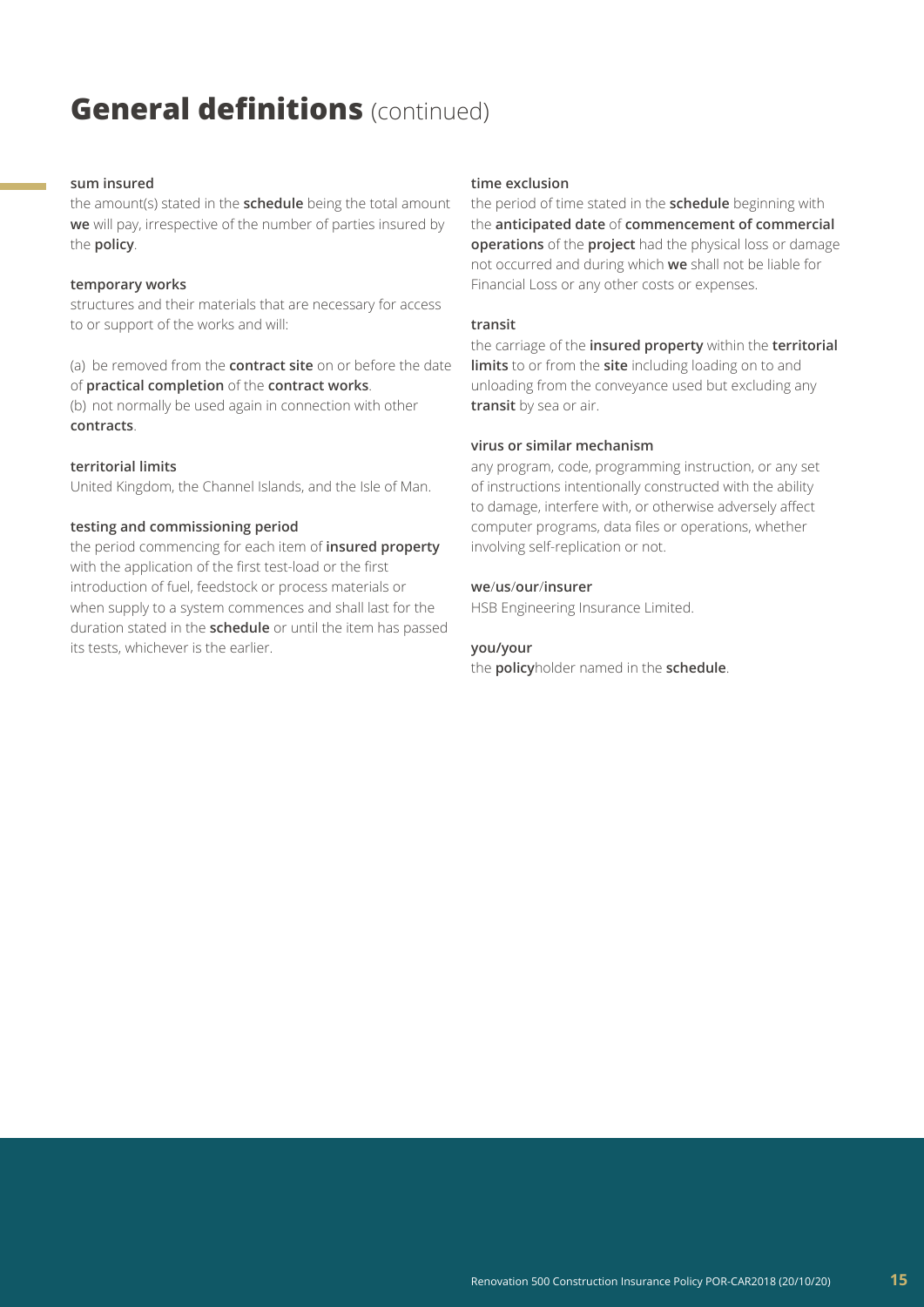### **What Is Covered**

This Section provides **you** with insurance cover for physical loss or damage occuring during the construction period to:

- Cover One **contract works** on or adjacent to the **site** of any **contract** including whilst in **transit**;
- Cover Two **existing structures** at the **contract** provided that Cover One is also stated in the **schedule** as insured.

If insured physical loss or damage occurs **we** can pay **you** the value of the **contract works** and/or **existing structures** at the time of the occurrence, or, at our option, pay **you** the cost of reinstating or replacing such **contract works** and/ or **existing structures** and any such payment can be made subject to reinstatement or replacement taking place.

### **How Much We Will Pay**

**We** will not pay more than:

(a) in respect of any one loss, or series of losses arising from any one occurrence, for:

Cover One - the lesser of:

(i) the **original estimated contract price** plus the cost of any additions amendments or variations including the value of **free issue materials** or,

### (ii) the **sum insured**

The amount under (ii) above may be increased by not more than 25% should the **original estimated contract price** plus the cost of any additions, amendments or variations including the value of any **free issue materials** exceed the **sum insured** stated in the **schedule**.

Cover Two - the lesser of:

(i) the **rebuild cost** or,

(ii) the **sum insured**

 The amount under (ii) above may be increased by not more than 10% of amount of (i) above should the **rebuild cost** exceed the **sum insured** stated in the **schedule**.

(b) the **sum insured** together with any other stated financial limit(s) stated in the **schedule** for this Section irrespective of the number of losses or claims notified.

Unless otherwise stated in the **schedule**, the **sum(s) insured** and any **sub limit(s)** will be reduced by the amount of any insured claim.

### **Additional Covers applying only to Section 1**

Section 1 is extended to include the following Additional Covers and, unless otherwise stated in the **schedule**, any **sub limits** are provided in addition to the **sum insured** and shall be reduced by the amount of any paid claim,

### **1. Plans and Documents**

**We** will pay for clerical cost necessarily incurred in re-writing or reproducing plans, drawings or other **contract** documents following insured physical loss or damage occurring within the **territorial limits**.

Provided that **we** shall not pay more than the **sub limit** stated in the **schedule** for this Additional Cover.

### **2. Rectification Period**

**We** will pay for the cost of physical loss of or damage to the permanent **contract works**:

(a) during the **rectification period** stated in the **schedule** from a cause occurring whilst in **transit** or at the **site** of the **contract works** prior to the commencement of the **rectification period** but after the date that **your policy** cover commenced.

(b) caused by the contractor during the course of any operations carried out for the purpose of complying with the contractors obligations under the provisions of the **contract** in respect of any **rectification period** stated in the **schedule**.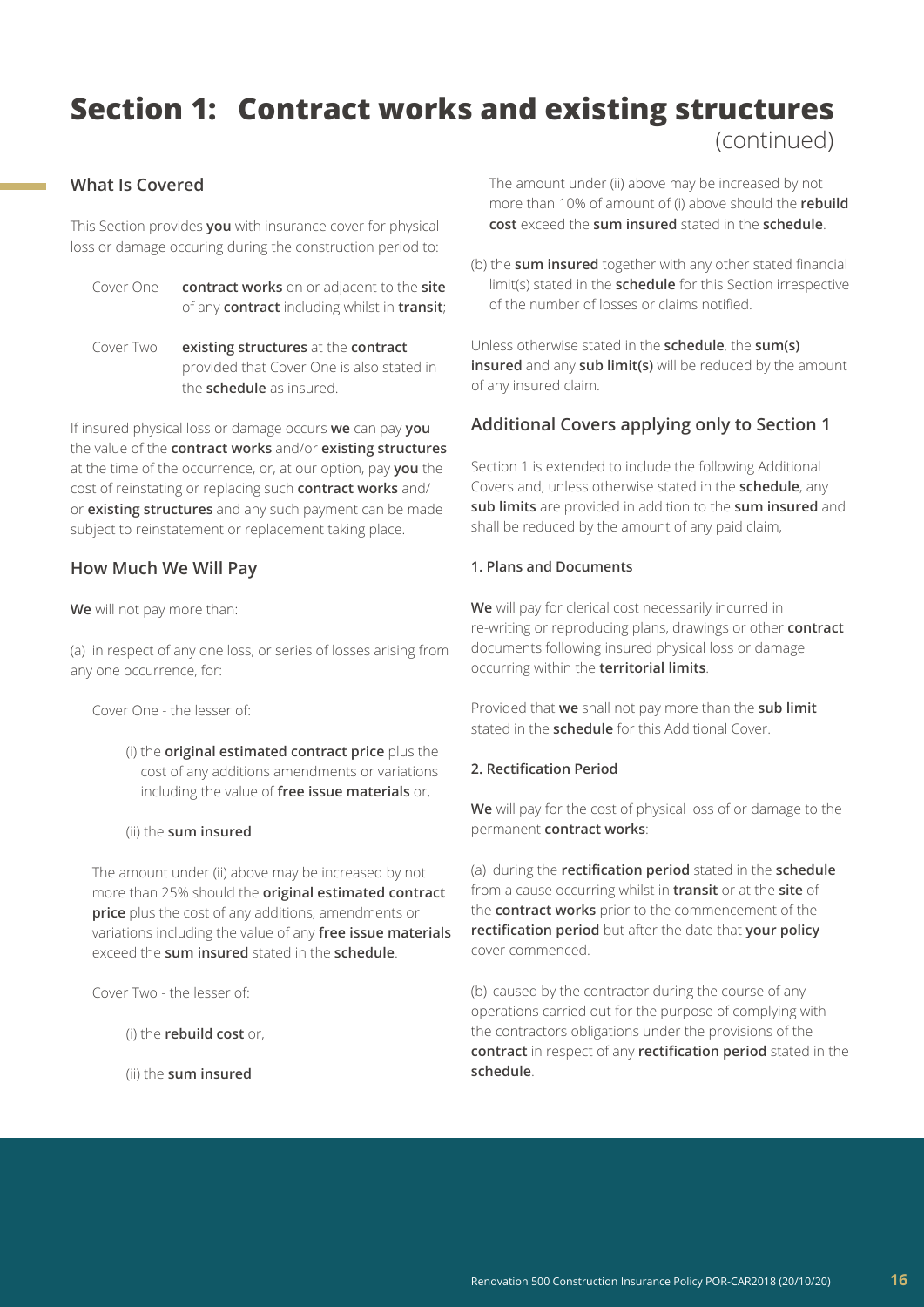### **Additional Covers applying only to Section 1**

(Continued)

The cover provided during this Additional Cover is limited only to that provided by this Additional Cover and applies solely where demanded by, and to no greater extent than, the requirement under **contract**.

### **3. Dismantling or Demolition**

**We** will pay for:

- (a) the cost necessarily incurred in respect of:
- (i) removal of debris,
- (ii) dismantling or demolition,
- (iii) shoring or propping up,
- (iv) clearance of drains and sewers,
- (v) dewatering,

resulting from physical loss of or damage insured under Section 1, and for which cover is provided by this **policy**.

(b) the cost of removal of debris arising from unauthorised tipping or inundation of the **site**, but only occurring after commencement of the **contract**.

Provided that **we** shall not pay more than the **sub limit** stated in the **schedule** for this Additional Cover.

### **4. Loss Avoidance Measures**

**We** will pay reasonable cost incurred in taking exceptional measures to prevent or mitigate impending physical loss or damage insured by this **policy**.

Provided that:

(a) physical loss or damage would reasonably be expected if such measures were not implemented.

(b) **we** are satisfied that physical loss or damage has been avoided or mitigated by taking the exceptional measures.

(c) the amount **we** will pay is limited to the cost of physical loss or damage which would have occurred if the exceptional measures had not been taken.

(d) the terms, Conditions and Exclusions of this **policy** apply as if physical loss or damage had occurred.

**We** will not pay more than the **sub limit** stated in the **schedule** for this Additional Cover.

### **5. Expediting Cost**

**We** will pay cost necessarily and reasonably incurred in making temporary repairs upon and / or expediting the repair, reinstatement, or replacement of **contract works** and/or **existing structures** as a result of physical loss or damage for which cover is provided by this **policy**.

**We** will not pay more than the sub limit stated in the **schedule** for this Additional Cover.

### **6. Off Site Storage**

**We** will pay for the cost of insured physical loss or damage to materials and goods for which **you** are responsible (other than items of stock, property, materials, or equipment intended for sale) intended for inclusion in any **contract works** covered by this **policy** in transit to or from and whilst temporarily stored within the territorial limits.

**We** will not pay more than the sub limit stated in the **schedule** for this Additional Cover.

### **7. Local Authorities Clause**

**We** will pay for the additional cost of reinstatement of the **contract works** and/or **existing structures** which has suffered insured physical loss or damage.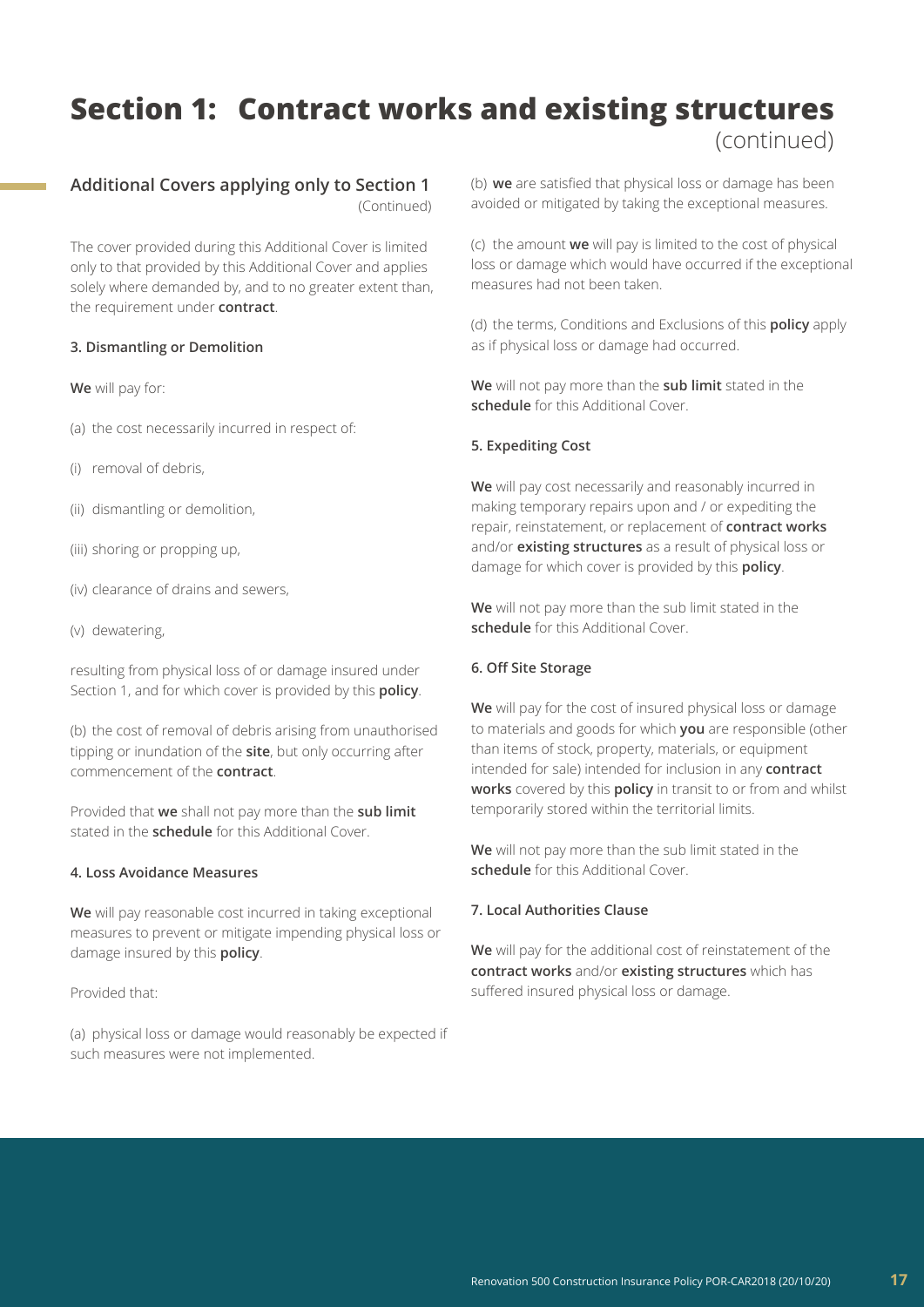### **Additional Covers applying only to Section 1**

(Continued)

### Provided that

(a) such cost is incurred solely to comply with European Union Legislation for building and other regulations under, or framed in pursuance of, any Act of Parliament or with the Bye-Laws of any Municipal or Local Authority.

(b) the work of reinstatement must be commenced and carried out within a reasonable timescale and may be carried out wholly or partially upon another location subject to the amount **we** are liable to pay not being increased by doing so.

### **We** will not pay for:

(i) cost incurred in complying with any of the said legislation, regulations or bye-laws;

1. under which notice has been served on **you** prior to the occurrence of the physical loss or damage,

2. in respect of undamaged **contract works** and/or **existing structures**, or portions of undamaged **contract works** and/or **existing structures**, other than foundations.

(ii) the amount of any tax rate, development duty or other charge or assessment arising out of capital appreciation which may be payable in respect of **contract works** and/or **existing structures** or by **you** as the owner of the **contract works** and/or **existing structures** in order to comply with any legislation, regulations or bye-laws.

### **8. Architects Surveyors and Consulting Engineers Fees**

**We** will pay architects, surveyors, consulting engineers, and other professional fees necessarily incurred in the reinstatement of the **project** following physical loss or damage for which cover is provided by this **policy**.

**We** will not pay for the cost of preparing any claim.

### **9. Trace And Access**

**We** will pay for the cost incurred by **you** to find the point of escape of water from any plumbing or heating systems installed for the purpose of the **contract**.

**We** will not pay more than the **sub limit** stated in the **schedule** for this Additional Cover.

### **10.Alternative Accommodation**

**We** will pay the reasonable additional cost incurred by **you** for renting similar temporary accommodation if the **contract works/existing structures** are uninhabitable as a result of insured physical loss or damage to and resulting delay in achievement of **practical completion** and/or handing over of the **contract works**.

### **We** will not pay:

(a) for alternative accommodation cost unless they are incurred as a direct consequence of physical loss or damage to **contract works** and/or **existing structures** for which cover is provided under Section 1 of this **policy**.

(b) more than the **sub limit** stated in the **schedule** for this Additional Cover.

### **11. Fire Brigade Charges**

**We** will pay for the cost of charges arising from the activities of the attending fire authority in dealing with the consequences of physical loss or damage for which **we** have already agreed is covered by the **policy**.

**We** will not pay more than the **sub limit** stated in the **schedule** for this Additional Cover.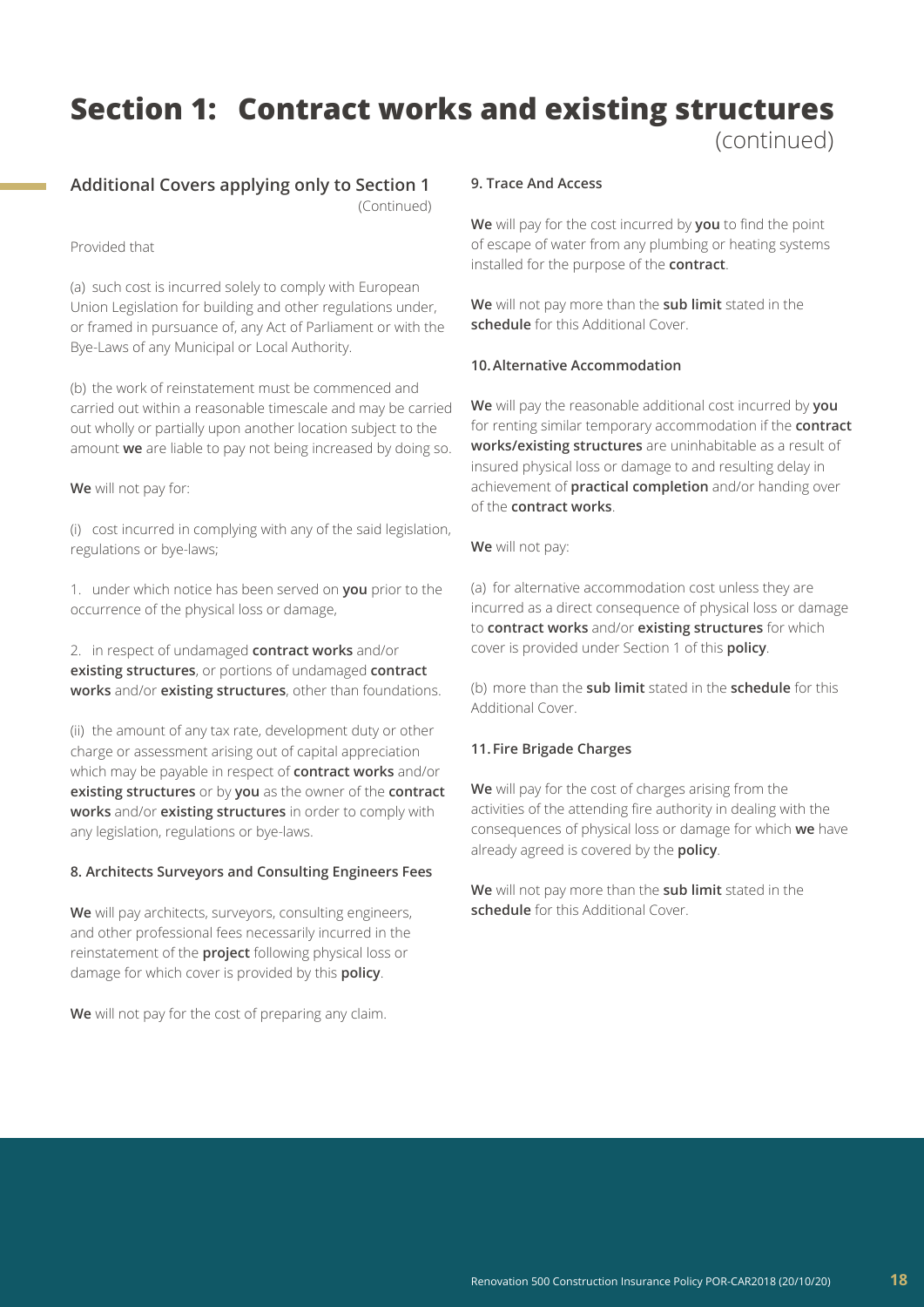### **Exclusions applying only to Section 1**

The following Exclusions apply to this Section. In addition, please refer to the General Exclusions which apply to all Sections of the **policy**.

### **1. Partial Completion**

**we** do not cover physical loss or damage to the **project** or any part of it where:

(a) a certificate of completion or taking over certificate has been issued, or,

- (b) **practical completion** has been achieved, or
- (c) has been taken into use,

however, where parts of the **project** are completed and handed over to **you** during the **construction period**, this Exclusion will not apply if **existing structures** are detailed in the **schedule** as insured and where other phases of the **contract works** remain incomplete.

Provided that:

- (i) the **contract works sum insured** will automatically be reduced by the amount of the **contract works** completed and handed over to **you** and the **existing structures sum insured** will automatically be increased by the amount of **contract works** completed and handed over to **you**.
- (ii) the process of reduction and increase in **sum insured** detailed in (i) above will continue until all of the **contract works** are completed and:

1. the **existing structure** is fully restored to **your** control, or,

2. alternative insurance has been arranged,

whichever occurs first.

(iii) in consequence of this Exclusion, our liability will:

- 1. not be increased in any way and, for the avoidance of doubt, under no circumstances will **we** pay more than the **sum(s) insured** stated in the **schedule**.
- 2. cease on expiry of the **period. of insurance.** .

### **2. Defective Design, Materials, or Workmanship**

**we** do not cover physical loss of or damage to, or the cost necessary to replace, repair, or rectify:

(a) **insured property** which is in a defective condition due to a defect in design, plan, specification, materials, or workmanship of such **insured property** or any part of it.

(b) **insured property** which is necessary to enable the replacement, repair or rectification of **insured property** excluded by (a) above.

Item (a) above shall not apply to other **insured property** which is free of the defective condition but is damaged in consequence thereof.

For the purpose of the **policy** and not merely this Exclusion, the **insured property** shall not be regarded as physically lost or damaged solely by virtue of the existence of any defect in design, specification, materials, or workmanship in the **insured property** or any part of thereof.

### **3. Non-Ferrous Metals**

**we** do not cover theft of unfixed non-ferrous metals of any description unless they are contained within:

(a) a secured and locked purpose built security container;

(b) the **existing structures** and all openings have been secured by doors and windows having been fitted and doors and windows have been locked.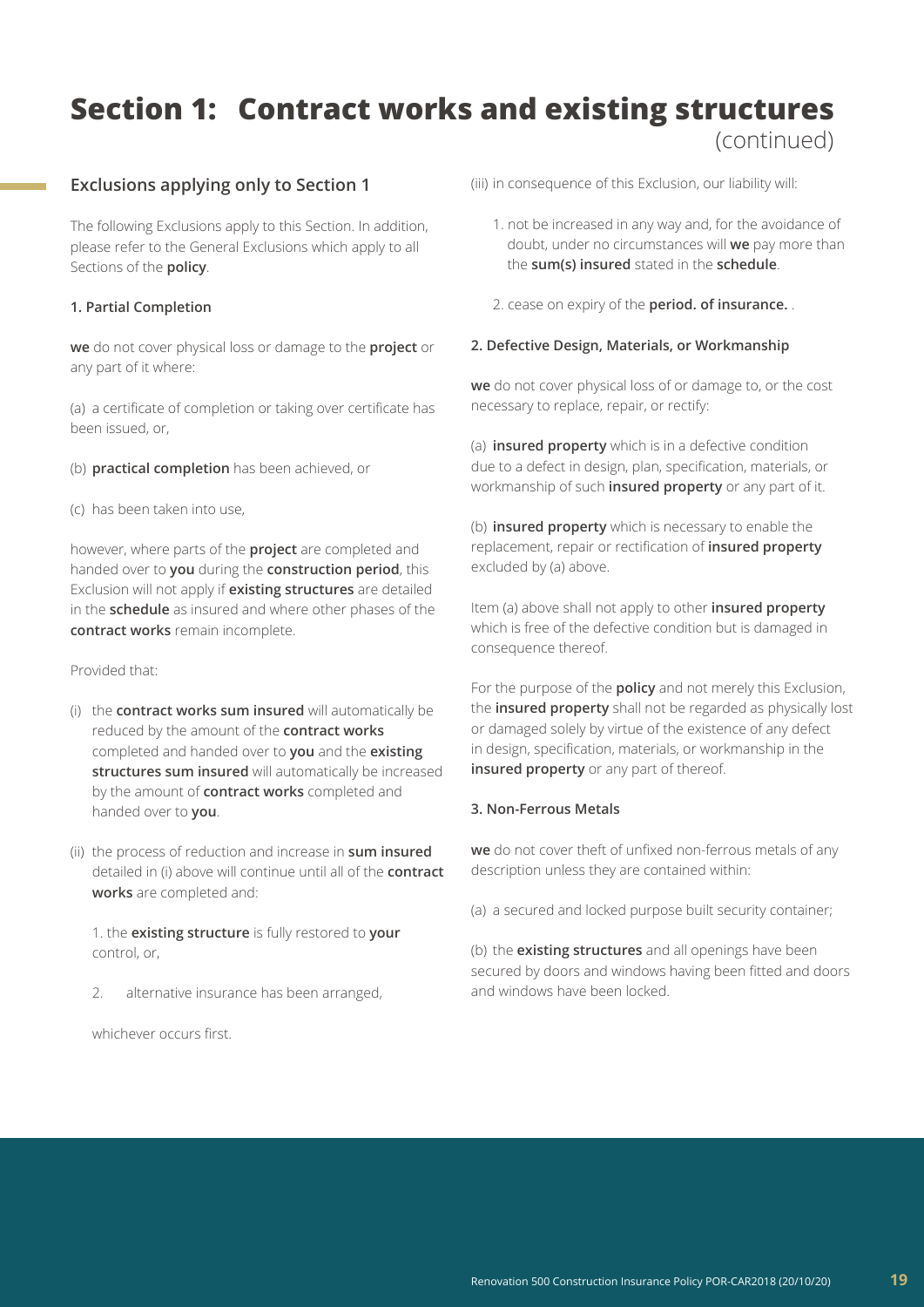### **Exclusions applying only to Section 1**

(Continued)

The following Exclusions apply to this Section. In addition, please refer to the General Exclusions which apply to all Sections of the **policy**.

### **4. Subsidence, Heave or Landslip**

**we** do not cover physical loss or damage by **subsidence** or **heave** of the **site** on which the **project** stands or **landslip**:

(a) to swimming pools, hot tubs, tennis courts, service tanks, central heating oil tanks, ground source heating pumps, terraces, paths, drives, walls, fences, gates and hedges

unless the **site** is damaged by the same cause and at the same time.

- (b) caused by or arising from impact and infill.
- (c) caused by or arising from **settlement**.
- (d) caused by or arising from riverbank or coastal erosion.
- (e) caused by or arising from any movement of solid floor slabs, unless the foundations beneath the exterior walls of the **project** are damaged by the same cause and at the same time.

For the purposes of this Exclusion the following definitions are added to **your policy**.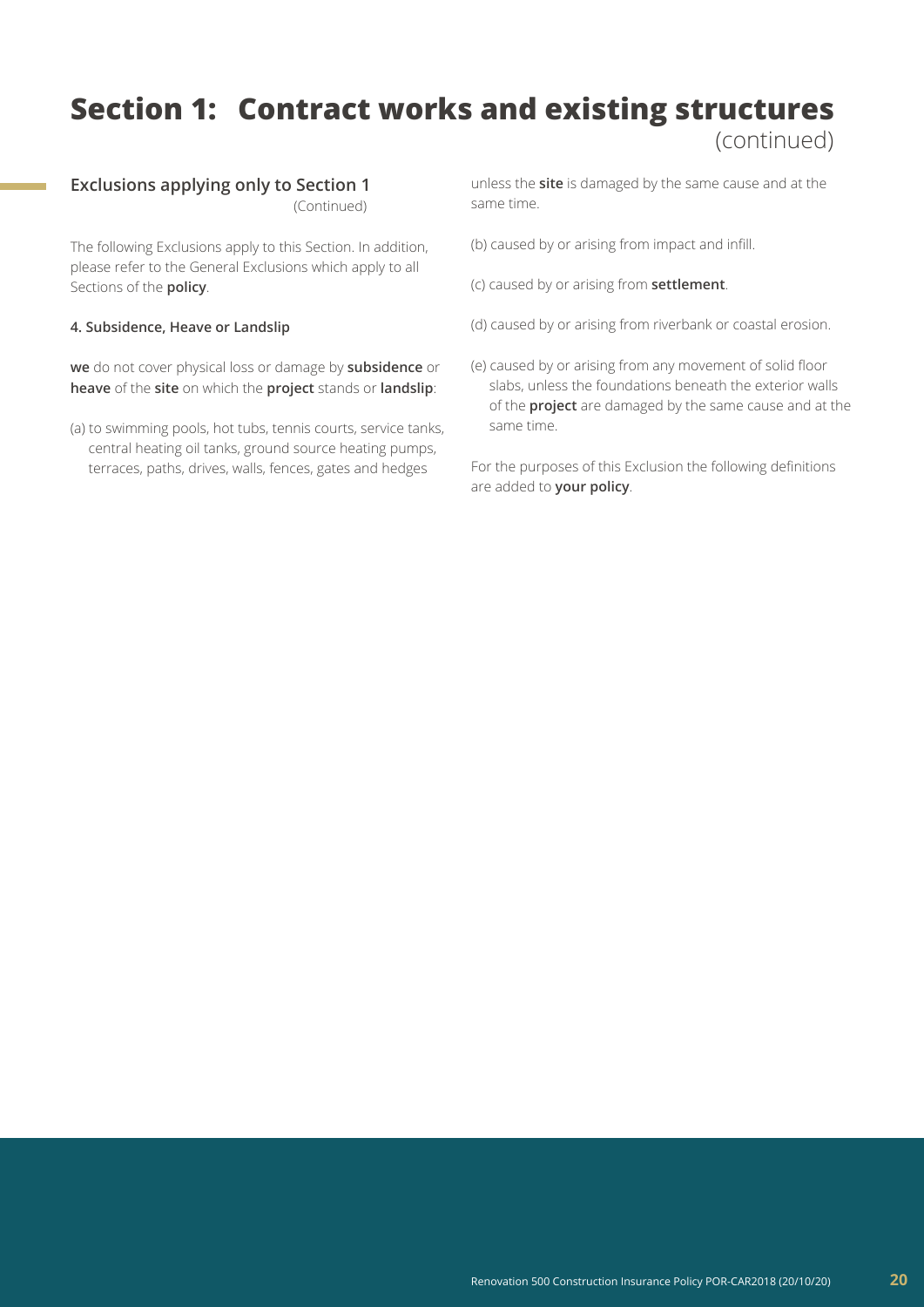## **Section 2: Owned plant**

### **What Is Covered**

This Section provides **you** with insurance cover for physical loss or damage occurring during the **period of insurance** to **owned plant** used in performance of the **contract works** whilst situated anywhere within the **territorial limits** and whilst in **transit**.

### **How Much We Will Pay**

**We** will not pay more than:

(a) in respect any one loss, or series of losses arising from any one occurrence, to **owned plant** which at the time of the occurrence of the physical loss or damage is:

(i) more than one year old; the **market value** of the item(s) concerned at the time of the physical loss or damage;

(ii) one year old or less; the cost of reinstatement which shall mean, where repair is:

1. uneconomic or impractical, **we** will agree replacement by new property of equal performance or capacity or, if this is impossible, its replacement by new property having the nearest higher performance or capacity to the **owned plant** physically lost or damaged,

2. economic and practical, **we** will agree restoration of the damaged portion of the **owned plant** to a condition substantially the same as but not better or more extensive than its condition when new.

Provided that:

- (A) reinstatement is carried out without delay and in the most economical manner.
- (B) where any **owned plant** is physically damaged or lost in part only the amount **we** will pay will not exceed the cost of reinstatement had it been wholly lost.
- (C) **we** reserve the right to make no payment until reinstatement has been carried out.
- (D) the amount **we** pay will not exceed the new replacement value of the **owned plant** physically lost or damaged.
- (E) if reinstatement is not carried out the amount **we** pay will not exceed the **market value** of the item(s) subject to the cost not exceeding the cost of reinstatement.
- (b) the **sum insured** together with any other stated financial limit(s) stated in the **schedule** for this Section irrespective of the number of losses or claims notified.

Unless otherwise stated in the **schedule**, the **sum insured** will not be reduced by the amount of any insured claim.

### **Additional Covers applying only to Section 2**

Section 2 is extended to include the following Additional Covers and, unless otherwise stated in the **schedule**, any **sub limits** are provided in addition to the **sum insured** and shall be reduced by the amount of any paid claim,

### **1. Immobilised Plant**

**we** will pay for the cost necessarily incurred in the recovery of unintentionally immobilised **owned plant** (other than plant or equipment working underground or underwater)

Provided that:

- (a) recovery is not made necessary by or results from;
	- (i) its own electrical or mechanical breakdown, derangement, failure or explosion.
	- (ii) failure to maintain plant or equipment in accordance with manufacturer's recommendations.
- (b) **we** will not pay more than the lesser of:
	- 1. the **sub limit** stated in the **schedule** for this Additional Cover, or.
	- 2. the sum which would have been payable had the cost not been incurred.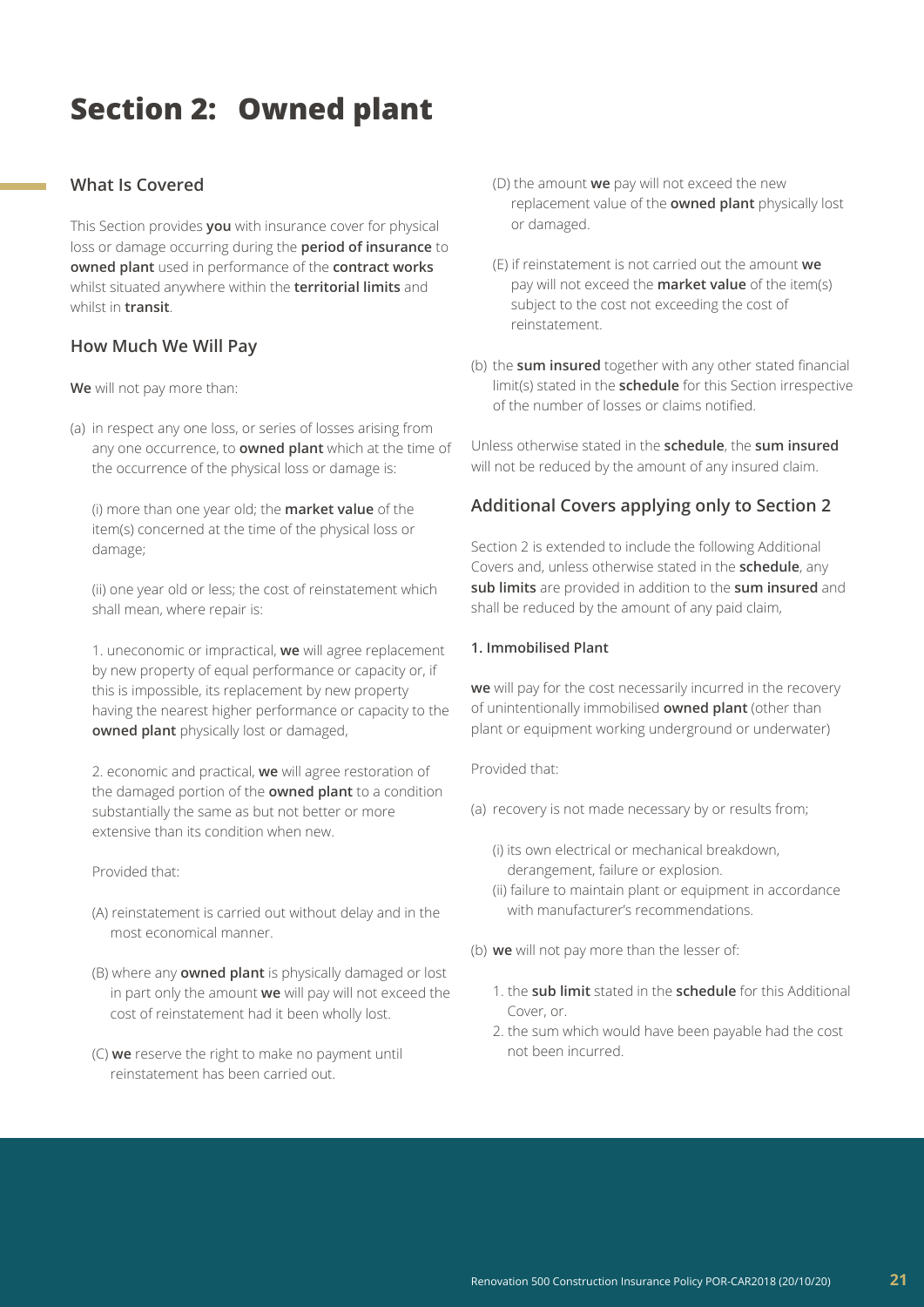### **Section 2: Owned plant (continued)**

### **Additional Covers applying only to Section 2**

(Continued)

(c) **we** shall not be liable for physical loss or damage caused by the process of recovery.

### **2. Contents of Site Huts**

**We** will pay for the items contained within site huts, other than:

(a) computers and peripheral equipment.

(b) items excluded elsewhere in this **policy**.

Provided that **we** will not pay more than the **sub limit** stated in the **schedule** for this Additional Cover.

### **Conditions applying only to Section 2**

The following Conditions apply to this Section. In addition, please refer to the General Conditions which apply to all Sections of the **policy**.

### **1. Losses from vehicles limitation**

in respect of any one event involving theft of or malicious damage to machine attachments, power tools, hand tools, and manually powered implements from vehicles **we** will not pay more than £5,000 under this **policy** prior to the application of the **excess**.

### **Exclusions applying only to Section 2**

The following Exclusions apply to this Section. In addition, please refer to the General Exclusions which apply to all Sections of the **policy**.

### **1. Excluded Parts**

**we** do not cover physical loss of or damage to:

(a) tyres, tools, cutting edges, moulds, dies, patterns, nonmetallic linings, glass, pulverising and crushing surfaces, flexible pipes, trailing cables, drive belts, or parts requiring periodic renewal unless arising from a malicious act or forming part of other insured physical loss or damage.

(b) safety or protective devices due to their functioning.

### **2. Plant Hired Out**

**we** do not cover physical loss of or damage to any **owned plant** whilst hired out or on loan to any third party.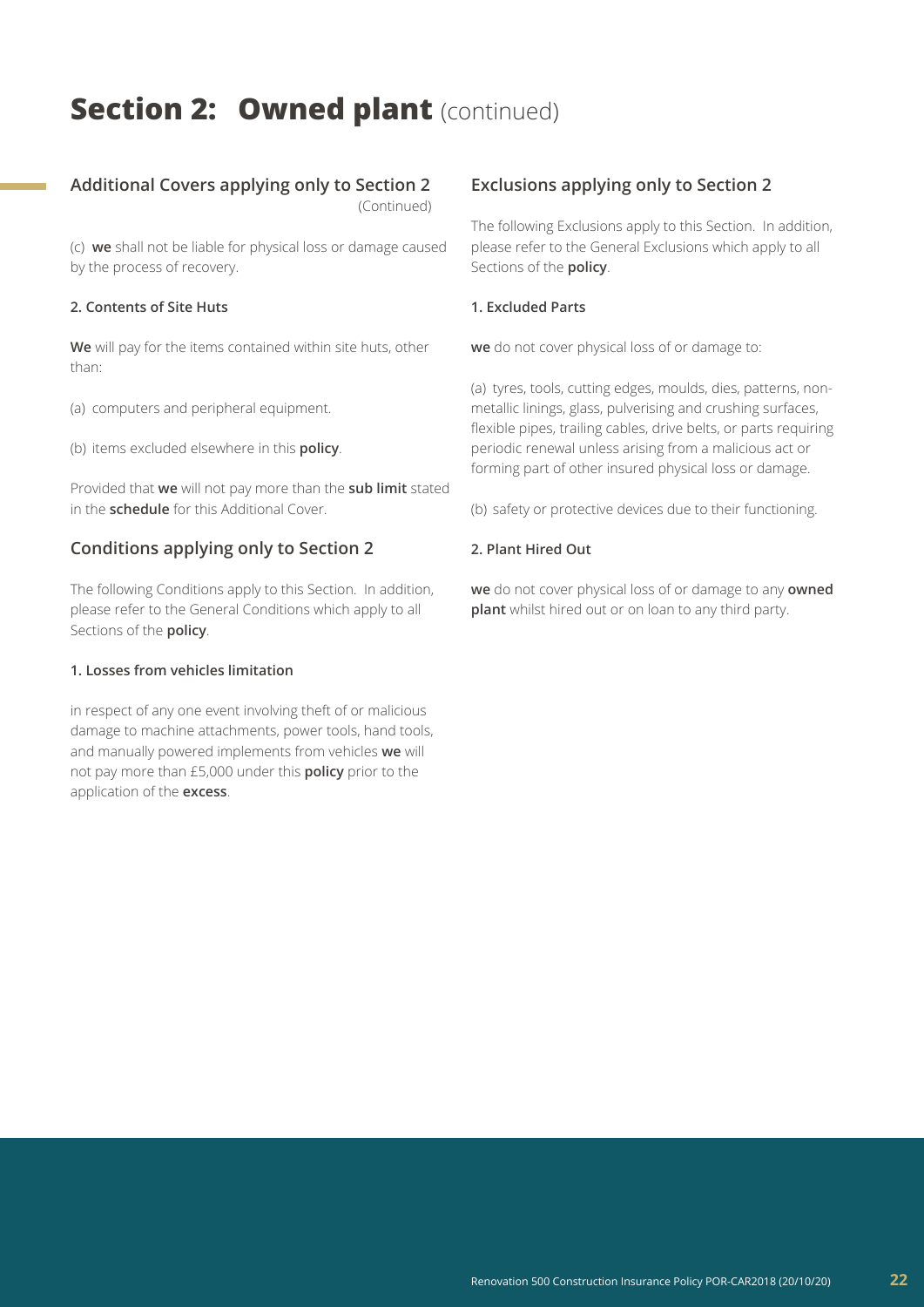# **Section 3: Hired in plant**

### **What Is Covered**

This Section insures **your** legally liability under the terms of a hiring agreement to pay

(a) for physical loss of or damage to **hired in plant**,

(b) continuing hiring charges for **hired in plant** following physical loss or damage insured under (a) above,

occurring during the **period of insurance**, whilst used in performance of the **contract works** anywhere within the territorial limits including whilst in **transit**.

**We** will also, where legal proceedings have been defended, with **our** written consent, pay legal expenses for which **you** may be liable.

### **How Much We Will Pay**

The total amount **we** will be liable to pay including costs and expenses:

(a) in respect of any one loss, or series of losses arising from any one occurrence

(b) irrespective of the number of: losses or claims notified,

shall not exceed the **sum insured** together with any other stated financial limit(s) stated in the **schedule** for this Section.

Provided that:

(i) the amount which **we** pay is no more than **we** would have paid had **you** hired the **hired in plant** under Model Conditions for the Hiring of Plant recommended by the Construction Plant-hire Association or the Scottish Plant Owners Association in force at the time of the hire.

(ii) where **you** re-hire the **hired in plant** to another party, the hiring agreement places an identical or wider and more burdensome legal liability on that party to the conditions under which **you** originally hired the **hired in plant**.

(iii) unless otherwise stated in the **schedule**, the **sum insured** will not be reduced by the amount of any insured claim.

### **Additional Covers applying only to Section 3**

Section 3 is extended to include the following Additional Covers and, unless otherwise stated in the **schedule**, any **sub limits** are provided in addition to the **sum insured** and shall be reduced by the amount of any paid claim,

### **1. Immobilised Plant**

**we** will pay for the cost necessarily incurred in the recovery of unintentionally immobilised **hired in plant** (other than plant or equipment working underground or underwater) provided that:

(a) recovery is not made necessary by or results from;

(i) its own electrical or mechanical breakdown,

derangement, failure or explosion.

(ii) failure to maintain plant or equipment in accordance with manufacturer's recommendations.

(b) **we** will not pay more than the lesser of:

1. the **sub limit** stated in the **schedule** for this Additional Cover.

2. the sum which would have been payable had the cost not been incurred.

(c) **we** shall not be liable for physical loss or damage caused by the process of recovery.

2. Contents of Site Huts

**we** will pay for the items contained within site huts, other than:

(a) computers and peripheral equipment;

(b) items excluded elsewhere in this **policy**.

Provided that **we** will not pay more than the sub limit stated in the **schedule** for this Additional Cover.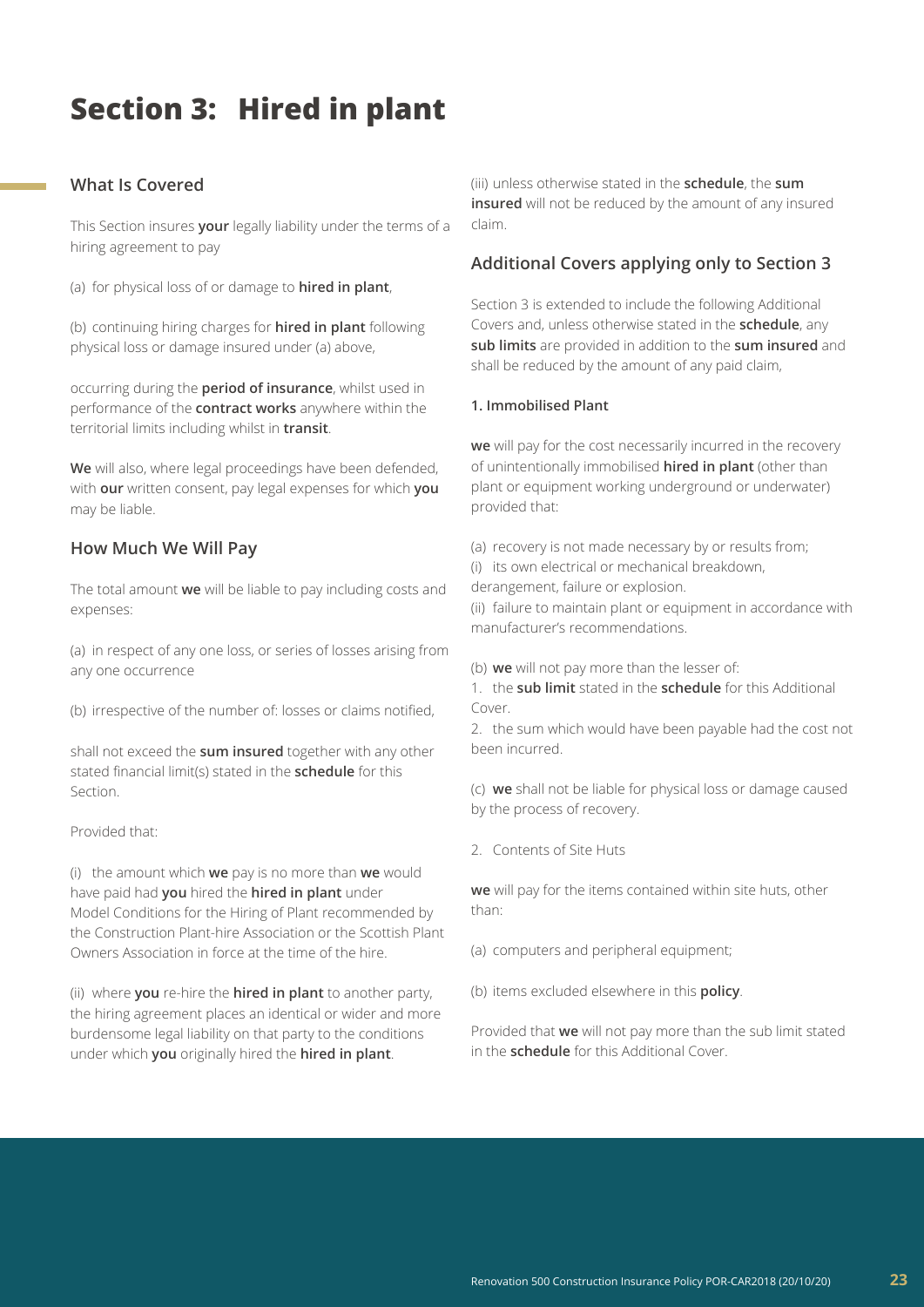# **Section 3: Hired in plant (continued)**

### **Conditions applying only to Section 3**

The following Conditions apply to this Section,.. In addition, please refer to the General Conditions which apply to all Sections of the **policy**.

### **1. Losses from vehicles limitation**

in respect of any one event involving theft of or malicious damage to machine attachments, power tools, hand tools, and manually powered implements from vehicles **we** will not pay more than £5,000 under this **policy** prior to the application of the **excess**.

### **Exclusions applying only to Section 3**

The following Exclusions apply to this Section. In addition, please refer to the General Exclusions which apply to all Sections of the **policy**.

### **1. Excluded Parts**

**we** do not cover loss of or damage to:

(a) tyres, tools, cutting edges, moulds, dies, patterns, nonmetallic linings, glass, pulverising and crushing surfaces, flexible pipes, trailing cables, drive belts, or parts requiring periodic renewal unless arising from a malicious act or forming part of other insured physical loss or damage.

(b) safety or protective devices due to their functioning.

### **2. Plant Hired Out**

**we** do not cover physical loss of or damage to any **hired in plant** whilst hired out or on loan to any third party.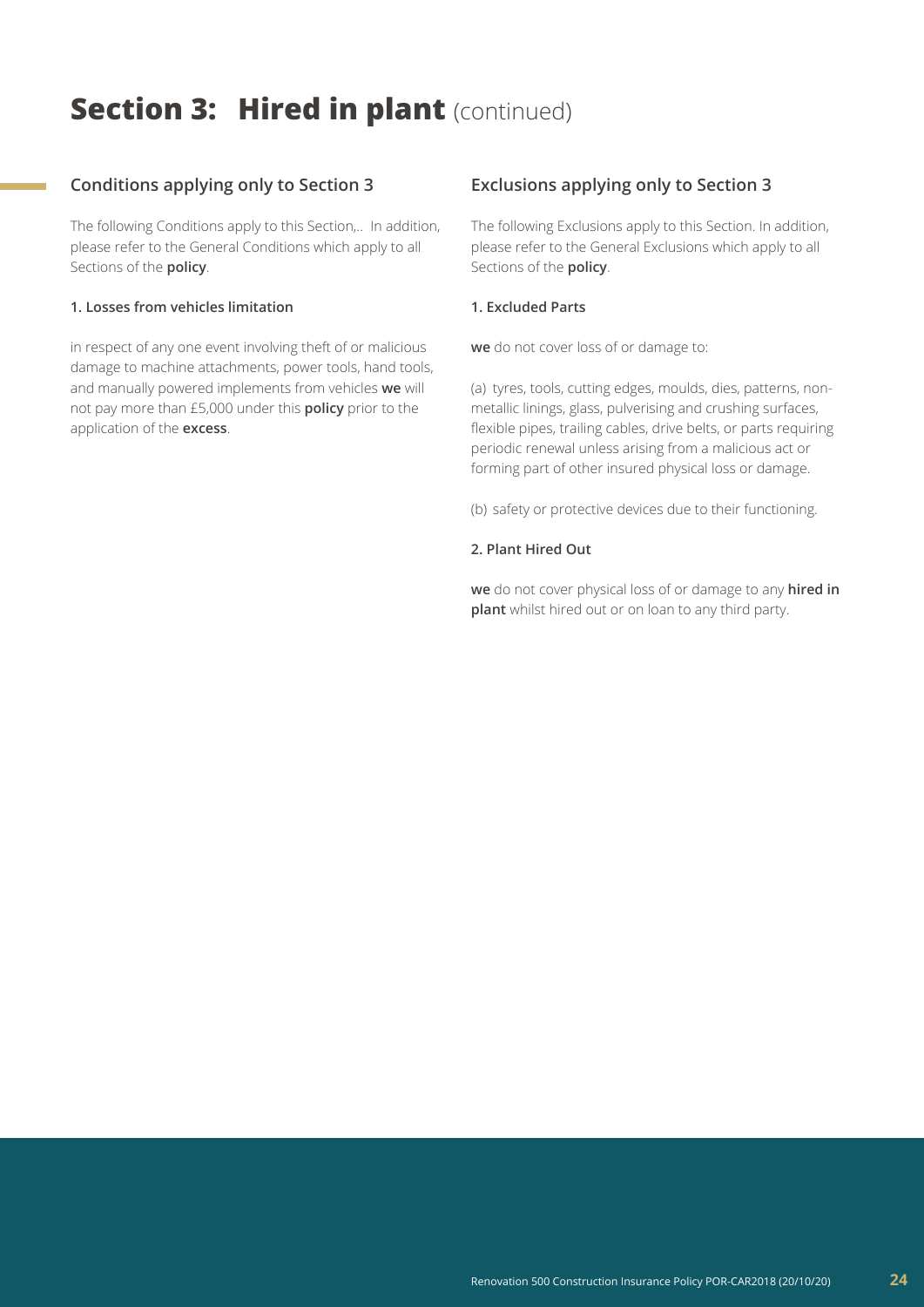# **Section 4: Property owner's liability**

### **What Is Covered**

This Section insures **you** as the **property owner** during the **construction period** in respect of **your** legal liability to pay compensation and claimants costs and expenses in respect of accidental:

(a) **injury** of any person

(b) loss of or damage to property

(c) nuisance, trespass to land or interference with any easement, right of air, light, water or way, other than legal liability for damages which result from a deliberate act or omission by **you** or which is a natural consequence of the ordinary conduct of the **contract**, and which could reasonably have been expected by **you** having regard to the nature and circumstances of such act or omission,

occurring within the **territorial limits** and arising out of or in connection with the ownership of the property (being the land and buildings that fall inside the Land Registry boundary) at the address where the **contract works** are being undertaken. **We** will also pay costs of legal representation and expenses incurred with **our** written consent, at:

(i) any coroner's inquest or inquiry in respect of any death,

(ii) proceedings in any court arising out of any alleged breach of statutory duty resulting in any occurrence specified in (a), (b) or (c) above,

and other costs and expenses including legal representation, incurred with **our** written consent, in relation to any matter which may form the subject of a claim for indemnity under this Section.

### **Definition**

For the purposes of Section 4 only, **property owner** shall mean the **policy**holder named in the **schedule** who has

legal title to the property (being the land and buildings that fall inside the Land Registry boundary) at the address where the **contract works** are being undertaken.

### **How Much We Will Pay**

The total amount **we** will be liable to pay including costs and expenses for:

(a) any one occurrence or all occurrences of a series consequent on or attributable to one source or original cause and

(b) all **injury** or loss and damage occurring irrespective of the number of claims or claimants

shall not exceed the **sum insured** together with any other stated financial limit(s) stated in the **schedule** for this Section.

Other than when caused by insured **pollution and contamination**, unless otherwise stated in the **schedule**, the **sum insured** will not be reduced by the amount of any insured claim.

### **Definition**

For the purposes of Section 4 only, **pollution and contamination** shall mean:

(a) all **pollution or contamination** of buildings or other structures or of water or land or the atmosphere and

(b) all injury or loss or damage directly or indirectly caused by such **pollution or contamination**.

All **pollution or contamination** which arises out of one occurrence shall be deemed to have occurred at the time such occurrence takes place.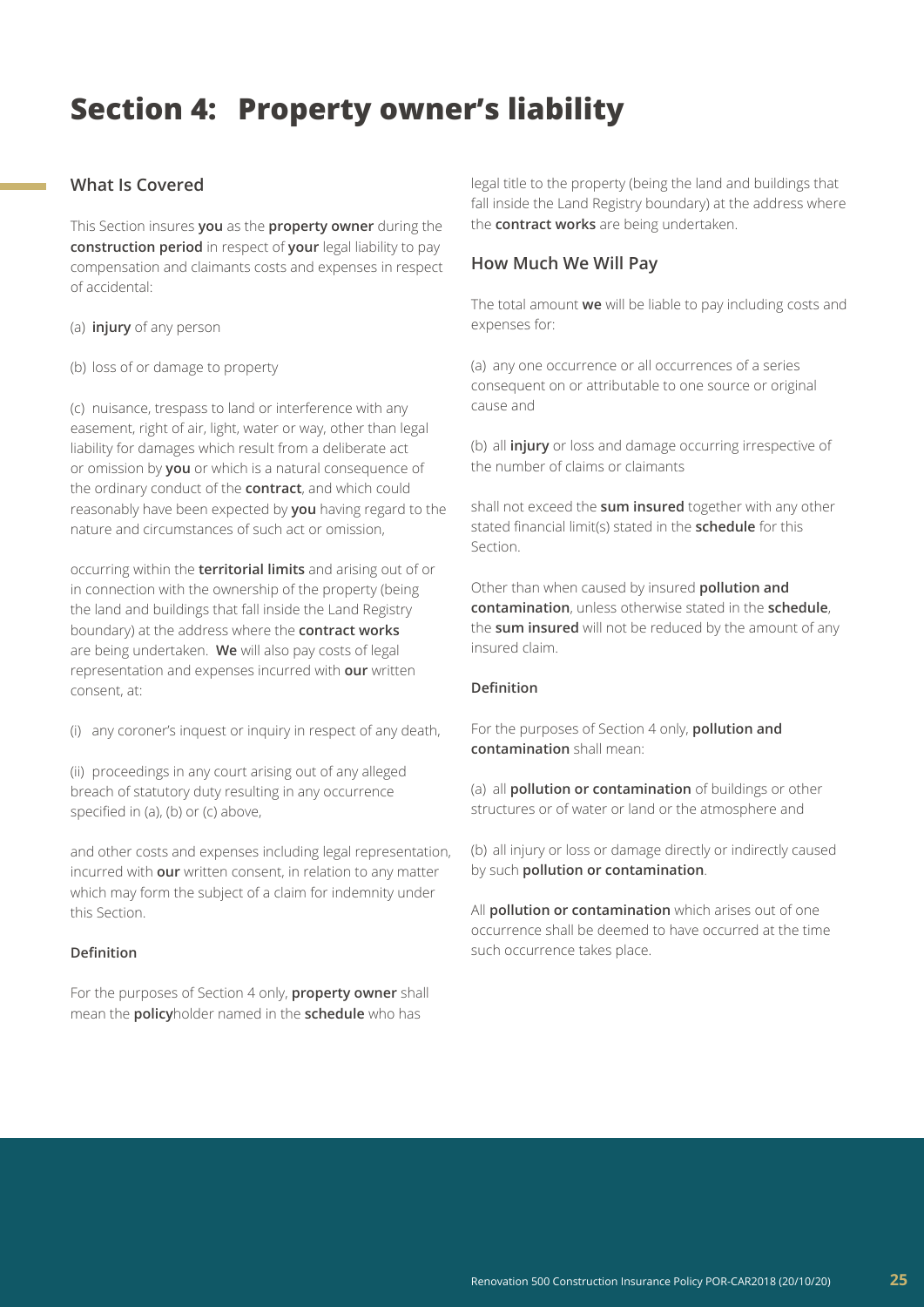# **Section 4: Property owner's liability** (continued)

### **Additional Covers applying only to Section 4**

Section 4 is extended to include the following Additional Covers and, unless otherwise stated in the **schedule**, any **sub limits** are provided in addition to the **sum insured** and shall be reduced by the amount of any paid claim,

### **1. Compensation for Court Attendance**

**We** will pay compensation to **you** if during the **period of insurance you** or any of **your** partners, directors or employees are at **our** request required to attend court as a witness in connection with a claim which is the subject of indemnity under this Section 4.

Provided that such compensation is in accordance with the **sub limit(s)** stated in the **schedule** for this Additional Cover.

### **Conditions applying only to Section 4**

The following Conditions apply to this Section. In addition, please refer to the General Conditions which apply to all Sections of the **policy**.

### **1. Discharge of Liability**

**we** may at any time pay the **sum insured**, or any less amount for which the claim(s) can be settled less any sums already paid. **We** will then relinquish control of such claim(s) and **we** will be under no further liability in respect of such claim(s), except for costs and expenses which **we** are responsible for prior to the date of such payment.

### **Exclusions applying only to Section 4**

The following Exclusions apply to this Section. In addition, please refer to the General Exclusions which apply to all Sections of the **policy**.

**We** do not provide any cover for liability:

### **1. Use of Vehicles Aircraft and Water-borne Craft**

arising from, or out of the ownership, possession, or use

by **you** or on **your** behalf or by any **other insured parties** entitled to indemnity under the **policy** of any:

(a) aircraft or other aerial device, hovercraft or any other water-borne craft.

(b) mechanically propelled vehicles, where insurance or security under Road Traffic Act legislation is required other than:

(i) where such vehicle is being used as a tool of trade,

(ii) during loading or unloading of any such vehicle,

on the **site** of the **project**.

### **2. Persons employed**

for **injury** of any **person employed**.

**We** do not provide any cover for legal liability:

### **3. Property in Your Charge or Control**

for or arising from physical loss of or damage to any property belonging to or in the charge or control of **you** or any of the **other insured parties**, other than:

- (a) personal effects or vehicles of any partner, director or **person employed** or visitor to the **site** of the **project**.
- (b) premises not belonging, leased, rented or hired to **you** or any of the **other insured parties** but temporarily in **your** or any of the **other insured parties** charge for the purpose of carrying out the **contract**.
- (c) premises (including their fixtures and fittings) leased, rented or hired to **you** or any of the **other insured parties**, but Section 4 shall not apply to liability attaching to **you** or any of the **other insured parties** solely under terms of any tenancy or other agreement.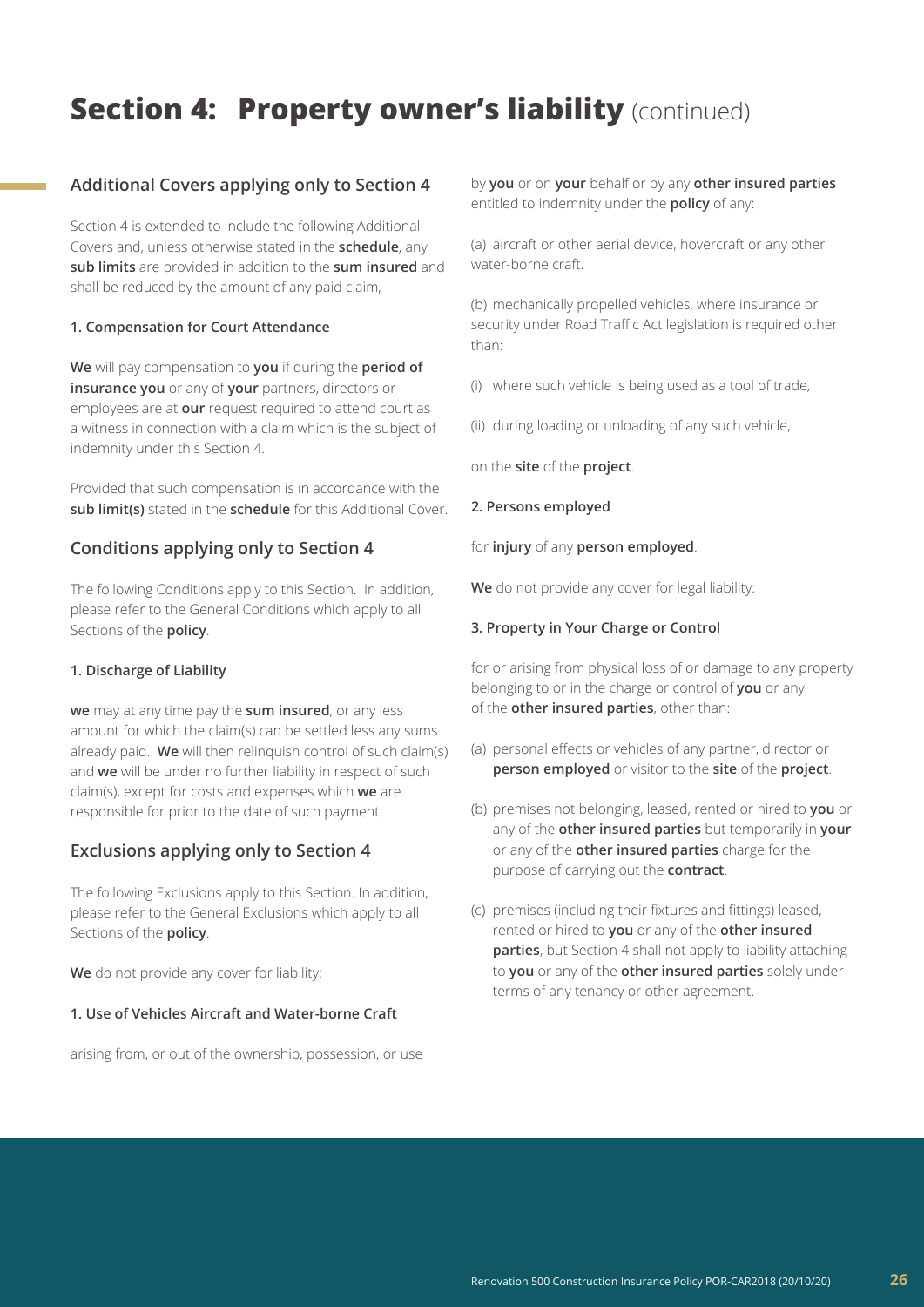### **Section 4: Property owner's liability** (continued)

### **Exclusions applying only to Section 4**

(Continued)

### **4. Pollution or Contamination**

caused by or arising directly or indirectly from **pollution or contamination** unless the **pollution or contamination** is caused by a sudden, identifiable, unintended, and unexpected occurrence which takes place in its entirety at a specific moment in time and place during the **construction period**.

Provided that all **pollution or contamination** which arises out of one occurrence shall be considered by us for the purposes of this **policy** to have occurred at the time such occurrence takes place.

### **5. Advice or Service Provided**

arising from or in connection with advice, design, specification or service provided for a fee.

### **6. Defects or Alleged Defects**

for the costs of remedying any defect or alleged defect.

### **7. Asbestos or Asbestos Containing Materials**

- (a) for the costs of remedying the presence of, **asbestos**, **asbestos dust** or **asbestos containing materials**.
- (b) for **injury** arising out of actual or suspected exposure to **asbestos dust** or **asbestos containing materials**.
- (c) for the the costs of management (including those of any persons under any statutory duty to manage) removal, repair, alteration, recall, replacement or reinstatement of any property or part thereof arising out of the presence of **asbestos**, **asbestos dust** or **asbestos containing materials**.

### **8. Fines, Penalties & Damages**

- (a) for fines, penalties or liquidated damages.
- (b) for compensation ordered or awarded by a Court of Criminal Jurisdiction.
- (c) For aggravated, exemplary, or punitive damages awarded by any court outside of Great Britain, Northern Ireland the Channel Islands or the Isle of Man.

### **9. Loss or Damage Recoverable Under Section 1**

for the cost of repairing or replacing loss or damage to the **insured property** to the extent that such loss or damage is recovered or recoverable under Section 1 of this **policy**.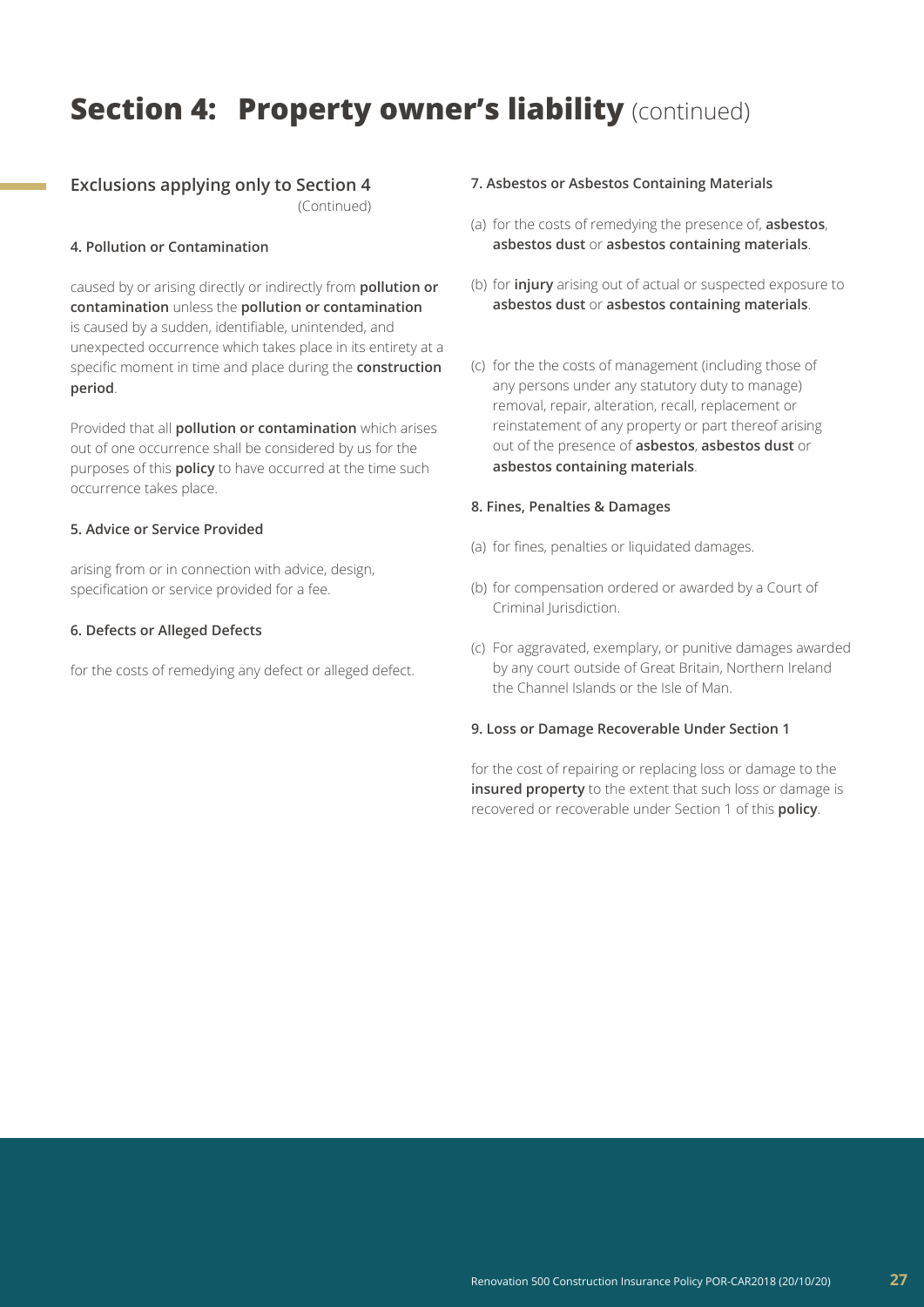# **Section 5: Non negligent liability**

### **What Is Covered**

**We** will indemnify **you** in respect of any expense, liability, loss, claim or proceedings which **you** may incur or sustain by reason of **injury** of any person or damage to any property, where negligence by the contractor and any sub-contractors cannot be clearly established, happening during the **period of insurance** and caused by:

- (a) collapse;
- (b) **subsidence**;
- (c) **heave**;
- (d) vibration;
- (e) weakening or removal of support;
- (f) lowering of ground water;

and arising out of, in the course of, or by reason of the carrying out of the **contract works**.

In addition **we** will pay costs and expenses incurred in the defence, investigation or settlement of any claim provided **we** have given **our** consent in writing,

### **How Much We Will Pay**

The total amount **we** will be liable to pay including costs and expenses for:

(a) any one occurrence or all occurrences of a series consequent on or attributable to one source or original cause and

(b) all **injury**, loss and damage occurring during any one **period of insurance** irrespective of the number of claims or claimants

shall not exceed the **sum insured** together with any other stated financial limit(s) stated in the **schedule** for this Section.

Unless stated otherwise in the **schedule** the **sum insured** will be reduced by the amount of any insured claim.

### **Conditions applying only to Section 5**

The following Conditions apply to this Section, and they are Conditions precedent to **our** liability. In addition, please refer to the General Conditions which apply to all Sections of the **policy**.

### **1. Discharge of liability**

**we** may at any time pay the **sum insured**, or any less amount for which the claim(s) can be settled less any sums already paid. **We** will then relinquish control of such claim(s) and **we** will be under no further liability in respect of such claim(s), except for costs and expenses which **we** may be responsible for prior to the date of such payment.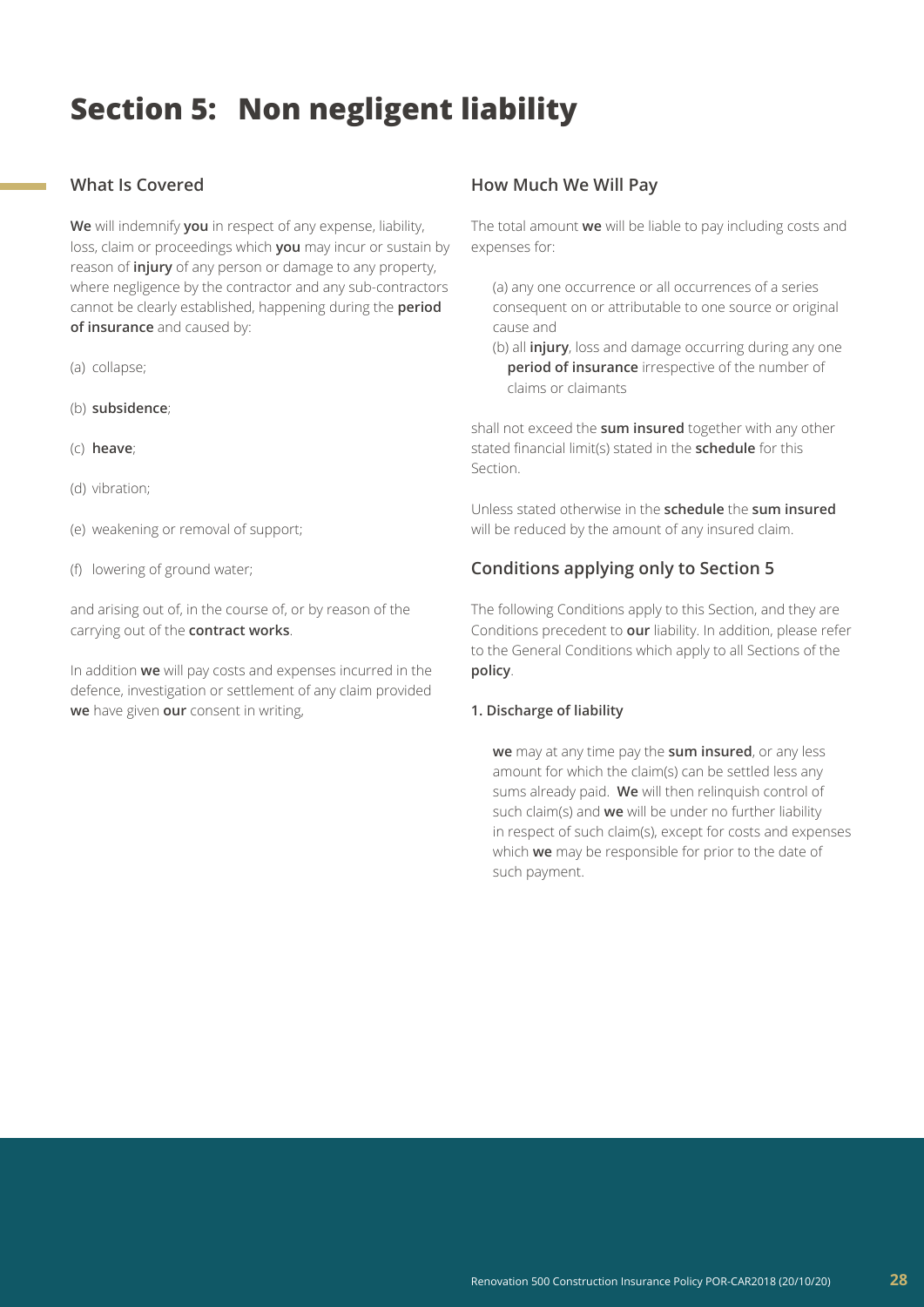# **Section 5: Non negligent liability (continued)**

### **Exclusions applying only to Section 5**

The following Exclusions apply to this Section. In addition, please refer to the General Exclusions which apply to all Sections of the **policy**.

**We** do not provide any cover for legal liability for any expense, liability, loss, claim or proceedings:

### **1. Contracts or Agreements**

incurred by **you**, **your** contractor(s) or sub-contractor(s) or any servant or agent of **you** or **your** contractor(s) or subcontractor(s) or **other insured parties**, for breach of any contract except to the extent that such costs or expenses would have attached in the absence of such contract.

### **2. Negligence**

arising from injury or damage caused by the negligence, omission, breach of statutory duty, or default of **you** or **your** contractor(s) or subcontractor(s) or any servant or agent of **you** or of **your** contractor(s) or subcontractor(s) or any **other insured parties** involved in the **contract** (except **you**).

### **3. Errors And Ommissions**

arising from **injury** or damage attributable to errors or omissions in the designing, planning or specification of the **project**.

### **4. Inevitable Damage**

arising from **injury** or damage which can reasonably be foreseen to be inevitable, having regard to the nature of the work to be executed or the manner of its execution.

#### **5. Penalties or Damages**

arising from **injury** or damage which arises as a penalty under contract, or any sum payable by way of damages for breach of contract.

### **6. Other Insurance**

arising from **injury** or damage for which cover is provided under any other contract of insurance effected for the benefit of **you**, **your** contractor or subcontractor(s) or any servant or agent of **you** or **your** contractor(s) or subcontractor(s), or other **insured parties**.

#### **7. Damage to The Project**

arising from **injury** or damage to property belonging to or in the charge or control of **you**, including the **project** and any other materials or property brought onto **site** for the purposes of its execution except in so far as any part or parts thereof are the subject of a **practical completion** certificate.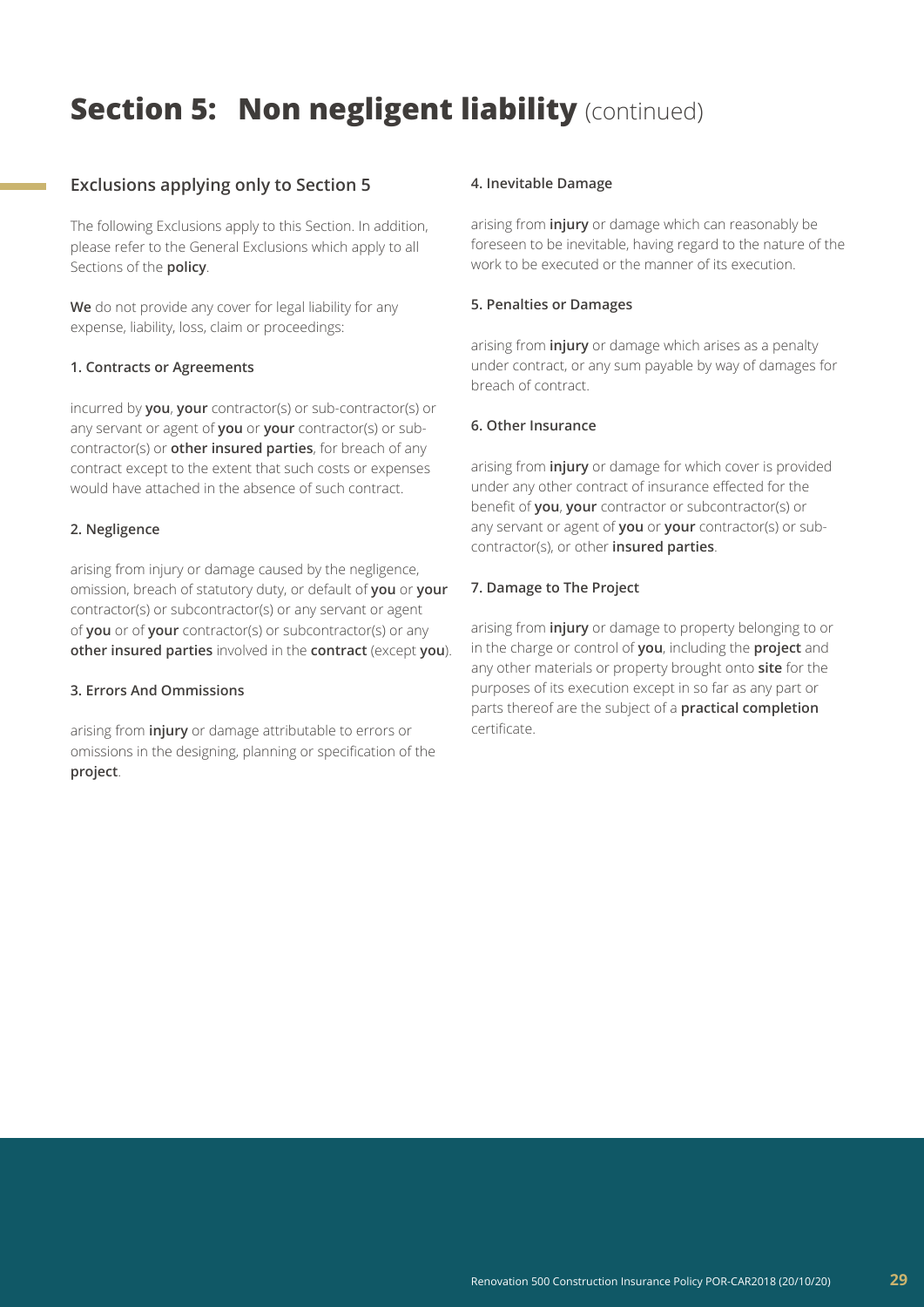# **Section 6: Advance loss of rent and loss of interest**

### **What Is Covered**

This Section insures **your** Financial Loss if the **anticipated date of commencement of commercial operations** of the business is delayed by more than the time exclusion as a direct consequence of physical loss or damage occurring during the **construction period** which is insured (or would be insured but for the application of any **excess** applicable) under Section 1 – Contract Works and Existing Structures.

For the purposes of this Section 6, and where stated in the **schedule**, Financial Loss means (a) and / or (b) below:

### (a) **Cover Option One – loss of rental income**

(i) the amount by which the **rental income** falls short of the **anticipated rental income**

#### (ii) increased cost of working

incurred during the **indemnity period** but excluding any amounts payable out of **rental income** which shall cease or which are reduced as a result of the insured physical loss or damage.

#### (b) **Cover Option Two – additional loan interest**

Item (i) **additional loan interest** and/or increased cost of working

and/or;

Item (ii) **interest on tied capital** and/or increased cost of working

incurred during the **indemnity period** but excluding any amounts:

1. saved in respect of charges or expenses which shall cease or which are reduced as a result of the insured physical loss or damage.

2. receivable as interest earned on the proceeds of any other **policy** of insurance payable due to the physical loss or damage.

3. receivable as interest earned on monies invested which would not have been available for investment but for the physical loss or damage.

For the purposes of Section 6 (a) and (b) only, increased cost of working means:

the additional expenditure necessarily and reasonably incurred by **you** solely to avoid or reduce, in respect of:

1. (a) **Cover Option One**; the loss of **rental income**,

### 2. (b) **Cover Option Two**; the **additional loan interest** charges and / or the loss of **interest on tied capital**,

which would have taken place during the **indemnity period** if the additional expenditure had not been incurred, but not exceeding the amount saved by incurring the additional expenditure.

### **How Much We Will Pay**

For Financial Loss or any other loss or cost, **we** will not pay more than:

1. in respect of any one loss, or series of losses arising from any one occurrence, the amount(s) stated in the **schedule** as the **sum(s) insured** for:

(a) **Cover Option One** (advance loss of rent), and/or,

(b) **Cover Option Two** (loss of interest):

Item (i) **additional loan interest** and/or increased cost of working

and/or

Item (ii) **interest on tied capital** and/or increased cost of working.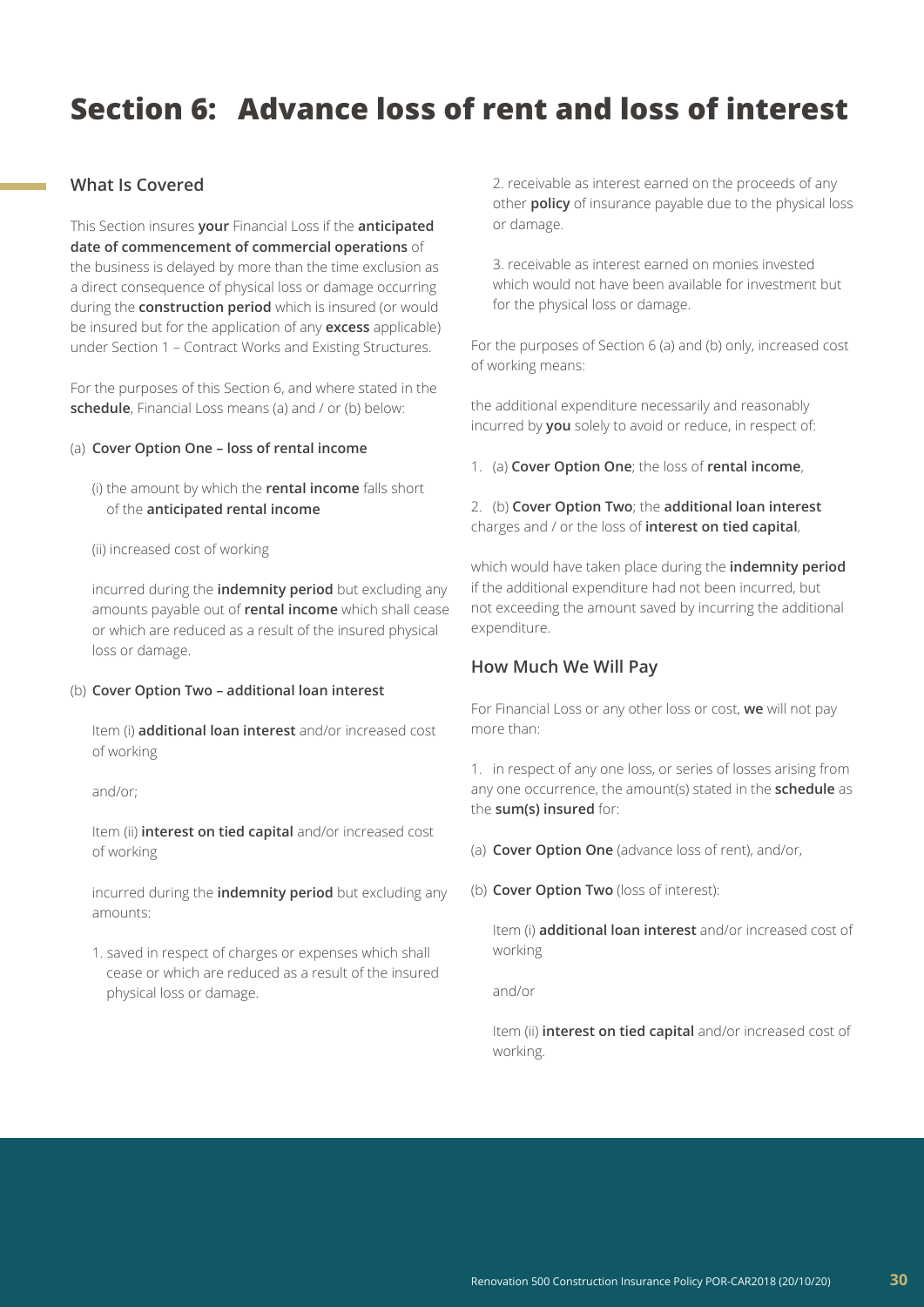# **Section 6: Advance loss of rent and loss of interest**

(continued)

### **How Much We Will Pay**

(Continued)

If at the time of the physical loss or damage the **sum insured** on each or either Item is less than the annual equivalent of:

- (A) in respect of Item (i), **your** actual **additional loan interest** in respect of the **project**,
- (B) in respect of Item (ii), the notional **interest on tied capital** at 2% (or such other percentage rate agreed by **us** and stated in the **schedule**) above the prevailing interbank lending rate,

**you** will be **your** own insurer for the difference and bear a proportionate share of the loss.

2. the **sum insured** together with any other stated financial limit(s) stated in the **schedule** for this Section.

Unless otherwise stated in the **schedule**, the sum(s) insured will be reduced by the amount of any insured claim.

### **Additional Cover applying only to Section 6**

Section 6 is extended to include the following Additional Covers and, unless otherwise stated in the **schedule**, any **sub limits** are provided in addition to the **sum insured** and shall be reduced by the amount of any paid claim,

### **1. Professionals Fees**

**We** will pay for professional accountants, legal or auditors' fees reasonably incurred for producing or verifying particulars, details, or any other information or evidence to verify details of a claim under this **Section 6**.

Provided that **we** shall not pay more than the lowest amount shown as a **sum insured** for Section 6.

### **Conditions applying only to Section 6**

The following Conditions apply to this Section. a In addition, please refer to the General Conditions which apply to all Sections of the **policy**.

### **1. Schedule of Contract Works**

As a Conditions precedent to **our** liability prior to the commencement of this insurance **you** must provide **us** with a scope of works and a plan (Gantt Chart or similar) of the anticipated scheduled completion dates of the **contract works**.

Throughout the course of the **contract works you** must provide **us** with updates of any changes that will alter the course of the **contract works** and the scheduled dates of completion.

### **2. Record Keeping**

in the event of physical loss or damage occurring to **insured property** under Section 1 – **contract works**/ **existing structures** which may reasonably be expected to result in a claim under this Section, **you** must keep a record of:

(a) the delays, containing specific details and dates, that results from the physical loss or damage to the **contract works**/**existing structures** together with;

(b) any changes to the anticipated scheduled completion dates which result from other causes affecting the planned undertaking of the **contract works** and any measures taken to mitigate such delays.

### **3. Occupation of the contract works and existing structures**

where the **contract works**/**existing structures** are occupied during the course of completion of the **contract**, any income received shall be taken into account when calculating any amounts payable to **you** in respect of cover provided by this Section.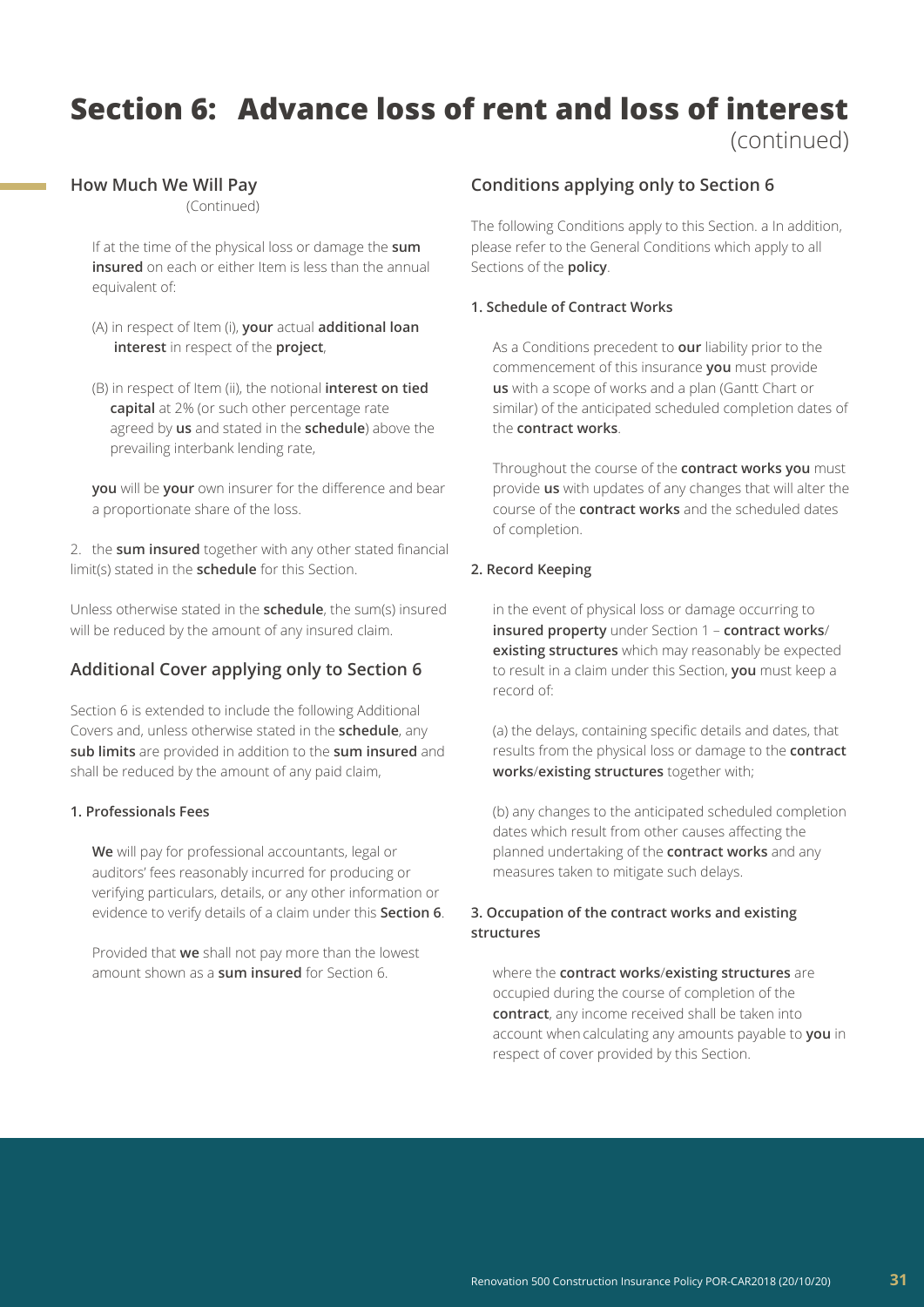# **Section 6: Advance loss of rent and loss of interest**

### (continued)

### **Exclusions applying only to Section 6**

The following Exclusions apply to this Section. In addition, please refer to the General Exclusions which apply to all Sections of the **policy**.

This **policy** does not provide cover under this Section in respect of Financial Loss, or any other loss or costs or expenses:

### **1. Inevitable Damage, Cost and Financial Losses**

which would have been incurred by **you** whether physical loss or damage to **contract works** or **existing structures** had occurred or not.

### **2. Early Completion – Expediting the Completion of the Project**

incurred solely to expedite achievement of practical completion of the **contract works**, or any part of the **contract works**, at an earlier date than the **contract works** would have been completed on if physical loss or damage, for which cover is provided under Section 1, had not occurred.

### **3. Redesign, Alteration, Addition and Improvement**

incurred in redesigning, altering, adding to, or improving the **project**, or rectification of defects or faults, or elimination of any deficiencies carried out after physical loss or damage has occurred, for which cover is provided under Section 1, or any financial loss or costs incurred as a result of such redesigning, alteration, addition, or improvement.

### **4. Insufficient Funds**

resulting from any delay due to **your** inability to provide sufficient funds for the repair or replacement of the **insured property**.

### **5. Time Exclusion**

incurred during the **time exclusion** period stated in the **schedule**.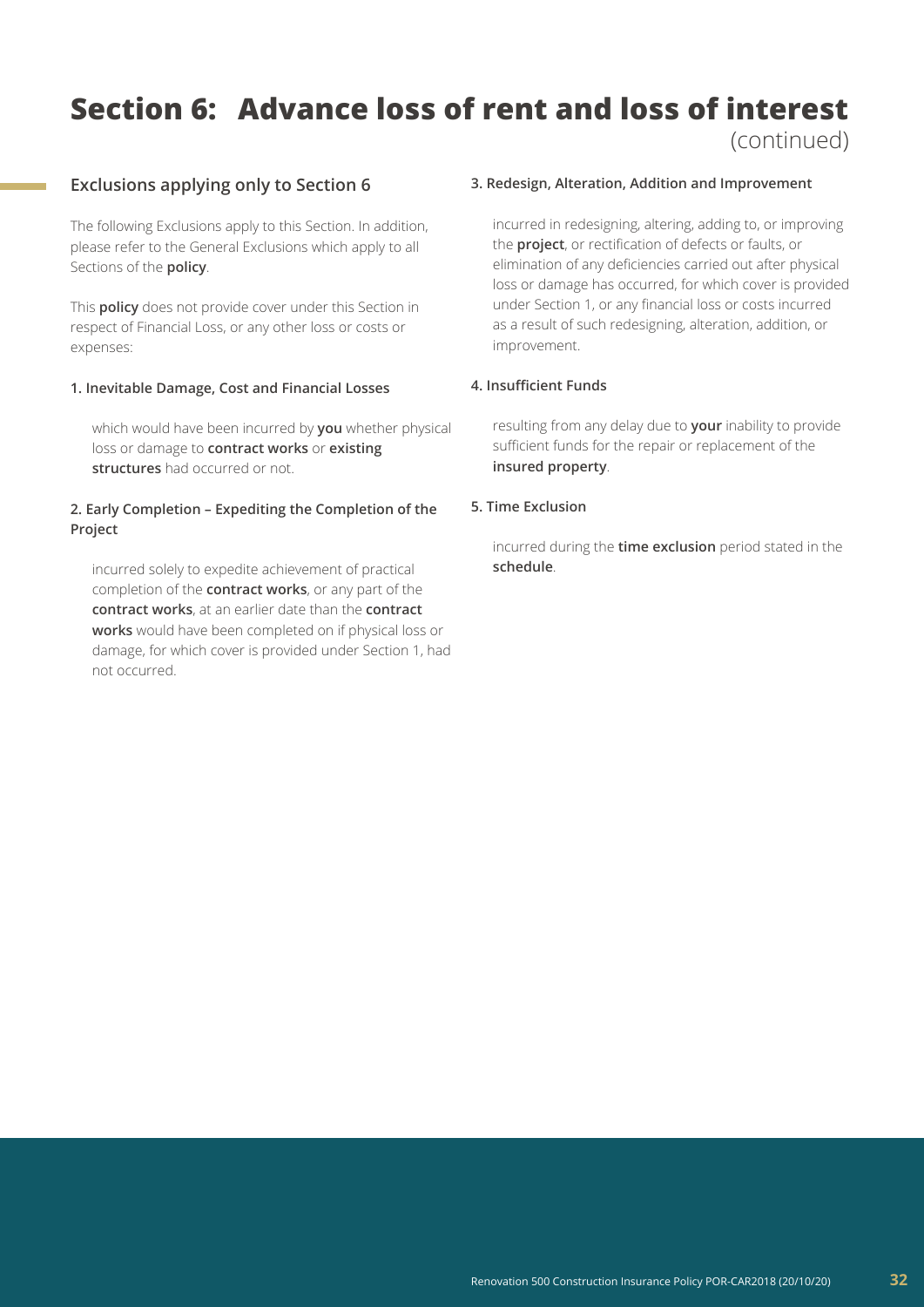## **General additional covers**

The Additional Covers below may apply to more than one Section(s) of the **policy** and any **sub limits** are provided in addition to the **sum insured**, unless otherwise stated in the **schedule**.

Where applicable the Section(s) of the **policy** are extended to:

### **1. Multiple Insureds Cover**

include and provide cover to **other insured parties** that are required to be a joint named insured to this **policy**.

Provided that:

- (a) Condition 1, is complied with in full.
- (b) if there is more than one party, each operating as a separate and distinct entity, then (except as provided in this Multiple Insureds Clause) cover shall apply in the same manner and to the same extent as if individual policies had been issued to each party.

(c) the **schedule** specifies that the Section cover is applicable to the insured party.

### **2. Pollution or Contamination**

pay for the cost arising from pollution or contamination of **insured property** caused directly by an occurrence which is insured by this **policy**.

Provided that:

- (a) this Additional Cover shall not apply to Section 4 of this **policy**.
- (b) for the purposes of this Additional Cover only, General Exclusion 10 is deleted and of no further effect.

**we** will not pay more than the the **sub limit** stated in the **schedule** for this General Additional Cover.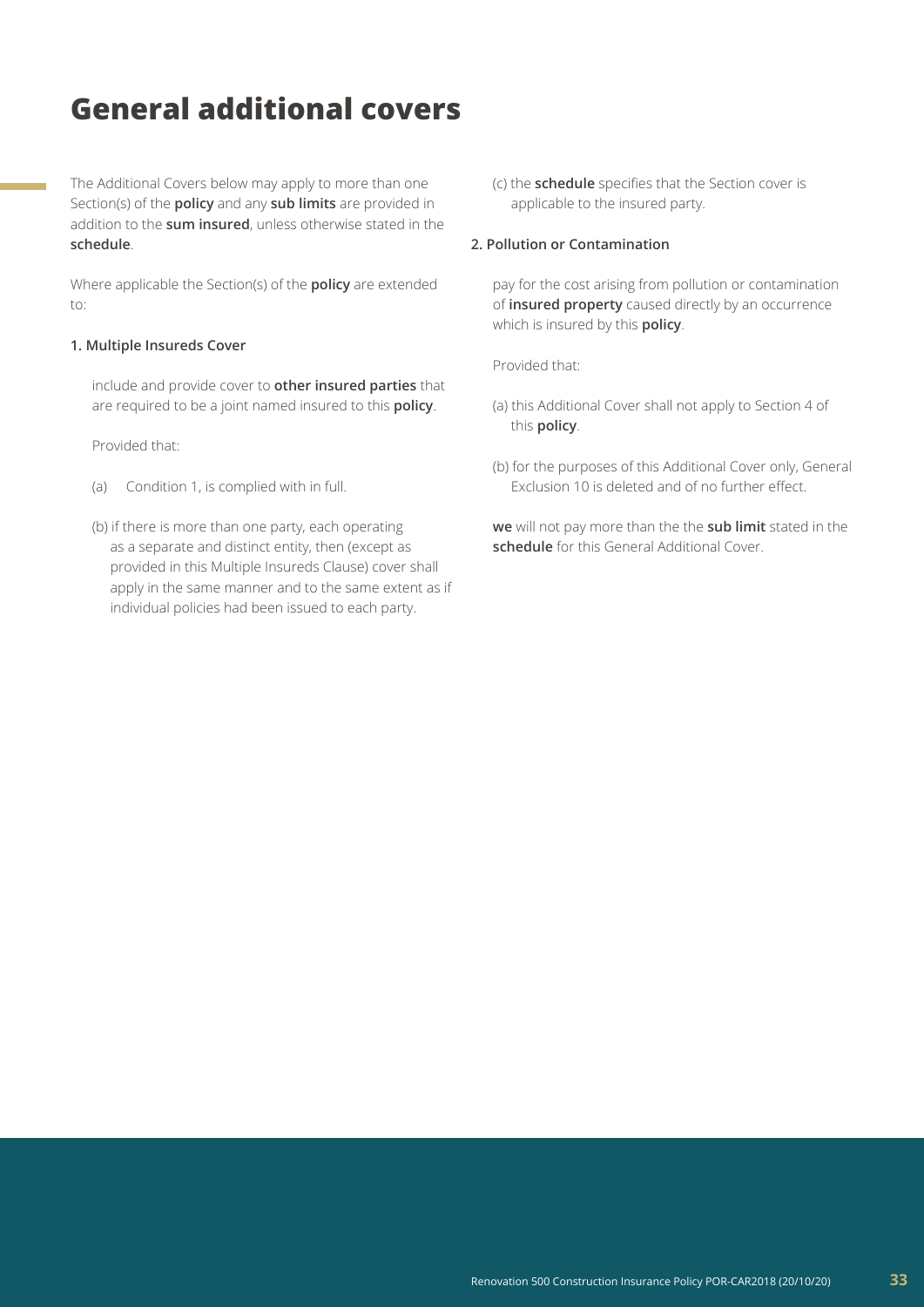# **General conditions**

The following Conditions apply to all Sections of the **policy**, and they are Conditions precedent to our liability. In addition, please refer to each Section for Conditions which apply only to that Section.

### **1. Multiple insured requirements**

It is a Condition of this **policy** that:

- (a) if there is more than one insured party to the **policy**, each operating as a separate and distinct entity, then (except as provided for in this General Condition) cover shall apply in the same manner and to the same extent as if individual policies had been issued to each party.
- (b) for the purposes of the **sum insured** all of the parties insured under this **policy** shall be treated as one party or legal entity, so that there will be only two parties to the contract of insurance namely **us** and **you** as defined.
- (c) collectively for all insured parties, **we** will not pay more than the sum insured.
- (d) any payments made by **us** to any one or more insured party shall reduce, to the extent of that payment, our liability to all parties arising out of any one event resulting in a claim under this **policy**.
- (e) the insured parties shall at all times preserve any available contractual rights agreements and remedies in the event of any claim or incident likely to give rise to a claim.
- (f) **we** shall be entitled to avoid liability to or, as appropriate, claim damages from any of the insured parties in circumstances of fraud, misrepresentation, misdescription, non disclosure, or breach of any warranty or Condition, each referred to in this multiple insureds clause as a vitiating act.

It is however agreed that:

(i) a vitiating act committed by one of the insured parties shall not prejudice the right of indemnity of any other insured party who has an insurance interest and who has not committed a vitiating act.

- (ii) **we** agree to waive all rights of subrogation which **we** may have or acquire against any insured party, except where the rights of subrogation or recourse are acquired in consequence of, or otherwise following, a vitiating act.
- (iii) any lenders to the **project** shall not be entitled to any indemnity under this **policy** in respect of which **we** are, by reason of a vitiating act, no longer liable to indemnify any one or more other insured party.

### **2. Your duty to prevent loss or damage**

It is a Condition of **your policy** that at all times **you** shall take all reasonable steps to safeguard **your insured property** from physical loss or damage.

### **3. Housing Grants Construction and Regeneration Act 1996 (Adjudication scheme)**

if **you** receive a Notice of Adjudication relating to any circumstances which has resulted in a claim under this **policy**, **you** must let **us** know immediately, or on the first working day after **you** receive the notice, by telephone.

A Notice of Adjudication means any notice issued by a party to the **contract** to which the Housing Grants Construction and Regeneration Act 1996 applies stating the intention to refer a dispute under the **contract** to adjudication.

### **4. Claims Notification and Requirements & Claims Settlement**

It is a condition precedent to our liability under this **policy** that in the event of any incident that gives rise to a claim, or which may give rise to a claim under this **policy**:

### (a) **you** or a representative of **yours** must:

(i) notify **us** as soon as possible, providing full details and also notify the police in the event of an incident where **you** have reason to believe a criminal offence has been committed.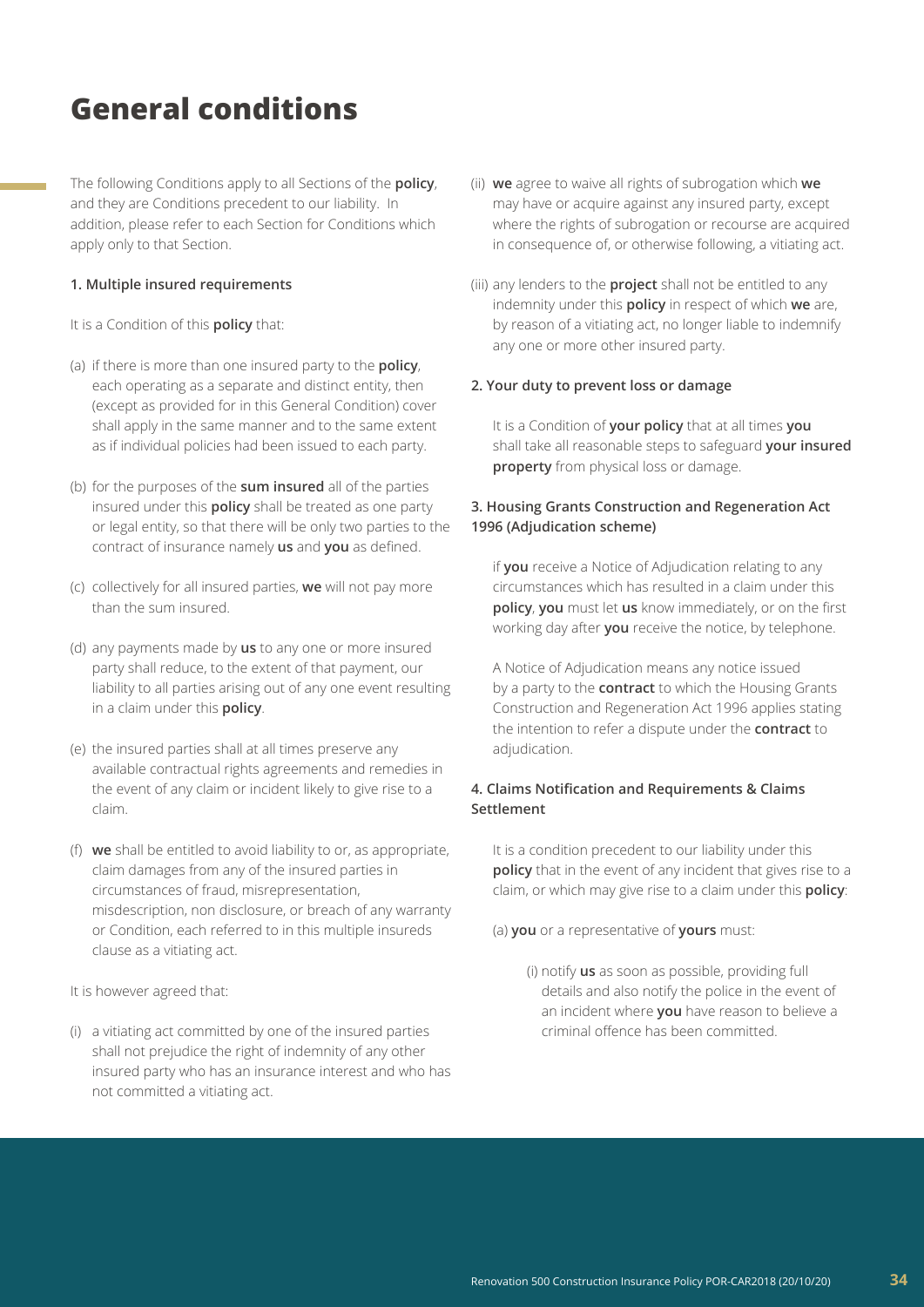- (ii) take all reasonable action to prevent or minimise the loss and to prevent further physical loss or damage, **we** shall not be liable for any further damage resulting from continued use until repairs have been carried out to our satisfaction.
- (iii) retain any damaged property or parts.
- (iv) when required to do so, provide a statement in writing of all details relating to the incident and any other evidence that may be required.
- (v) notify **us** immediately if **you** receive a letter before action, claim, writ, proceedings or process relating to a claim against **you** or any **other insured party**.
- (vi) co-operate fully with **us** and provide all assistance requested by **us** in connection with any claim.

Provided **you** comply with this Condition in full, and without prejudice to any liability that **we** may have, in the event of physical loss or damage, **you** may proceed with minor repairs to the **insured property**.

(b) **we**:

- (i) may, at **our** discretion, repair, reinstate, replace, or pay in money for any physical loss or damage covered by this **policy**.
- (ii) shall be entitled to take over, defend, or settle any claim in **your** name.
- (iii) have the right to enter the **site** or any other premises where a loss has occurred to inspect or investigate any claim.
- (c) to the extent that **you** are accountable to the tax authorities for Value Added Tax all claims settlements made under this **policy** shall be exclusive of such tax.
- (d) no liability shall attach to this **policy** for any physical loss or damage not notified to **us** within 3 calendar months of the occurrence, other than in respect of cover provided under the Additional Cover for the **rectification period** which applies to Section 1.
- (e) **you** must not admit liability or make any offer, promise, or payment on **our** behalf without our written consent.

Provided that:

- (i) no claim will be paid until **you** have complied with this Condition.
- (ii) the amount stated as the excess in the schedule will be deducted from the settlement as the amount of loss borne by **you**.

### **5. Payments on Account / Interim Payments**

provided **we** have accepted liability for claims made under this **policy**, **you** may be entitled to receive interim payments, as agreed between **you** and **us**.

### **6. Other Insurance**

this insurance does not cover any physical loss or damage which is insured by, or would but for the existence of this **policy** be insured by, any other **policy** or policies, except in respect of any excess beyond the amount which would have been payable under such **policy** or policies had this insurance not been effected.

#### **7. Average and Reinstatement of Sum Insured**

where under any section of the **policy we** state that the **sum insured** will:

- (a) be reduced by the amount of any claim, in the event that a claim occurs:
	- (i) **average** will apply in deciding how much **we** will pay, and,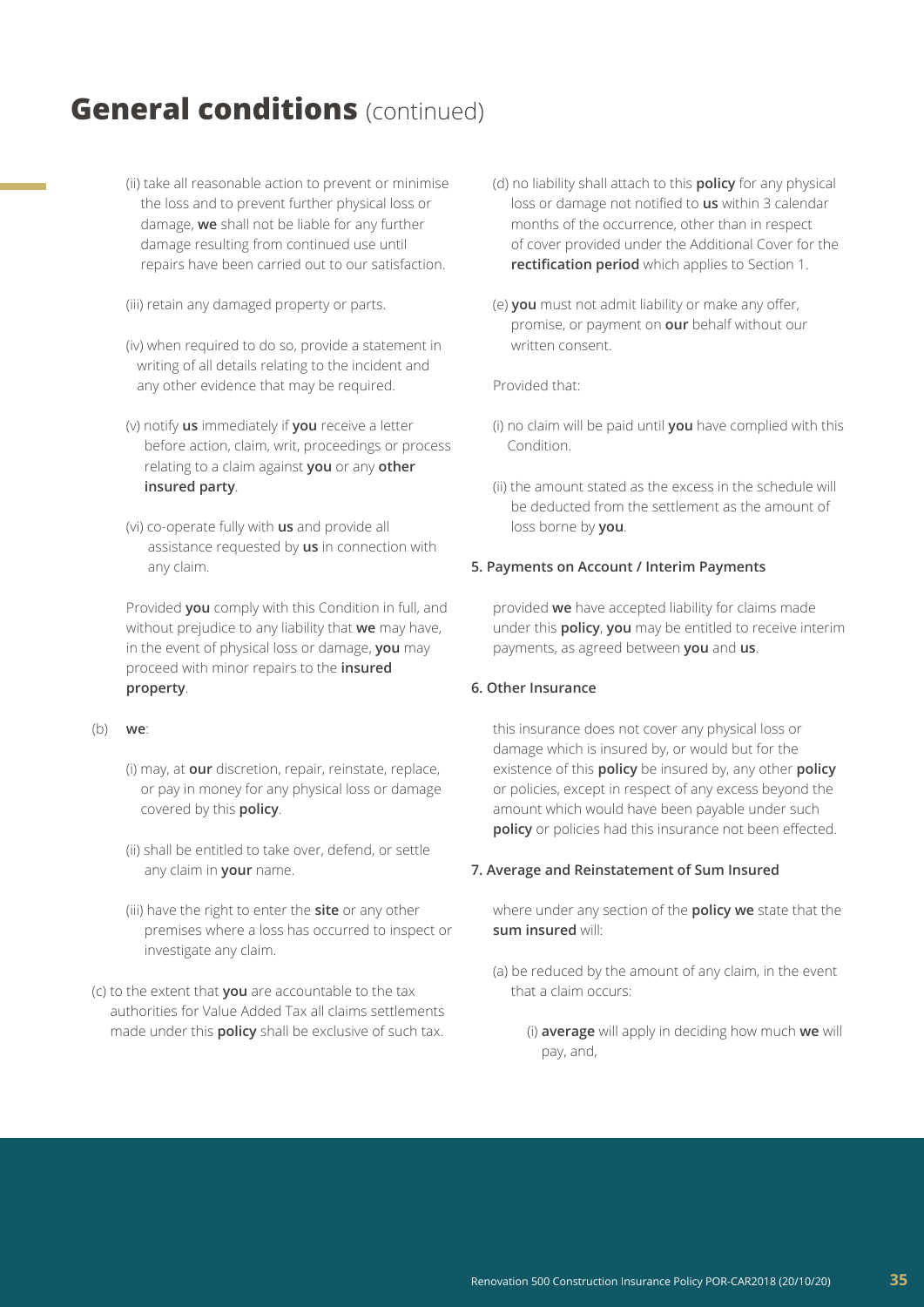- (ii) **you** shall pay a pro rata additional premium, calculated from the date of loss to the expiry of the **construction period** the current rate on the amount of each claim. However:
	- 1. such additional premium shall be disregarded for the purpose of any adjustment of premium made in respect of Condition 10 Premium Adjustment Clause.
	- 2. **we** will waive the additional premium, if the final cost of the claim, including all settlement fees, does not exceed £25,000.

Provided that in respect of any claim for **pollution and contamination** under Section 4, other than the sum insured being reduced by the amount of the claim, **we** will deal with the occurrence as if (b) (i) and (ii) below applied.

- (b) not be reduced by the amount of any claim, in the event that a claim occurs:
	- (i) **average** will not be applied in deciding how much **we** will pay, and,
	- (ii) **we** will not charge **you** an additional premium to reinstate the **sum insured or sub limit** to the amount(s) stated in the **schedule** prior to the deduction of the claim.

### **8. Precautions**

**you** must exercise due diligence in:

- (a) complying with any statute or order.
- (b) ensuring that **insured property** is maintained and used in accordance with manufacturers recommendations, and in taking reasonable precautions to prevent physical loss or damage.

(c) carrying out and allowing any action to be taken which is reasonable and practical to prevent further physical loss or damage.

### **9. Subrogation**

Other than as allowed for by General Extension 1 and General Condition 1, **we** may otherwise at our own expense, use all legal means in **your** name to secure reimbursement for physical loss or damage, either before or after **we** have paid a claim, and **you** must give all reasonable assistance for that purpose.

### **10.Abandonment**

**you** shall not be entitled to abandon any **insured property** to **us**.

### **11.Premium Adjustment Clause**

the premium paid for this insurance, noted in the **schedule** is a provisional/minimum and has been calculated based on estimates given by **you**.

**You** shall keep accurate records containing all relevant particulars and shall make these available to **us** at any reasonable time. In providing the final **contract** value to **us you** must include:

- (a) the value of any materials and equipment used in the **contract**.
- (b) professional fees incurred in the design and construction of the **contract**.

(c) irrecoverable Value Added Tax.

(d) **free issue materials** and direct purchases.

If any of the insured values increase beyond those stated in the **schedule** then **you** must advise **us** so that the appropriate additional premium due can be calculated.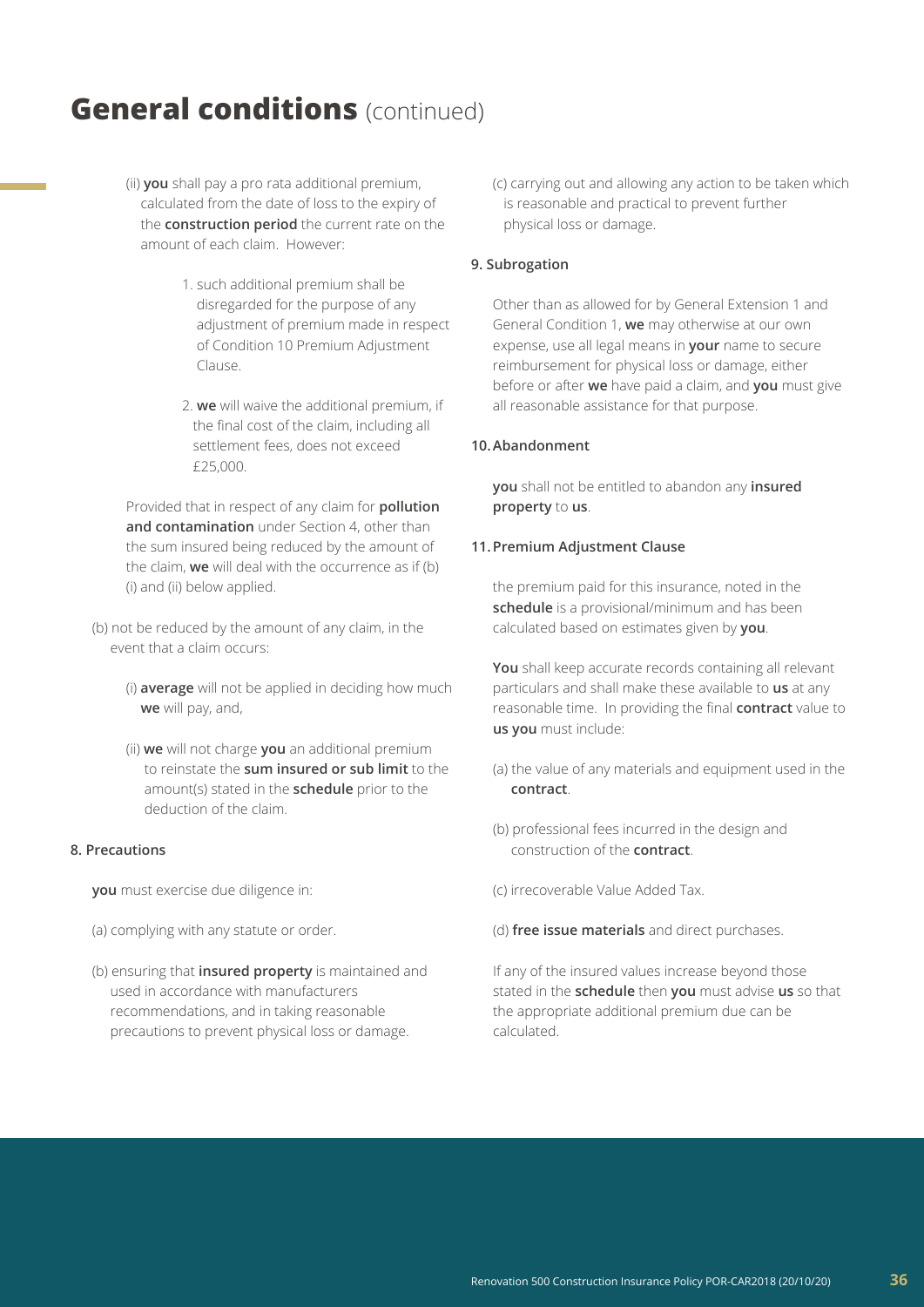### **12.Dual Lifting Operations**

for the insurance provided by this **policy** to remain in force during any operation in which a load is shared between any items of lifting plant or lifting equipment, whether insured under this **policy** or not, the lifting operation must be conducted in accordance with the British Standard for the Safe Use of Cranes - BS7121 or as amended from time to time.

### **13.Application of Heat – hot work permits, use of blow lamps and bitumin**

the following precautions must be taken when open heat sources or naked flames are used:

- (a) hot work permit regime shall be in place and in use, including the use and completion of hot work permits jointly completed by the person responsible for the work and **you**, **your** safety officer or nominated person.
- (b) when using blow lamps, blow torches, welding and cutting equipment:
	- (i) the area in which they are to be used is first cleared of loose combustible materials and any fixed combustible material should be protected with fireproof blankets or other similar equipment,
	- (ii) a suitable fire extinguisher of 3kg or equivalent capacity is kept available for immediate use,
	- (iii) blow lamps and blow torches are lit for as short a time as possible before use and extinguished immediately after use,
	- (iv) lit blow lamps or blow torches are never left unattended,
	- (v) blow lamps / torches are filled only in the open.
- (c) vessels for the heating of bitumen or bituminous compounds:
	- (i) vessels must be continuously attended whilst heating is taking place,
- (ii) vessels must be used in the open whilst heating is taking place,
- (iii) If vessels are to be sited on roofs or combustible floors a sheet of metal or incombustible material of not less than 10 feet square must be placed under the vessel before heating takes place,
- (iv) a suitable fire extinguisher of 10 litres or equivalent capacity, or two 10 litre buckets full of sand must be kept available for immediate use.

The area in which such equipment has been used must be thoroughly examined one hour after the end of each period of work to ensure that there are no signs of fire.

### **14.Plumbing Checking Requirement**

all plumbing and connected pipe work must be pressure tested at the moment of first introduction of water and checked for 2 consecutive hours after the first introduction of water to ensure that there are no leaks.

### **15.Existing Structure – requirements for unattended premises**

when existing structures are unoccupied during the contract works and left unattended overnight:

- (a) the gas, water, and electricity must be turned off at the mains unless left on for the purpose of either frost protection or for the powering of a security systems or fire protection systems.
- (b) all doors, windows, and other access points must be secured and any alarm protection available must be activated.
- (c) the **site** of the contract works must be thoroughly inspected by **you**, or **your** representative, at least once per week. Any work necessary to maintain the security arrangements or to rectify defects must be carried out as soon as possible without unreasonable delay.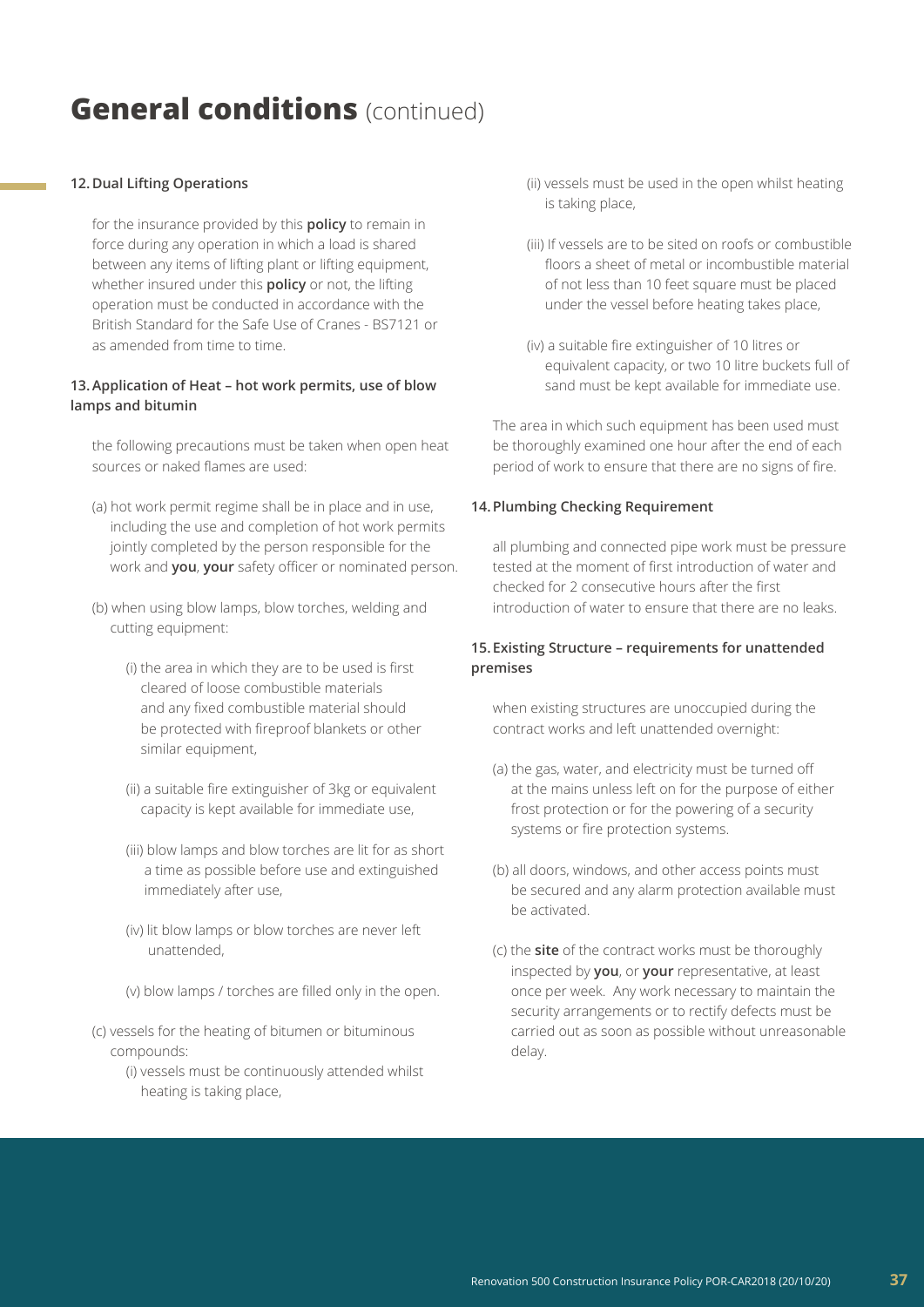### **16.Home Survey Report and Pre-existing Defects**

**we** will require to be supplied with a home survey report on any **existing structure** insured under this **policy** prior to the commencement of the **period of insurance**.

Where such a report is not available or not provided to **us** prior to the commencement of the **period of insurance**, in the event of physical loss of or damage to the **existing structure** the onus of proof will be upon **you** to prove that the physcial loss or damage was not caused by, or did not result from, a pre-existing defect.

### **17.72 Hour Clause**

where physical loss or damage occurs to the **insured property** on **site** during any one period of 72 consecutive hours caused by storm, tempest, flood or earthquake, it shall be deemed to be a single event and therefore constitute one loss with regard to this **policy**, its terms Conditions and Exclusions, and the application of the **excess** as detailed in Exclusion 1.

The commencement of any such 72 hour period shall be decided at the discretion of the **insurer**.

### **18.Underground Services**

in respect of physical loss or damage to pipes cables mains or other underground services arising out of or caused by digging drilling boring excavation or earth moving operations that:

- (a) **you** will prior to the commencement of such work;
	- (i) have made enquiries with the owner or relevant authority responsible as to the location of existing pipes, cables, mains or other underground services and will have received written confirmation or have confirmed any conversation in writing;
	- (ii) carry out investigation using remote electrical devices to locate existing pipes cables mains or other underground services where practicable;
	- (iii) convey the location of such pipes cables mains and underground services to **employees** or contractors carrying out such work on **your** behalf.
- (b) **you** will adopt or cause to be adopted a method of work which minimises the risk of physical loss or damage to pipes cables mains and other underground services.
- (c) **you** will retain a full written record of the enquiries and measures taken to locate and minimise the risk of physical loss or damage to such pipes cables mains and other underground services.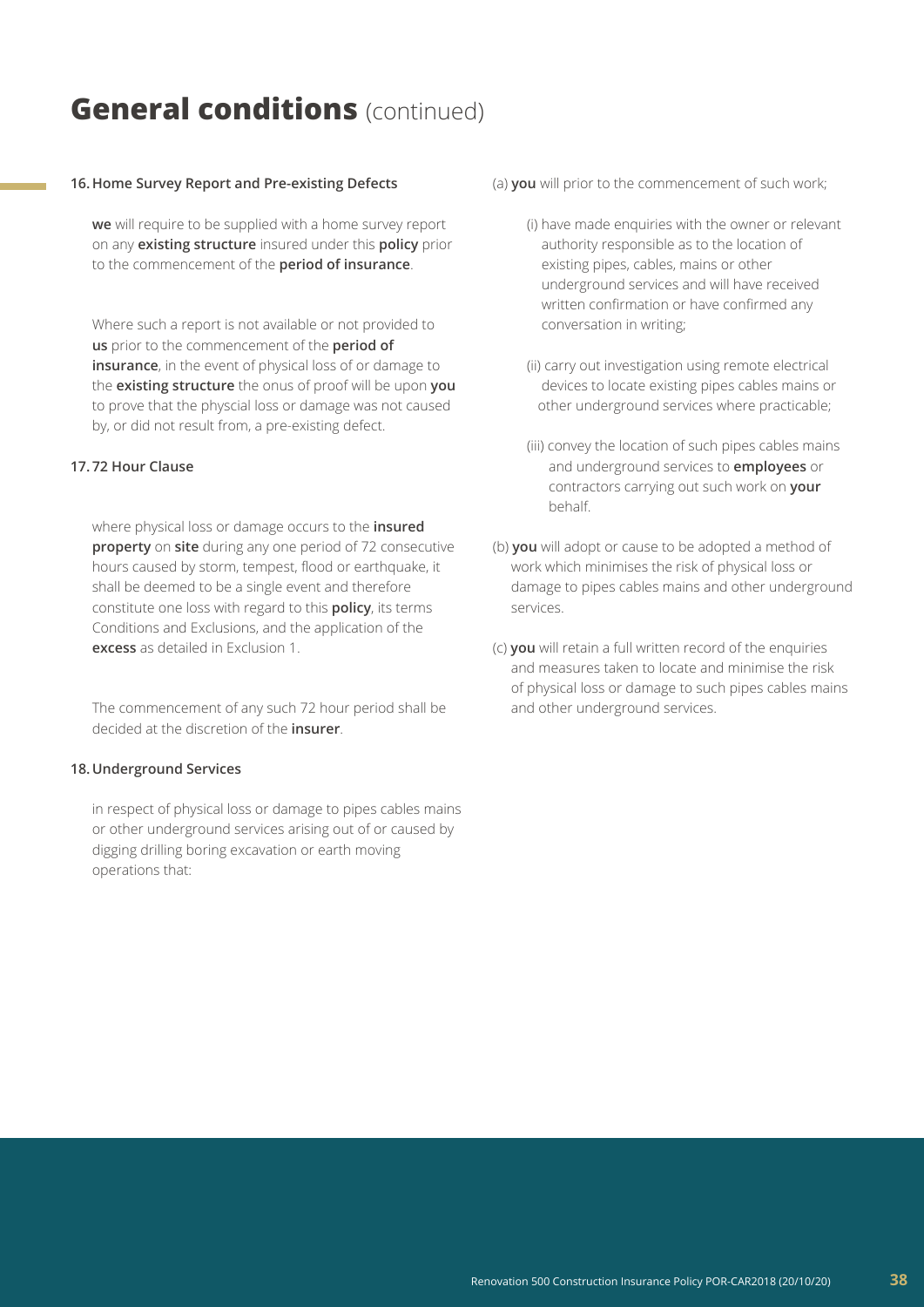### **General exclusions**

The following Exclusions apply to all Sections of the **policy**. In addition, please refer to each Section for further Exclusions applying to that Section.

### **We** will not pay for:

### **1. Excess**

the amounts stated in the **schedule** as the **excess**, provided that under:

### **Sections 1, 2 and 3 of the policy**

- (a) except as detailed under (c) below, all claims for physical loss or damage arising from one identifiable source or original cause shall be adjusted as one claim and from the amount of such adjusted claim there shall **3. Intentional Acts** be deducted the sum stated in the **schedule** as the **excess**.
- (b) in the event of any one occurrence of physical loss or damage affecting the property of more than one insured party, the **excess** deducted from the claim settlement shall be apportioned between the interested parties in the same proportion as their individual losses bear to the total amount of the loss.
- (c) all physical loss or damage occurring within 72 consecutive hours and caused by storm tempest and flood is deemed to be one event and therefore to constitute one occurrence for the purpose of determining the number of **excesses** applicable under this **policy**. The commencement of any such 72 hour period shall be decided at **our** discretion.

### **Section 4 of the policy**

- (a) all claims from any claimant or any number of claimants arising from one identifiable source or original cause shall be adjusted as one claim and from the amount of such adjusted claim there shall be deducted the sum stated in the **schedule** as the **excess**.
- (b) in the event of any one occurrence causing liability to attach to more than one insured party the **excess**

 deducted from the claim settlement shall be apportioned between the interested parties in the same proportion that their individual liabilities bear to the total amount of the claim.

In the event of physical loss or damage or liability occurring whereby more than one **excess** under this **policy** applies, the total **excess** for any one occurrence shall not exceed in all the highest applicable **excess**.

### **2. Dishonesty**

loss destruction or damage and any financial loss caused by theft, infidelity, dishonesty, embezzlement, fraud or fraudulent misappropriation by **you**.

loss destruction damage financial loss or other expense liability legal liability claim or proceedings arising out of:

- (a) any intentional act or wilful omission by **you**, other than an act or omission the purpose of which is an exceptional measure to prevent **injury** or loss or damage, which, having regard to the nature and circumstances of the act or omission, could reasonably be expected to cause, contribute to or make worse any physical loss or damage;
- (b) intentional overloading, testing or experiments involving the imposition of any abnormal conditions.

**We** will not pay for:

### **4. Wear and Tear**

loss destruction damage financial loss or other expense liability legal liability claim or proceedings caused directly by or arising out of:

- (a) wear and tear gradual deterioration or rust,
- (b) gradually developing defects,
- (c) scratching or chipping of painted or polished surfaces,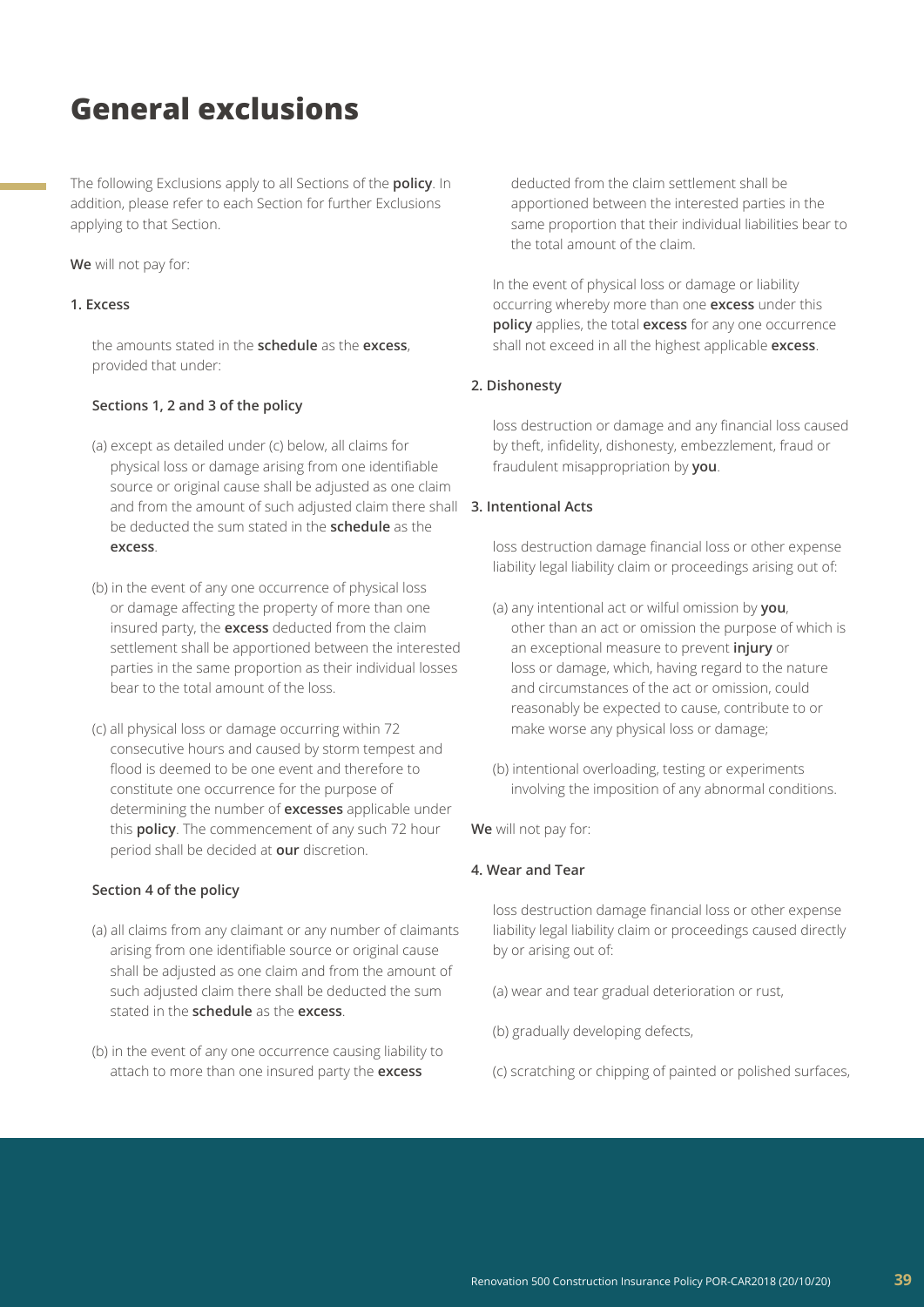(d) erosion or corrosion,

(e) tree roots,

but this shall not exclude resultant loss destruction or damage which is not specifically excluded elsewhere in this **policy**.

### **5. Application of Tools**

Loss destruction damage financial loss or other expense liability legal liability claim or proceedings caused directly by or arising out of the direct application of any tool or process during the course of repair, maintenance, inspection, modification, or overhaul.

### **6. Guarantees of Performance**

liquidated damages, penalties for delay or detention or in connection with guarantees of performance or efficiency.

### **7. War Risks**

loss destruction damage financial loss or other expense liability legal liability claim or proceedings directly or indirectly caused by or arising from any consequence of war invasion acts of foreign enemies hostilities, whether war be declared or not, civil war rebellion revolution insurrection military or usurped power or confiscation or nationalisation or requisition or loss of or damage to **insured property** by or under the order of any government or public or local authority.

### **8. Radioactive Contamination**

loss destruction damage financial loss or other expense liability legal liability claim or proceedings directly or indirectly caused by resulting from or in connection with nuclear energy or radioactivity of any kind, including but not limited to any of the following regardless of any other cause or event contributing concurrently or in any other sequence to the loss:

(a) ionising radiations from or contamination by radioactivity from any nuclear fuel or from any nuclear waste or from the combustion of nuclear fuel:

- (b) the radioactive toxic explosive or other hazardous or contaminating properties of any nuclear installation, reactor, or other nuclear assembly, or nuclear component of any nuclear installation;
- (c) any weapon or other device employing atomic or nuclear fission and/or fusion or other like reaction or radioactive force or matter.
- (d) the radioactive toxic explosive or other hazardous or contaminating properties of any radioactive matter.

### **9. Airborne and Waterborne Craft**

loss destruction damage financial loss or other expense liability legal liability claim or proceedings to or caused by:

- (a) airborne or waterborne vessels craft or similar devices;
- (b) platforms or rigs;

including any **insured property** situated on, or being loaded onto or offloaded from (a) or (b).

### **10.Pollution or Contamination**

loss destruction damage financial loss or other expense liability legal liability claim or proceedings caused by or arising from pollution or contamination.

### **11.Electronic Risks Exclusion**

Loss destruction damage financial loss or other expense liability legal liability claim or proceedings to or arising from:

(a) any computer or other equipment or component or system or item which processes stores transmits retrieves or receives data, or any part thereof whether tangible or intangible including but without limitation, any information or programs or software, and whether your property or not, where such damage is caused by **virus** or **similar mechanism** or **hacking** or **denial of service attack**, or,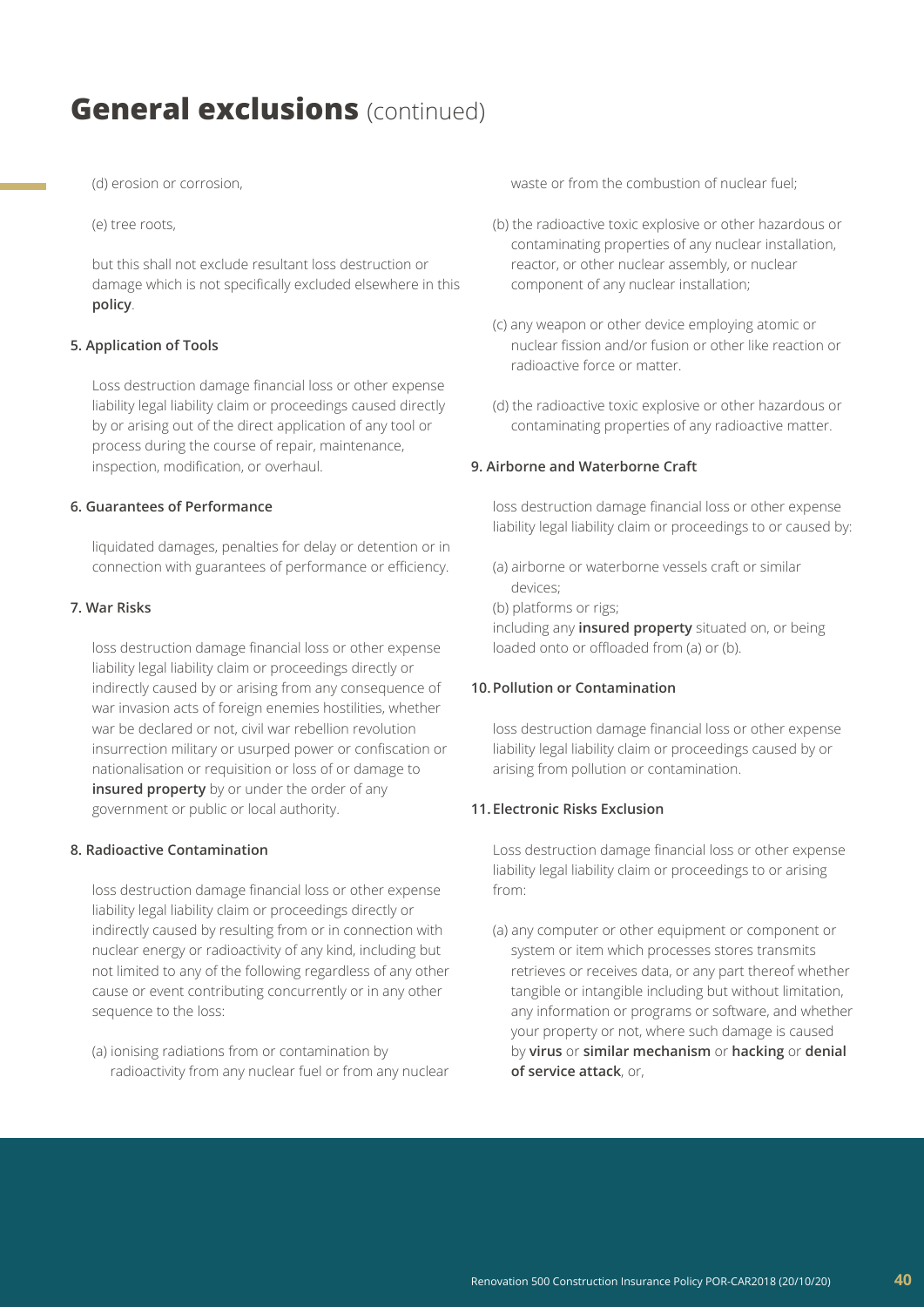(b) any consequential loss directly or indirectly caused by or arising from virus or similar mechanism or hacking or denial of service attack.

### **12.Date Recognition Related Losses**

loss destruction damage financial loss or other expense liability legal liability claim or proceedings directly or indirectly caused by or connected with performance or function of any computerised or non-computerised equipment or component, whether or not owned by **you**, or production services, whether or not provided by **you**, being affected by any failure malfunction or inadequacy to:

- (a) correctly recognise register or establish any date as its true calendar date.
- (b) capture save or retain or correctly manipulate interpret or process any data or information or command or instruction as a result of treating any date otherwise than its true calendar date.
- (c) capture save retain or correctly process any date as a result of the operation of any command which has been programmed into any computer software, being a command which causes the loss of data or the inability to capture save retain or correctly process such data as a result of treating any date otherwise than its true calendar date.

### **13.Unexplained Losses**

loss destruction damage financial loss or other expense liability legal liability claim or proceedings for unaccountable losses, or losses discovered on the occasion of checks or inventory compilation, unless **you** can produce reasonable proof that such losses are as a result of an identifiable incident.

### **14.Road Vehicles**

loss destruction damage financial loss or other expense liability legal liability claim or proceedings to:

- (a) licensed cars, lorries, vans, trucks, or other road vehicles which are used in circumstances requiring insurance under any road traffic legislation other than: (b)
	- (i) contractors plant used solely as a tool of trade, (ii) as specifically provided for elsewhere within this **policy**.

(b) quad bikes or motorcycles.

### **15.Money or Guarantees of Money**

loss destruction damage financial loss or other expense liability legal liability claim or proceedings for cash notes, postal orders, or money orders, cheques, stamps, or other securities for money.

### **16.Cessation of Works**

loss destruction damage financial loss or other expense liability legal liability claim or proceedings where work ceases on the **site** of the **contract** for a continuous period exceeding 60 days, unless expressly agreed by **us** in writing.

### **17. Loss or damage Underground Or Underwater**

loss destruction damage financial loss or other expense liability legal liability claim or proceedings for abandonment or recovery costs in respect of any item of **insured property** underground or underwater.

### **18.Non Standard Construction Operations**

Unless shown otherwise by **endorsement** in the **schedule**, we do not cover physical loss of or damage to **insured property** that is not of **standard construction**.

### **19.Open Trench Work**

**we** do not cover physical loss or damage resulting from **contract works** being undertaken at an open trench depth of 5 metres (16 feet 4.85 inches) or greater below the normal ground level surrounding the **site**.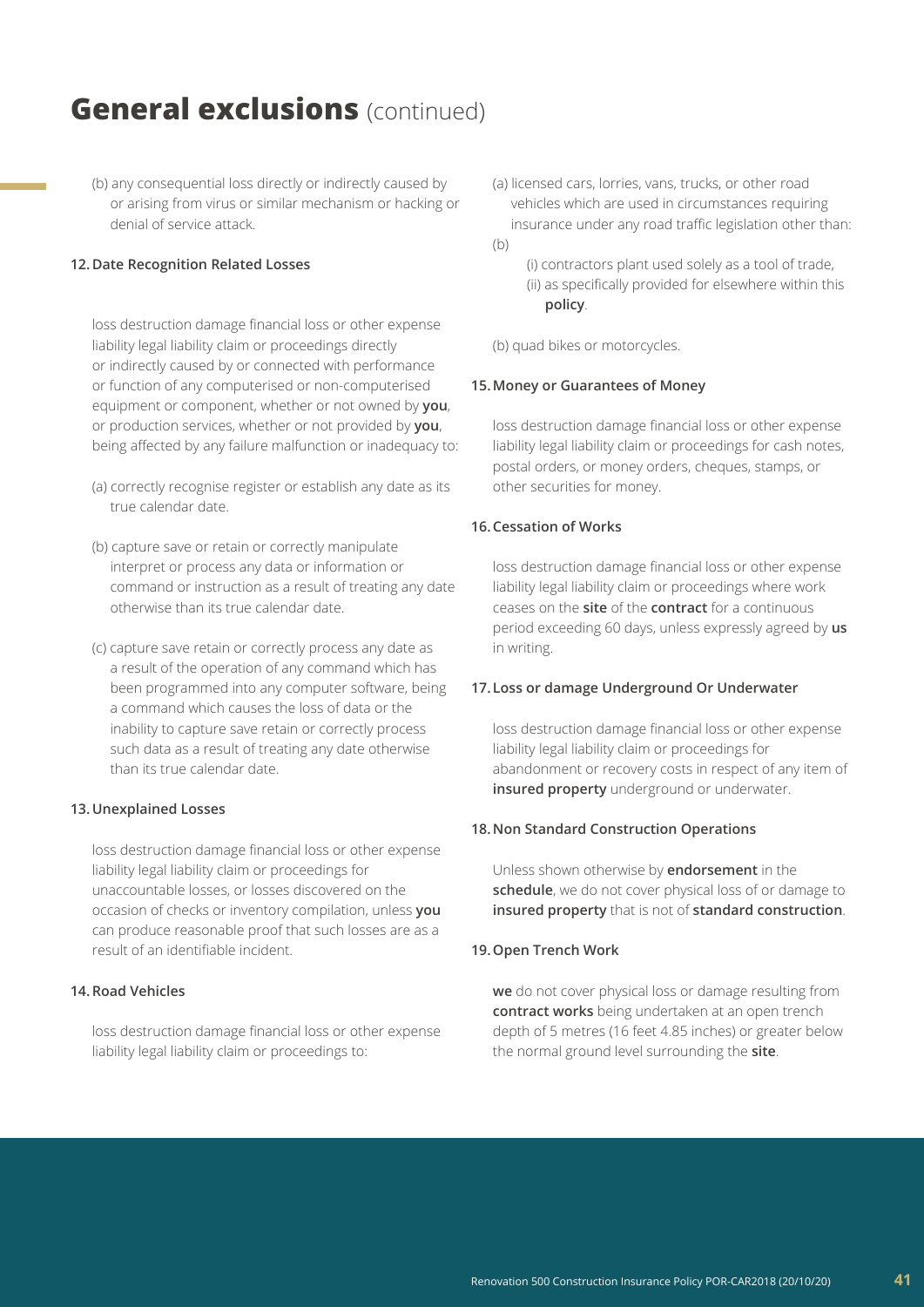### **20.Piling Foundation and Retaining Wall Works**

- **we** do not cover cost incurred in respect of:
- (a) replacing or rectifying piles or retaining wall elements which:
- (i) have become misplaced, misaligned or jammed during their construction,
- (ii) are lost or abandoned or damaged during driving or extraction, or,
- (iii) have become obstructed by jammed or damaged piling equipment or casings;
- (b) rectifying disconnected or declutched sheet piles.
- (c) rectifying any leakage or infiltration of material of any kind.
- (d) filling voids or for replacing lost bentonite.
- (e) any piles or foundation elements having failed to pass a load bearing test or otherwise not having reached their designed load bearing capacity.
- (f) reinstating profiles or dimensions.

This Exclusion shall not apply to physical loss or damage caused by bush fire, forest fire, **subsidence**, **landslip**, water, flood, inundation, cyclone, typhoon, hurricane, tsunami, earthquake, or volcanic eruption. The burden of proof that such physical loss or damage is covered under this **policy** shall be upon **you**.

### **21.Testing and Commissioning – Second Hand Plant**

**we** do not cover destruction of or damage to **insured property** which is not new and unused caused by the

item(s) own breakdown or explosion directly resulting from the operations as defined and undertaken during the **testing and commissioning period**.

### **22.Terrorism**

loss destruction damage financial loss or other expense liability legal liability claim or proceedings of whatsoever nature directly or indirectly caused by, resulting from, or in connection with any Act of Terrorism, regardless of any other cause or event contributing concurrently or in any other sequence to the loss.

For the purpose of this Exclusion an Act of Terrorism shall mean an act including, but not limited to, the use of force or violence and/or the threat thereof of any person or group(s) of persons, whether acting alone or on behalf of or in connection with any organisation(s) or government(s) committed for political, religious, ideological or similar purposes, including the intention to influence any government and/or to put the public or any Section of the public in fear.

This **policy** also excludes loss damage, cost, or expense of whatsoever nature directly or indirectly caused by, resulting from, or in connection with any action taken in controlling, preventing, suppressing, or in any way relating to any Act of Terrorism.

If **we** allege that, by reason of this Exclusion, any loss, destruction, damage, cost, or expense is not covered by this insurance, the burden of proving otherwise shall be upon **you**.

In the event that any portion of this Exclusion is found to be invalid or unenforceable, the remainder shall remain in full force and effect.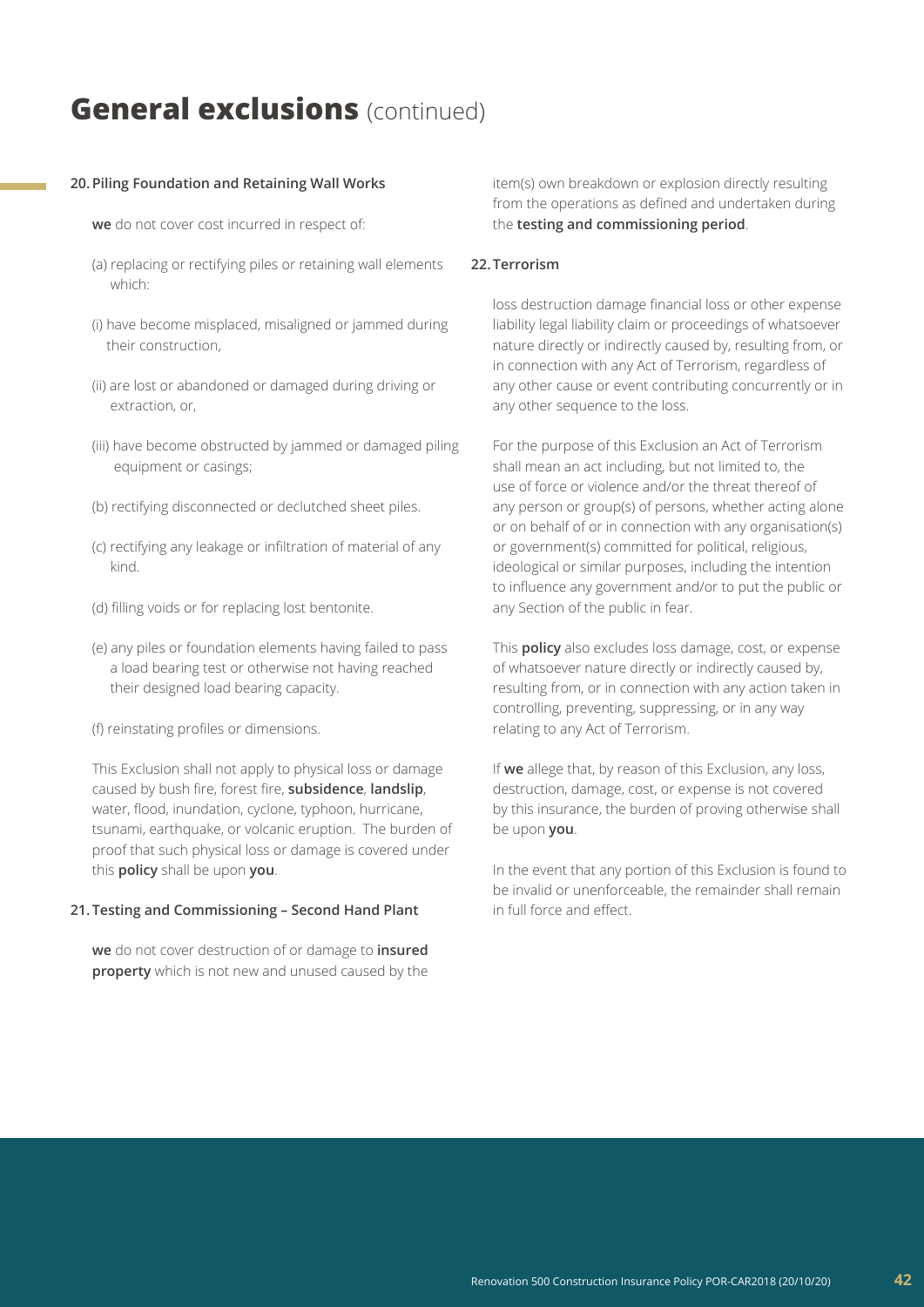### **23.Pre-existing Damage and Defects**

loss destruction damage financial loss or other expense liability legal liability claim or proceedings in respect of the **existing structure** caused by, or resulting from, any defect that existed prior to the commencement of the **period of insurance**.

For the purpose of this Exclusion, the term defect shall include, but not be limited to:

- (a) infestation by insects or woodworm.
- (b) wet or dry rot.
- (c) defective floors.
- (d) defective water apparatus.

Where a home survey report has not been provided to **us** prior to the commencement of the **period of insurance**, the onus of proof will be upon **you** to prove that the loss or damage was not caused by, or did not result from, a pre-existing defect.